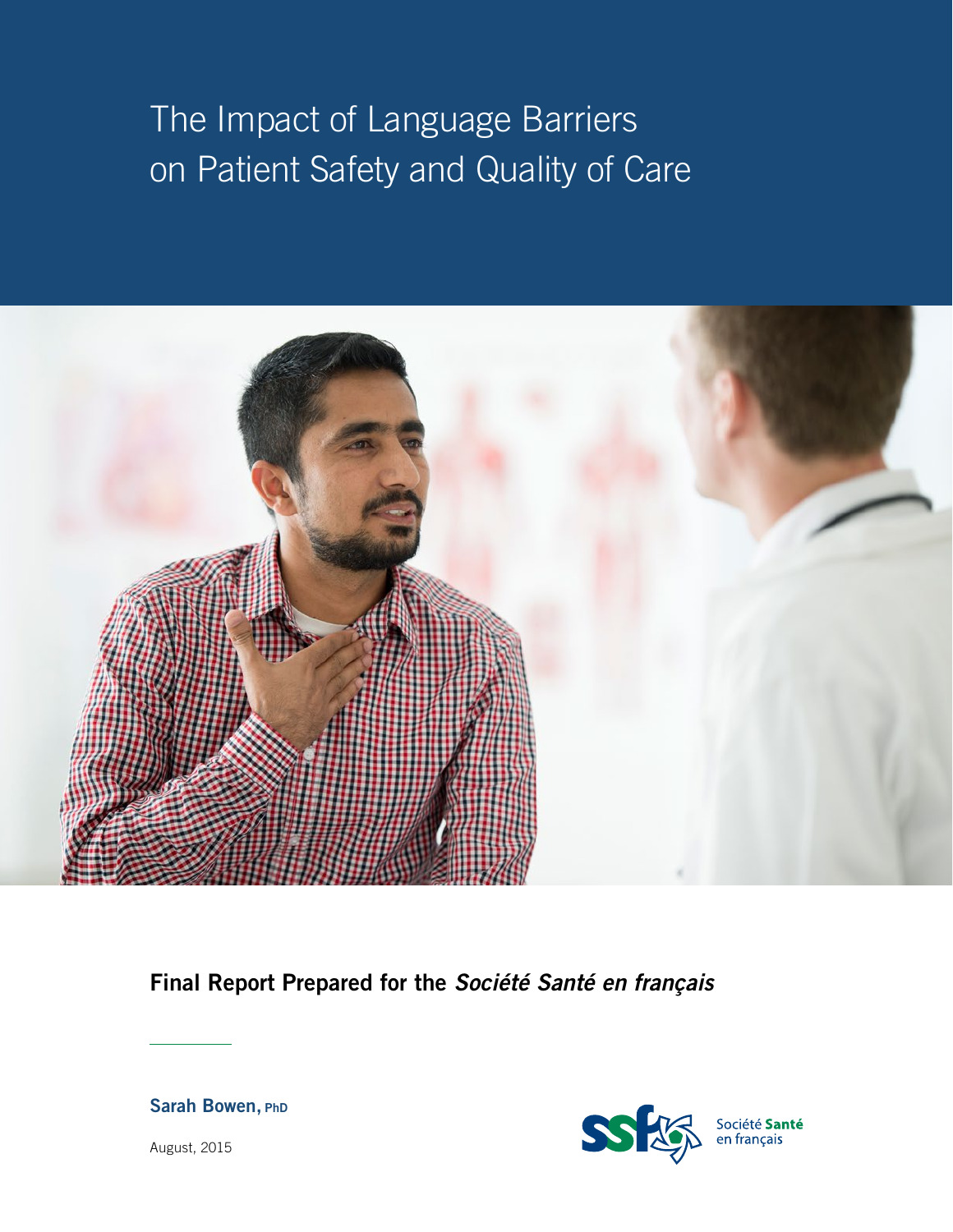This study was funded by Health Canada through the Roadmap for Canada's Official Languages 2013-2018: education, immigration, communities.



Santé Canada CanadaHealth

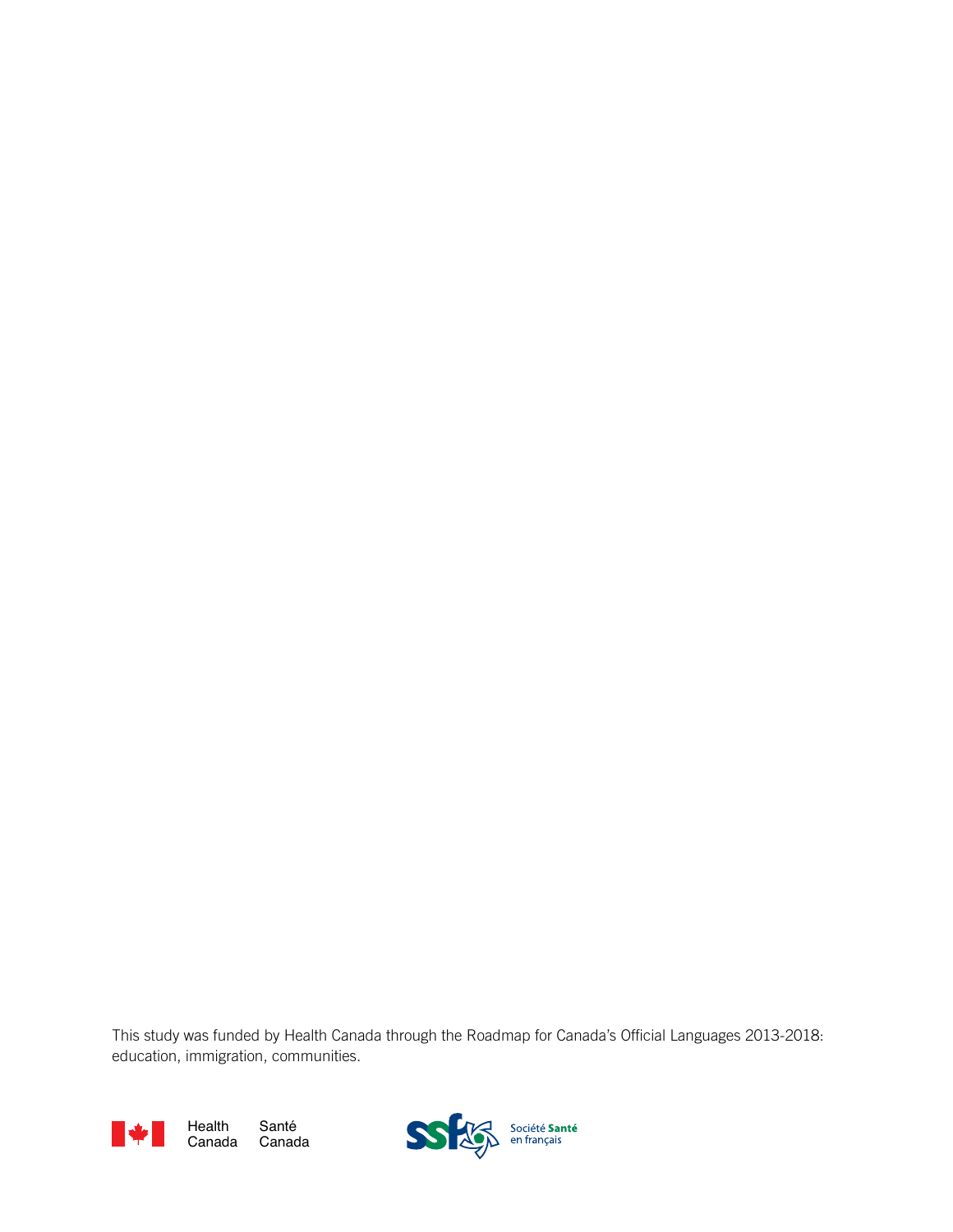## **Key Points**

- 1. Significant research has been conducted on the impact of language barriers on health and healthcare, particularly over the past two decades. This research, (and several systematic and critical reviews) has provided compelling evidence of the negative impact of language barriers on healthcare access, patient satisfaction and experience, as well as disparities in receipt of care between English (dominant language) proficient patients and those facing language barriers.
- 2. Those facing language barriers also face increased risk of medication errors and complications, and adverse events. The rights of limited English proficient patients to informed consent and confidentiality are often not protected.
- 3. The research on language access does not align that well with the healthcare quality and safety literature; and not all applicable research is published in commonly-cited medical journals. This may contribute to low awareness of the risks of language barriers among providers and managers.
- 4. Due to data limitations, limited research on impacts of language barriers has been conducted in the Canadian setting. However, a review of the pathways through which language barriers impact quality of care and safety indicates that much of the international research is applicable in the Canadian context.
- 5. In contrast to the evidence of negative impacts of language barriers on quality of care (including risk of adverse events), there is not evidence of disparities in mortality between English proficient patients and those facing language barriers. This finding is not unexpected, given what is known about the pathways by which language barriers affect care quality, and limitations of methods used to investigate the impact of language barriers on health outcomes.
- 6. There are several barriers to action in addressing the risks of language barriers to quality of care and patient safety: lack of awareness of current research; gaps in Canadian research; lack of language coding in Canadian data; historical framing of linguistic access as an issue of cultural sensitivity (rather than patient safety); and failure to adequately "translate" available evidence into healthcare action.
- 7. Recent research has begun to outline the complexity of pathways by which language, culture, race/ethnicity and health literacy may affect patient care.
- 8. Current approaches to addressing the risks of language barriers rely on the dedication and insight of individual providers rather than implementation of effective, evidence-informed strategies at the system level. This is not acceptable in light of current knowledge of effective approaches to patient safety.
- 9. Implications of available evidence for future research, for the SSF, and for the patient safety movement are discussed.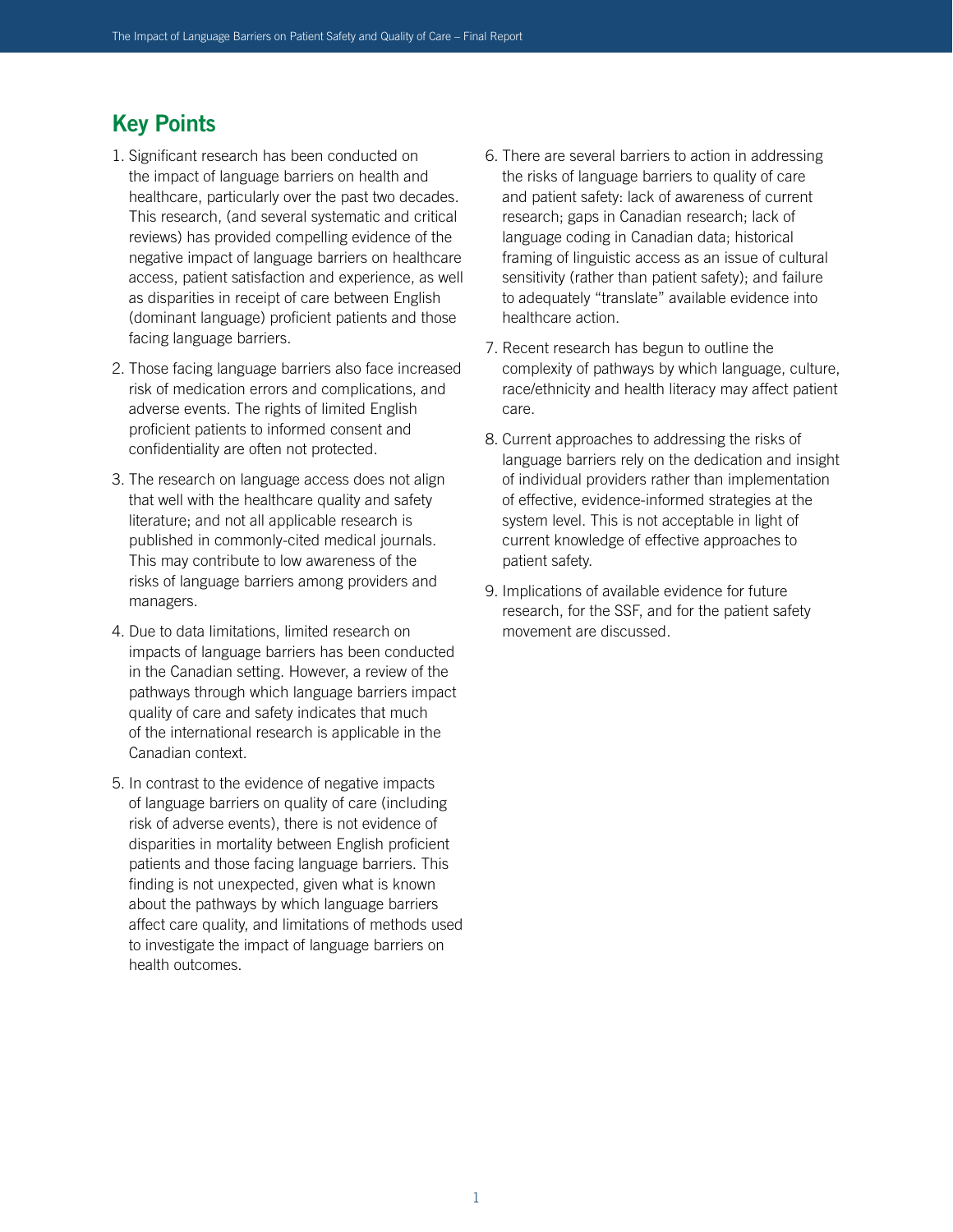## **Table of Contents**

| <b>SECTION 1: BACKGROUND</b>       | 6<br>- Table 1: Comparing Language Access Literature to Quality Dimensions  8<br>11 |
|------------------------------------|-------------------------------------------------------------------------------------|
|                                    |                                                                                     |
|                                    |                                                                                     |
|                                    |                                                                                     |
|                                    |                                                                                     |
|                                    |                                                                                     |
| <b>SECTION 2: EVIDENCE SUMMARY</b> |                                                                                     |
|                                    |                                                                                     |
|                                    |                                                                                     |

 - Defining Access ..................................................................................... 11 - Impact of Language Barriers on Access ............................................................ 12 Awareness of Health Conditions and Services .................................................... 12 Finding a Regular Provider ........................................................................12 Participation in Health Promotion and Prevention Activities ...................................... 12 Participation in Cancer Screening ................................................................12 Receiving Recommended Preventive Care........................................................12 Access to Mental Health Services................................................................. 12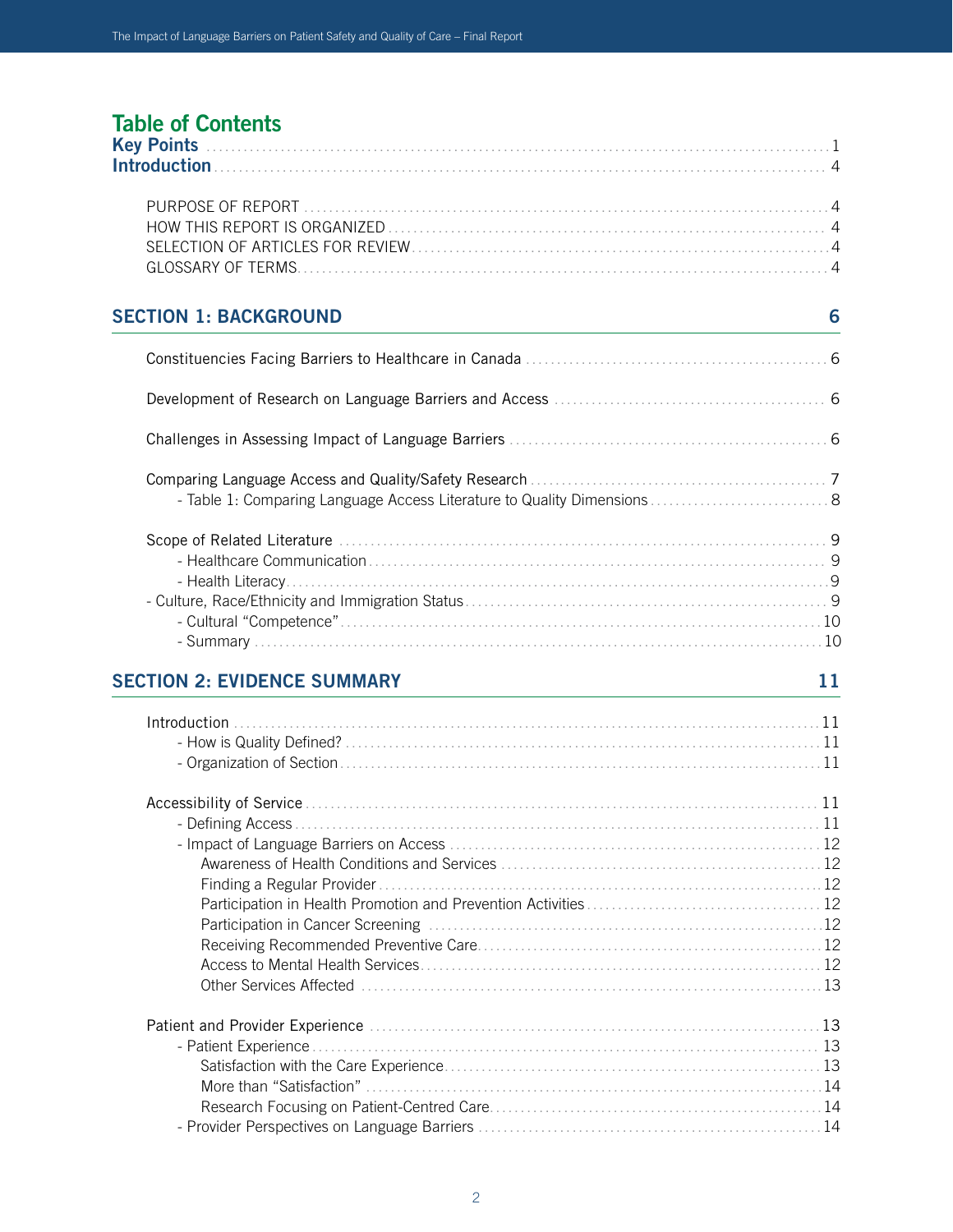| Failure to Identify and Control for all Potentially Confounding Variables  22            |  |
|------------------------------------------------------------------------------------------|--|
| Differing Impacts of Language Barriers in Critical Care vs Other health Care Services 22 |  |
|                                                                                          |  |
|                                                                                          |  |

### **SECTION 3: IMPLICATIONS 23**

| 27 |
|----|
| 28 |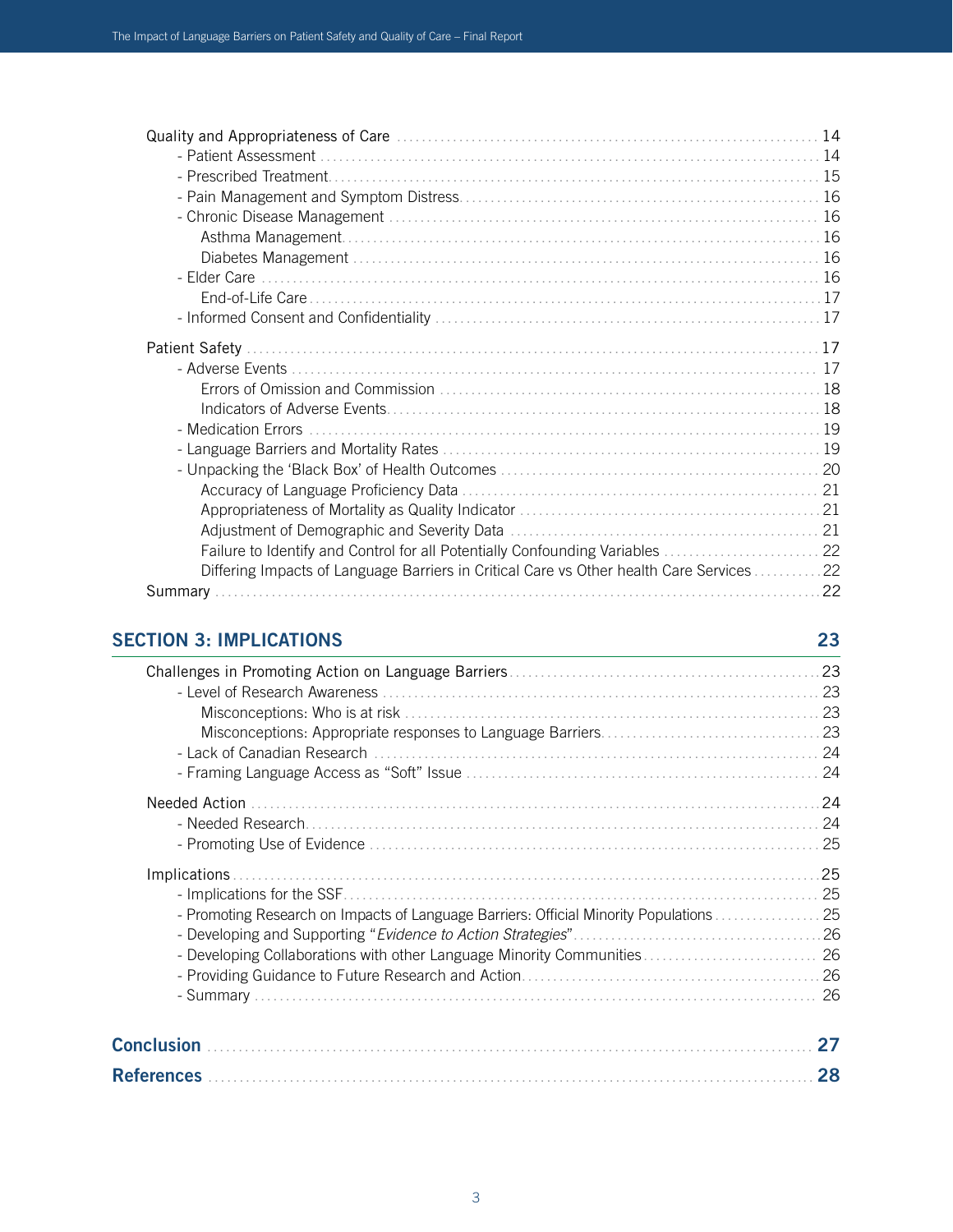### **Introduction**

#### **PURPOSE OF REPORT**

The purpose of this report is to provide a *critical* review (Grant & Booth, 2009) of the literature as it relates to the impact of language barriers on patient safety within the context of quality of care. It is not intended to be an exhaustive review; rather the aim is to summarize the current evidence and provide a framework for further investigation.

The report has been commissioned by the Société Santé en français (SSF): findings from this review will inform the SSF of current research in this critical area. However, the review provides a summary of the evidence related to language barriers *in general*: findings are not specific to francophones in Canada.

The research on language access is broad and multifaceted. It is, therefore, useful to note that this report will not attempt to review all impacts of language barriers related to health care (e.g. impacts on service utilization, health care cost, or research participation). Nor will this review address other important related topics such as a) evidence on effective strategies to address language barriers, b) legal issues related to provision of language access, or c) standards or recommended best practice for service provision.

#### **HOW THIS REPORT IS ORGANIZED**

Following this brief introduction (which also includes a glossary of terms used in the report), **Section 1** (Background) will provide a short overview of issues related to evaluating the evidence on language barriers, patient safety and quality of care. **Section 2** will focus on the evidence related to impact of language barriers on healthcare quality, with an emphasis on safety. Explanations for findings will also be explored. **Section 3** will provide a short commentary on implications for the SSF and other health service and research organizations. Finally, **Section 4** (Conclusion), is followed by a list of references.

#### **SELECTION OF ARTICLES FOR REVIEW**

Thorough searches were first conducted using two data bases: Medline and Scopus. Terms used included: language barriers/linguistic barriers/

language disparities/limited English proficient in combination with patient safety/quality of care/ adverse events/health disparities, subsequent to 2000 (A number systematic reviews summarized key findings from the literature up to the early/mid 2000s). Titles and abstracts were reviewed, and those that did not differentiate between language barriers and ethnic/racial minorities excluded. This initial list was supplemented by a large number of additional studies identified through reference list screening of key articles. This strategy also led to inclusion of some influential studies undertaken prior to 2000.

#### **GLOSSARY OF TERMS**

This section presents definitions of some of the common terms used in the report.

**Adjustment**: Minimizing differences between population groups using statistical methods, to ensure that comparisons between groups are appropriate. Adjustments may be made for patient characteristics (e.g. age, sex, SES), or for severity of disease conditions/intensity of service utilization (e.g. case-mix groupings).

**Adverse events**: An event which results in unintended harm to the patient, and is related to the care and/ or services provided to the patient rather than to the patient's underlying medical condition (Canadian Patient Safety Institute, 2008).

**Bilingual provider**: A health provider who is able to provide fluent, effective service in both the majority, and minority language.

**Descriptive study**: A study designed only to describe the existing distribution of variables, without regard to causal or other hypotheses.

**Experimental study:** A study in which conditions are under the direct control of the investigator.

**False fluency:** A situation where providers believe that they are understanding the patient and communicating questions and instructions clearly, but may be making serious errors. False fluency often occurs when the speaker has limited competence in the additional language.

**Face validity**: Whether a test or indictor appears (at face value) to measure what it claims to measure.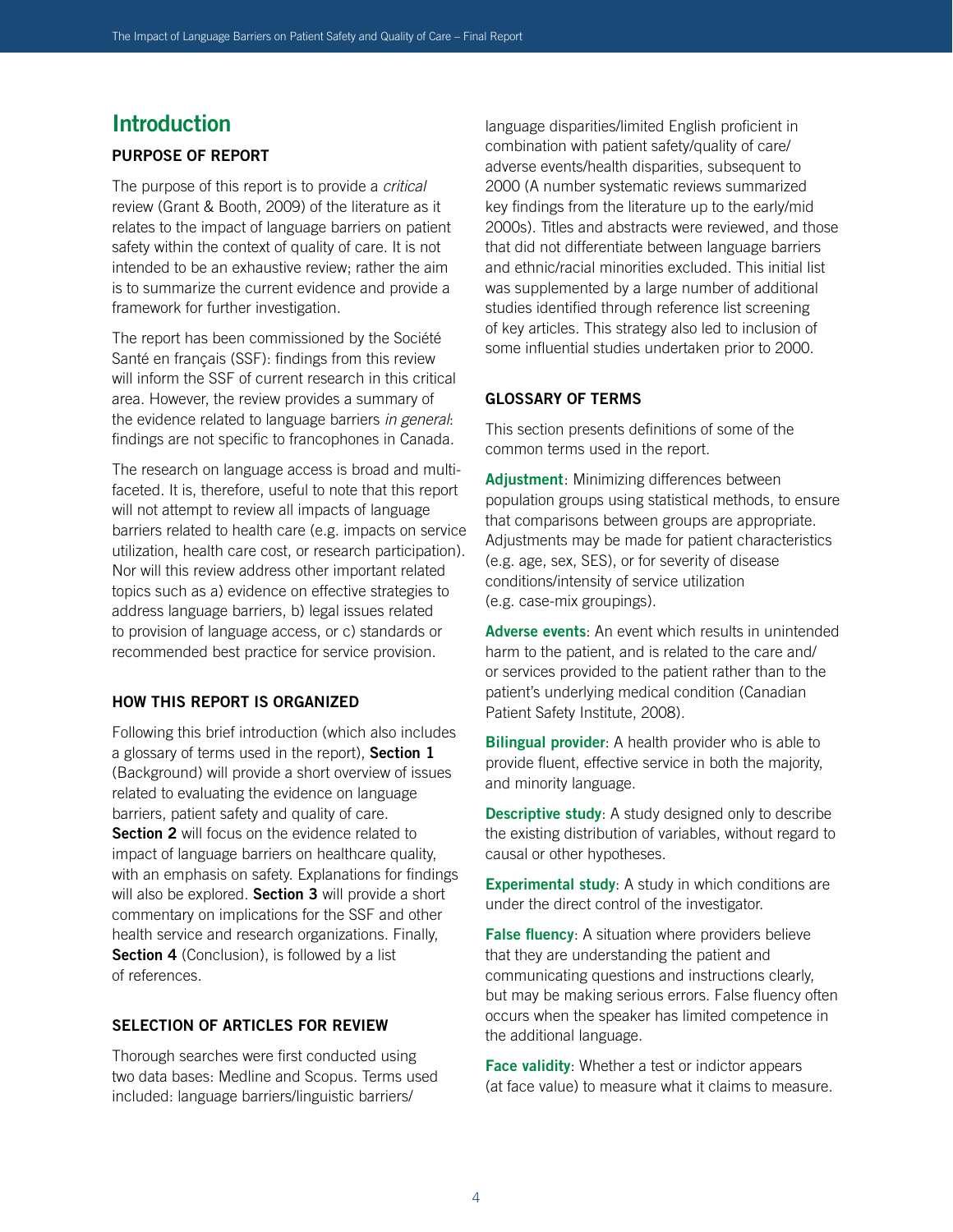**Interpretation**: Interpretation refers to the process by which a spoken or signed message in one language is relayed, with the same meaning, into another language. *Health interpretation* **or** *medical*  **interpretation** refers to interpretation for health issues or within the health system. *Trained health interpreters* are those who have appropriate training in the profession of health interpreting, including knowledge of health system organization, medical vocabulary in both languages, and ethical standards and codes of conduct related to health care. *Ad hoc*  **or** *volunteer interpreters* are family members, friends or others who act as interpreters for the client.

**Language access**: An umbrella term that describes strategies to enable clients to communicate effectively with those in the health care system, and for providers to communicate effectively with them. Language access can be provided in many different ways: interpretation (in person or remote); availability of health information in a variety of formats and languages; signage; or direct service by bilingual service providers.

**Language attrition**: The loss of ability to speak a language previously learned.

**Language concordant encounters**: Health care interactions where both provider and client are fluent in the same language. In *language discordant* encounters, provider and client do not speak the same language.

**Limited English proficiency (LEP)**: A term commonly used in U.S. research to designate those who have limited ability to speak and/or understand English. This is often contrasted with EP (*English proficient*). LEP is often used to mean "*those who are not proficient in the dominant language of healthcare delivery*". In this report the term "English proficient" is most often used, as it is reflective of current research. However, a more accurate term may be "proficient in the dominant language". For Canadian readers, it is important to recognize that, in Quebec, the "dominant" language is French, so non-proficient French speakers are the population of interest.

**Medical error**: An act of commission or omission that substantively increases the risk for a medical adverse event. An error may result from the failure of a planned action to be completed as intended or the use of a wrong plan to achieve an aim. A medical error may, or may not, result in an adverse event.

**Mother tongue**: First language learned in childhood that is still understood (Statistics Canada). A more useful measure of those who may face language barriers in official language minority situations, is *speaking a language other than English most often at home*.

**Observational study:** An epidemiologic study that does not involve any intervention by the researcher.

**Official language minorities**: French or English speakers in Canada who are a numerical minority in the province or area in which they live.

**Patient safety:** The pursuit of the reduction and mitigation of unsafe acts within the healthcare system, as well as the use of best practices shown to lead to optimal patient outcomes.

**Quality**: The degree to which health services for individuals and populations increase the likelihood of desired health outcomes and are consistent with current professional knowledge (Canadian Patient Safety Institute).

**Root cause analysis**: A process for identifying the most basic or casual factor or factors that underlie variation in performance, including the occurrence of an adverse sentinel event.

**Sentinel event:** An unexpected occurrence involving death or serious physical or psychological injury. Such events are called 'sentinel' because they signal the need for immediate investigation and response (Canadian Patient Safety Institute).

**Translation**: The *written* conversion of one language into another.

**Up-triaging**: Triaging refers the sorting of patients (e.g. in an emergency room) according to the urgency of their need for care. Placing a patient into a "higher" risk category than would be expected based on knowledge about his/her condition alone, because of uncertainty, is referred to as "up-triaging".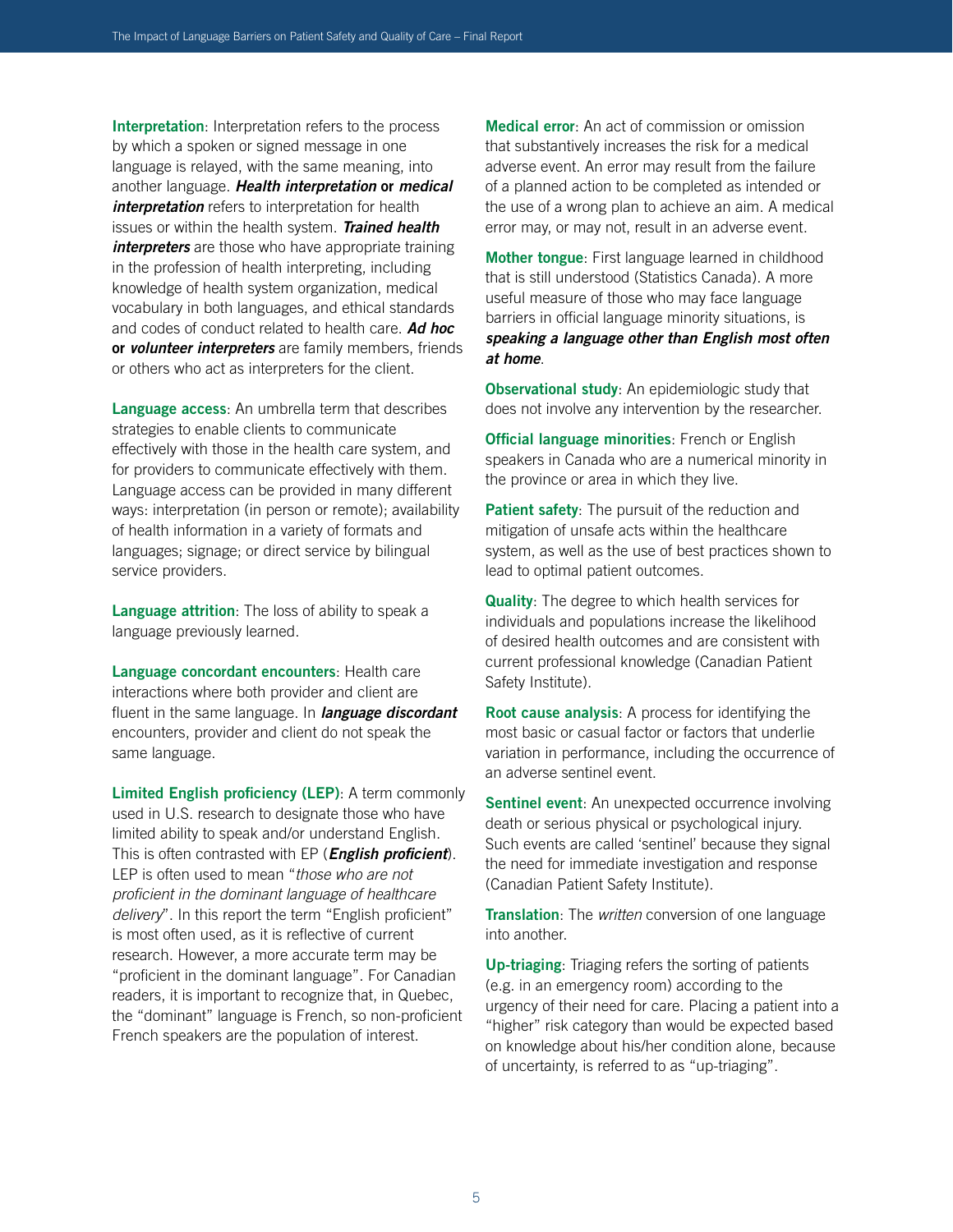## **PART 1: BACKGROUND**

#### **Constituencies Facing Barriers to Health Care in Canada**

In Canada there are four constituencies that may face linguistic barriers to health care: First Nations and Inuit communities; immigrants and refugees to Canada; Deaf and Deaf-Blind persons, and (depending on location of residence) speakers of one of Canada's two official languages (official language minorities). Rights to access in one's preferred language vary between these constituencies and between individual provinces and territories, as do preferences for strategies to provide language access. However, an earlier review (Bowen, 2001) determined that the impact of language barriers on health and healthcare is similar across constituencies.

#### **Development of Research on Language Barriers and Access**

Research on language barriers is relatively recent but is maturing. Until the 1980's, the small literature available emphasized case studies (which, while dramatically illustrating the potential harm of failing to address language barriers, did not provide the "numbers" to drive policy change). Since that time, many different research methods have been used: surveys, qualitative methods such as interviews and focus groups, secondary data analysis (analysis of data collected for another purpose), and (less frequently) chart review, or methods of economic evaluation.

There has been a significant increase in research conducted on language barriers since the 1990's. Areas of language barrier research that can be most appropriately addressed through descriptive research (such as access and patient satisfaction) have been more developed. Most research has focused on access, interpreting practices, and "outcomes", particularly patient satisfaction (Schwei et al., 2015). The negative impact of language barriers on the two care dimensions of "access" and "patient satisfaction" have been so well established (including through systematic reviews), that there is firm expert consensus of the impacts in this area. Two additional

areas that have received increased research attention in recent years include a) provider perspectives and experiences, and b) evidence related to risk, patient safety and appropriateness of care.

However, many research gaps remain: most studies are descriptive, and few have evaluated the effectiveness of interventions (Schwei et al., 2015).There are a number of limitations to using experimental designs (such as randomized controlled trials) in studying language barriers in health, as there is an ethical requirement that such trials may not include options for which there is already evidence of inferiority. For example, it would be considered unethical to randomly assign non-official language speakers to a) trained interpreter services, vs. b) no interpreter service, as there is sufficient evidence on negative effects of failing to provide language access.

While increasing attention has been directed to exploring the impact of language barriers on patient safety, the literature on impacts of language barriers on patient safety is still limited.

Language access research is not limited to the impact of language barriers on patients. It may also address impacts on health providers (and students); the acceptability and effectiveness of various strategies for addressing language barriers to various stakeholders; organizational factors related to effective interventions; impact of language barriers on research quality; and the impact of language on the broad determinants of health (e.g. health status).

#### **Challenges in Assessing Impact of Language Barriers**

Research on language barriers is limited by the available data. In Canada, with the exception of some data collected on First Nations peoples, data on ethnicity/race or language (ethnicity indicators) is not routinely collected, presenting a number of challenges to research in this area (e.g. using the rich resources of provincial health data to compare utilization and outcomes).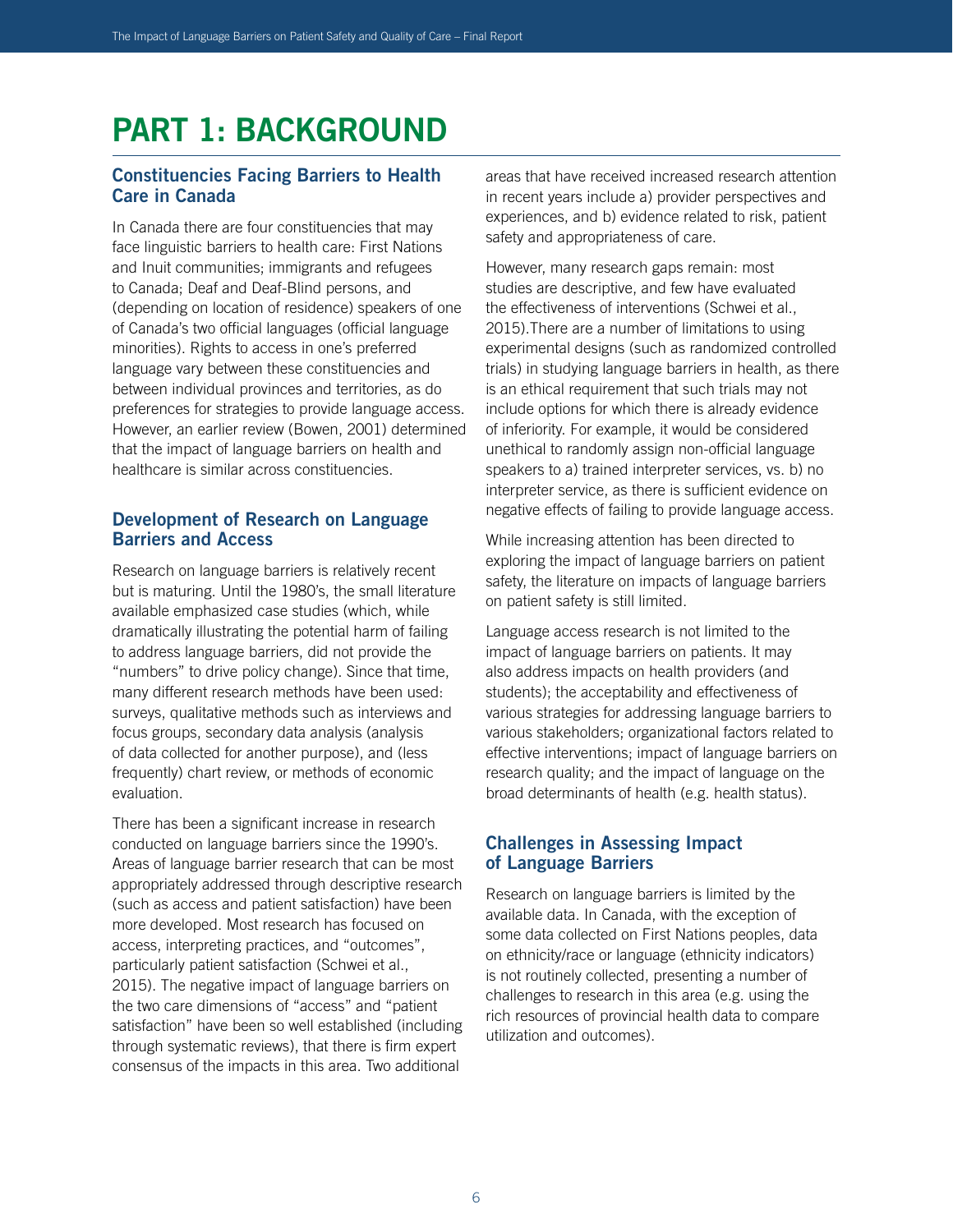National surveys, such as the Canadian Community Health Survey (CCHS), the National Population Health Survey (NPHS), and Longitudinal Survey of Immigrants to Canada (LSIC), provide some data. The CCHS is a cross-sectional survey that collects information related to health status, health care utilization, and health determinants. It includes some questions related to language (e.g. *In what languages can you conduct a conversation? What languages do you speak most often at home? What is the language that you first learned at home in childhood and can still understand?*). The NPHS is a longitudinal survey that includes many of the same questions, while the LSIC is focused on immigrant adjustment to Canada. In addition to the limitations of surveys in general, research using these national surveys is limited to the information collected.

There has been limited Canadian research undertaken on the impact of language barriers in health, although the research that has been conducted is consistent with international findings. Much Canadian research has focused on immigrant populations, and on differences between ethnic groups. A 2001 review of the research literature related to language access in health analyzed research evidence from a Canadian perspective, and assessed implications for the provision of health care in Canada. There was solid evidence that Canadian patients who spoke a minority language often did not receive the same standard of ethical health care as other Canadians, and that much (though not all) of the international research could be appropriately generalized to the Canadian context (Bowen, 2001).

Most of the research on language barriers has been conducted in the United States, and much of this research has focused on the Hispanic/Latino population.

This has a number of implications that must be kept in mind when reviewing the research:

• The health care system in Canada is significantly different from that of the U.S. As U.S. health services have not been publicly funded, readers must ensure that any study account for insurance status in its design (i.e. ensure that only those with similar insurance coverage are compared); a requirement met in almost all of the recent research.

- The terms "ethnicity" and "race" have clearly defined meanings and categories in the U.S: these categories must be used by federally funded health programs. There are two ethnic categories in the U.S.: Hispanic and non-Hispanic; ethnicity does not have the same meaning as in Canada. Nor do the "racial" categories correspond to census Canada categories (e.g. of visible minorities).
- Because of the large numbers and demographic importance of Hispanics in the U.S., much research has compared English proficient and limited English proficient Hispanics, sometimes in combination with racial categories (e.g. Black, White). This allows for a more specific focus on the independent impact of language compared to cultural factors. However, because Spanish (like French) is a European language, barriers faced by speakers of other languages cannot be assumed to be equivalent. Indeed, some recent research has found quite different patterns of impacts on a number of outcomes by specific language/ethnoracial category.
- Much of the non-English speaking Hispanic population is less educated than are language minorities in Canada; this is of particular interest as it relates to health literacy research.

#### **Comparing Language Access and Quality/Safety Research**

Until recently, language access research has been conducted independently of research on patient safety and quality. The literature on language barriers and health is not organized around (nor does it generally use) the language of patient safety and quality of care, with the result that this literature does not use headings that correlate well with the dimensions of quality identified by Accreditation Canada. There is, however, some equivalence, as indicated in the table on the following page.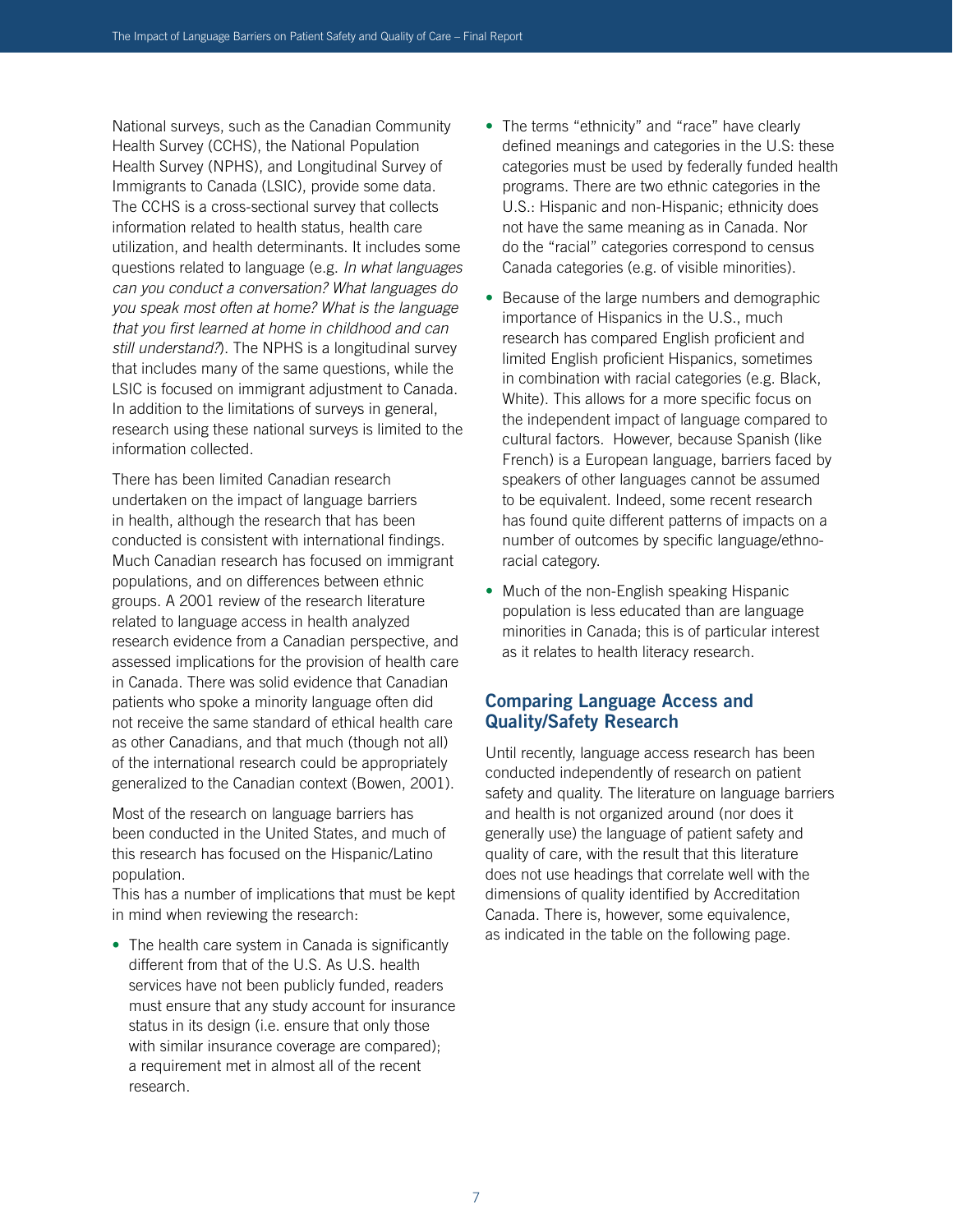| <b>Research</b><br><b>Category</b>                                   | <b>Commonly Researched</b><br><b>Subtopics</b>                                                                                                                                                                                                                                                                                 | <b>Related to Quality</b><br><b>Dimension</b> | <b>Comments</b>                                                                                                                                                                                                                            |
|----------------------------------------------------------------------|--------------------------------------------------------------------------------------------------------------------------------------------------------------------------------------------------------------------------------------------------------------------------------------------------------------------------------|-----------------------------------------------|--------------------------------------------------------------------------------------------------------------------------------------------------------------------------------------------------------------------------------------------|
| <b>Patient Safety</b>                                                | • Health outcomes<br>• Readmission<br>• Medication prescribing, adherence, complications                                                                                                                                                                                                                                       | Safety                                        |                                                                                                                                                                                                                                            |
| Patient<br><b>Satisfaction</b>                                       | • Patient experience<br>• Service satisfaction<br>• Intent to return<br>• Confidence in provider<br>• Satisfaction with communication                                                                                                                                                                                          | Client-Centred<br>Services                    | These two categories<br>overlap but are<br>not equivalent                                                                                                                                                                                  |
| <b>Provider</b><br><b>Satisfaction</b>                               | • Provider identified risks<br>• Provider satisfaction and confidence<br>Malpractice concerns<br>$\bullet$<br>• Student learning                                                                                                                                                                                               | Work life                                     | Some similarities with<br>work life category                                                                                                                                                                                               |
| <b>Service</b><br>Utilization<br>(not addressed<br>in this review)   | • Patterns of service utilization (e.g. primary care vs. ED)<br>• Length of stay (LOS)<br>• Laboratory and imaging test ordering<br>• Wait times<br>• Provider time<br>$\bullet$ Costs                                                                                                                                         | Efficiency                                    | Relates to "efficiency"<br>to some degree                                                                                                                                                                                                  |
| <b>Quality of Care</b>                                               | • Patient understanding of condition, prescribed treatment<br>• Informed consent<br>• Patient confidentiality<br>Receipt of recommended services<br>• Differences in prescribed treatment between LEP and EP<br>patients<br>• Medication adherence<br>• Chronic disease management                                             | Appropriateness<br>Continuity                 | Quality is broadly defined in<br>language access literature,<br>and often refers to disparities<br>between English proficient<br>and limited English proficient<br>groups. This category may<br>overlap with appropriateness<br>and safety |
| Access                                                               | Knowledge of conditions and risks<br>• Awareness of health promotion and screening programs<br>• Likelihood of having a regular provider<br>• Access to health promotion, prevention programs<br>Mental health access<br>٠<br>Receipt of screening programs<br>٠<br>Patterns of referral<br>٠<br>• Use of specialized services | Accessibility                                 | Language access literature<br>may not differentiate between<br>utilization and access                                                                                                                                                      |
| <b>Organizational</b><br>Access (not<br>addressed in<br>this review) | • Informed consent<br>Organizational policy and standards<br>٠<br>Organizational and program structure and processes<br>٠<br>Provision of language access services<br>$\bullet$<br>• Research (including clinical trial participation)                                                                                         | <b>Population Focus</b>                       |                                                                                                                                                                                                                                            |

### **Table 1: Comparing Language Access Literature to Quality Dimensions**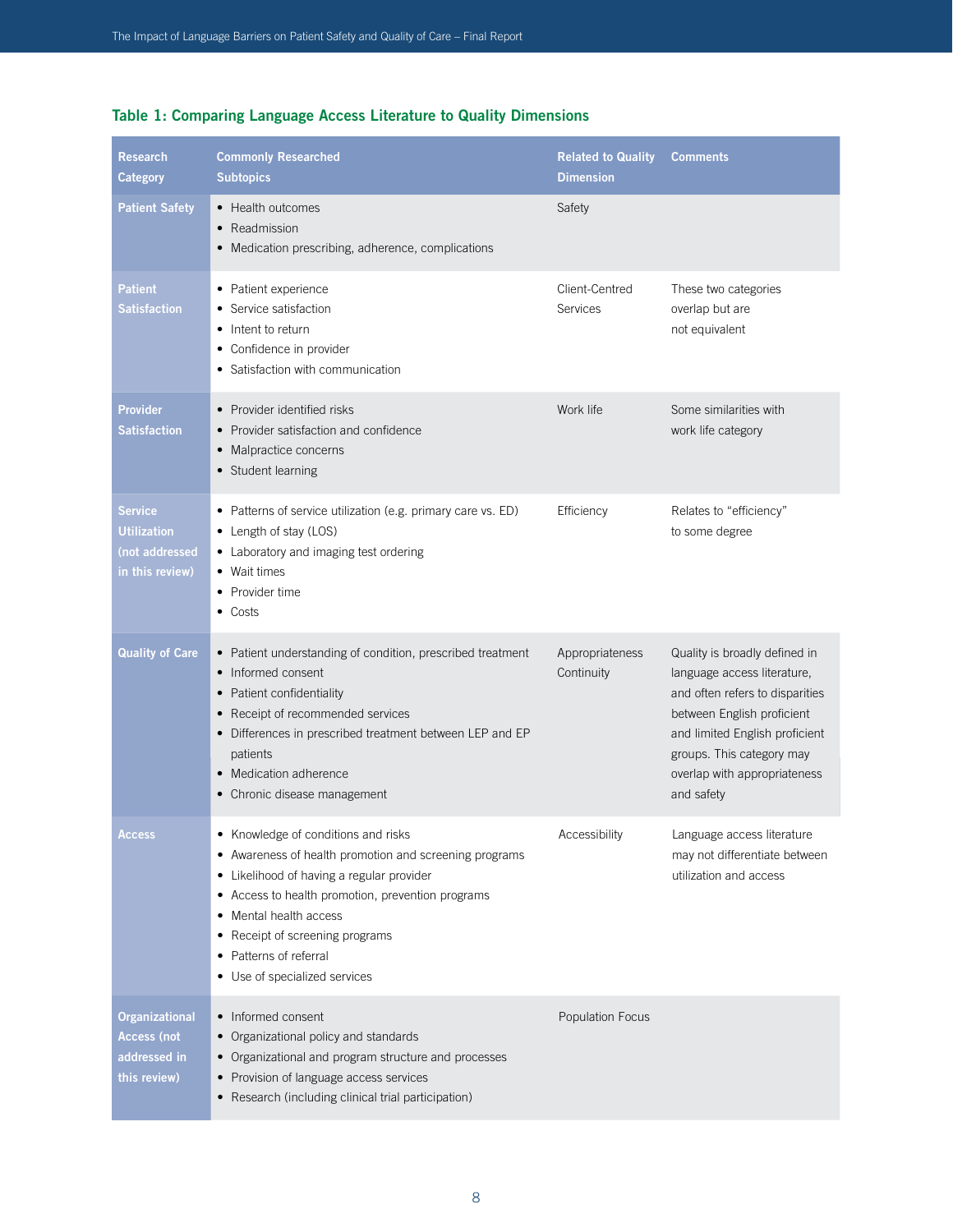#### **Scope of Related Literature**

It is important to place language barrier research within a broader conceptual framework. There are a number of related and overlapping areas of research: while it is important to recognize the relationships with other research areas, it is also necessary to ensure conceptual clarity, and to note differences. Some of the related research areas, and their relationship to language access research, are noted below.

#### **Healthcare Communication**

The importance of good communication between providers and patients has long been recognized: language has been described as medicine's most essential technology - the principal instrument for conducting its work (Jackson, 1998). It has been observed that without language, the work of a physician (or other health provider) and a veterinarian would be nearly identical (Clark, 1983). The U.S. Joint Commission states that communication is a *core component*, not simply an adjunct or facilitator of health care (Schyve, 2007). Reviews of the literature on patient-provider communication indicate that, in addition to effects on patient satisfaction, there is a relationship between the quality of communication and specific patient health outcomes (e.g. pain, recovery from symptoms, anxiety, and physiological measure of blood pressure and blood glucose) (Kaplan et al., 1989; Stewart, 1995; Stewart et al., 1999; Stewart et al., 2000; Teutch, 2003; Williams et al., 1998).Three basic communication processes have been identified as associated with improved health outcomes: a) amount of information exchanged, b) patient's control of the dialogue, and c) rapport established (Kaplan et al, 1989). All of these processes are jeopardized in language discordant encounters.

Patients who are not proficient in the language of their provider are subject to the same risks of poor communication as all other patients. However, language barriers present other, additional risks: simply improving provider general communication skills is not sufficient to address the risks faced by patients who do not speak the same language. Poor communication also poses risks to providers, increasing the likelihood of malpractice claims and complaints (Domino et al., 2014; Lussier & Richard, 2005).

Much of the patient safety literature related to communication has not focused on miscommunication between patient and provider, but has rather focused on communication between medical personnel, including patient handovers. This latter area has not been addressed in the language barrier research.

#### **Health Literacy**

Health literacy is a related topic that is currently of much interest within healthcare. However, it is important to note that while language barriers may result in reduced health literacy (and also interact with health literacy (Sorlie & Lopez, 2011; Sentell et al., 2013), they are also an independent factor affecting patient safety and quality of care. Those who face language barriers often do not demonstrate many of the characteristics associated with low health literacy, such as lower education or learning disabilities (for example, we know that the average education of immigrants to Canada is higher than that of the Canadian born). Nor are the strategies for addressing health literacy necessarily adequate for addressing language barriers.

Researchers are only recently beginning to explore the relationships between literacy and language proficiency in patient-provider communication: most health literacy models do not address English language competency (Yip, 2012). There is evidence that language barriers are more important than limited health literacy in impeding communication. Where provider and patient speak the same language, adequate health literacy may act as a buffer against poor communication. However, in a language discordant encounter, this buffering effect does not appear to occur. There is evidence that language barriers are more important than limited health literacy in impeding communication (Sudore et al., 2009).

#### **Culture, Race/E'/thnicity and Immigration Status**

There is an extensive literature on ethnicity/culture and health. One of the challenges in reviewing the literature on language barriers and health is that much research has not clearly differentiated between language proficiency and other ethnicity related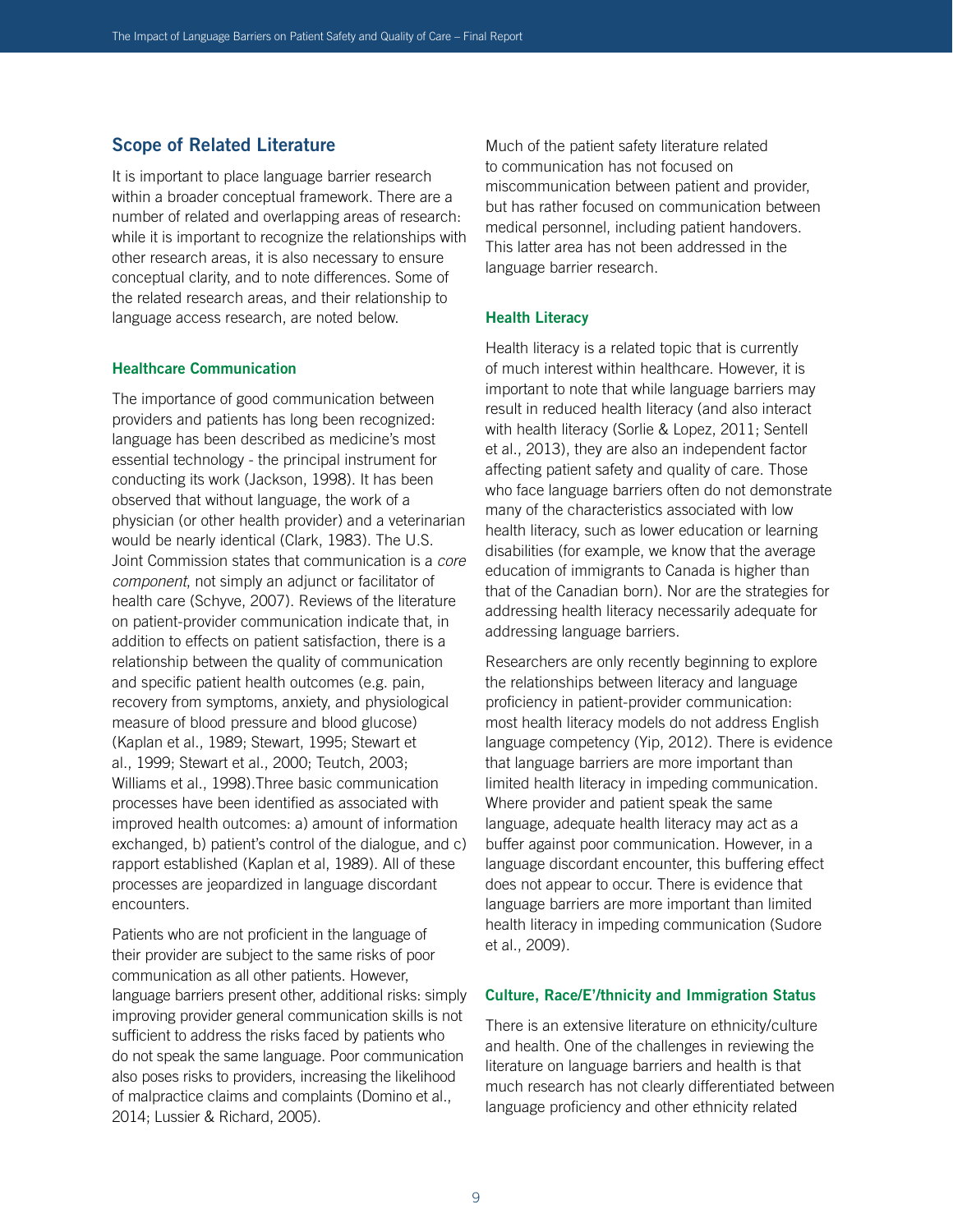factors (e.g. ethnicity/race, culture, or immigration status). Until recently, Canadian research tended to focus almost specifically on "culture" or ethnicity, and this is still a dominant theme. There are, however, sophisticated studies that have "disentangled" the variables of ethnicity and immigration status from language proficiency. These studies have confirmed that the primary factor associated with poorer health outcomes appears to be language, not ethnicity. For example, several U.S. studies have found greater disparities between Hispanics and Whites than between Blacks and Whites in access and treatment received, even when other potentially confounding variables are accounted for. When language is included as a variable, English-speaking Hispanics have outcomes similar to Whites, while Spanishspeaking Hispanics continue to have the poorest outcomes (Fiscal et al., 2002; Jenkins et al., 1996; Weech-Maldano et.al., 2003; Weinick & Krauss, 2000;Yu et al., 2004). Weech-Mondalado et al., (2003) found not only that linguistic minorities tended to report worse care than did whites, but also worse care than racial and ethnic minorities. As Fiscella et al. (2002) conclude "*Ethnic* (hispanic, non-hispanic) *disparities in care are largely explained by differences in English fluency*." While caution is required in generalizing these findings to other racial/ethnic groups, this research has contributed to greater attention on the importance of language barriers in contributing to health disparities. In spite of the importance of language barriers, however, it is necessary to recognize that there is also evidence (that for some ethnic groups, and for some services) culture may also be an important factor (Chen et al., 2009).

Because this review has excluded a thorough review of the research on ethnic disparities, it is likely that much evidence related to impact of language barriers has also been omitted. This limits the Canadian research available review because so many Canadian studies compare utilization, prescribed treatment, and outcomes among different ethnic groups (rather than compare official language proficient with non proficient patients).

#### **Cultural "Competence"**

Similarly, issues of linguistic and cultural responsiveness or competence have often been conflated, even though these are different concepts. There are many different approaches to addressing cultural differences between healthcare providers and patients: "cultural awareness", "cultural sensitivity", "cultural appropriateness" or "congruence", "cultural proficiency", and "cultural competence". Each of these approaches is based on different assumptions. The potential pitfalls of the cultural competence approach (in particular) have been identified, with some authors suggesting "cultural humility" (Tervelon & Murray-Garcia, 1998) or "cultural safety" (Coup, 1996) as alternatives. In contrast with the strong evidence related to impacts of language barriers and failing to provide effective language access, there is insufficient evidence for specific cultural competence interventions (Anderson et al., 2003), likely due to the diversity of underlying philosophies underlying the many different approaches.

Risks of a "cultural competence" approach include oversimplifying the concept of culture, with the result that providers are inadvertently taught to stereotype; and directing resources to encouraging providers to become experts on patients' culture, rather than increasing opportunities for patients to participate in their health care and to 'speak for themselves" (Bowen, 2004; Epner & Baile, 2012). Patient-centred care is proposed as the preferred strategy for quality care in a culturally diverse society (Epner & Baile, 2012).

Many experts in the field have concluded that if racial and ethnic disparities are to be addressed, it is necessary to target language barriers: not only because they are the best-documented source of disparities, but because communication is a basic requirement for truly patient-centred care (Saha & Fernandez, 2007). Research focused on patient/community experiences with care (including Canadian research) has identified that addressing language barriers is also a priority to minority communities themselves (Stevens, 1993; Ngwakongnwi et al., 2012).

#### **Summary**

The literature related to the impact of language barriers on health and provision of health services is diverse, spanning many different fields. In reviewing the literature it is important to be aware of the relationships between many diverse concepts, and to critically analyze the strengths and limitations of available evidence.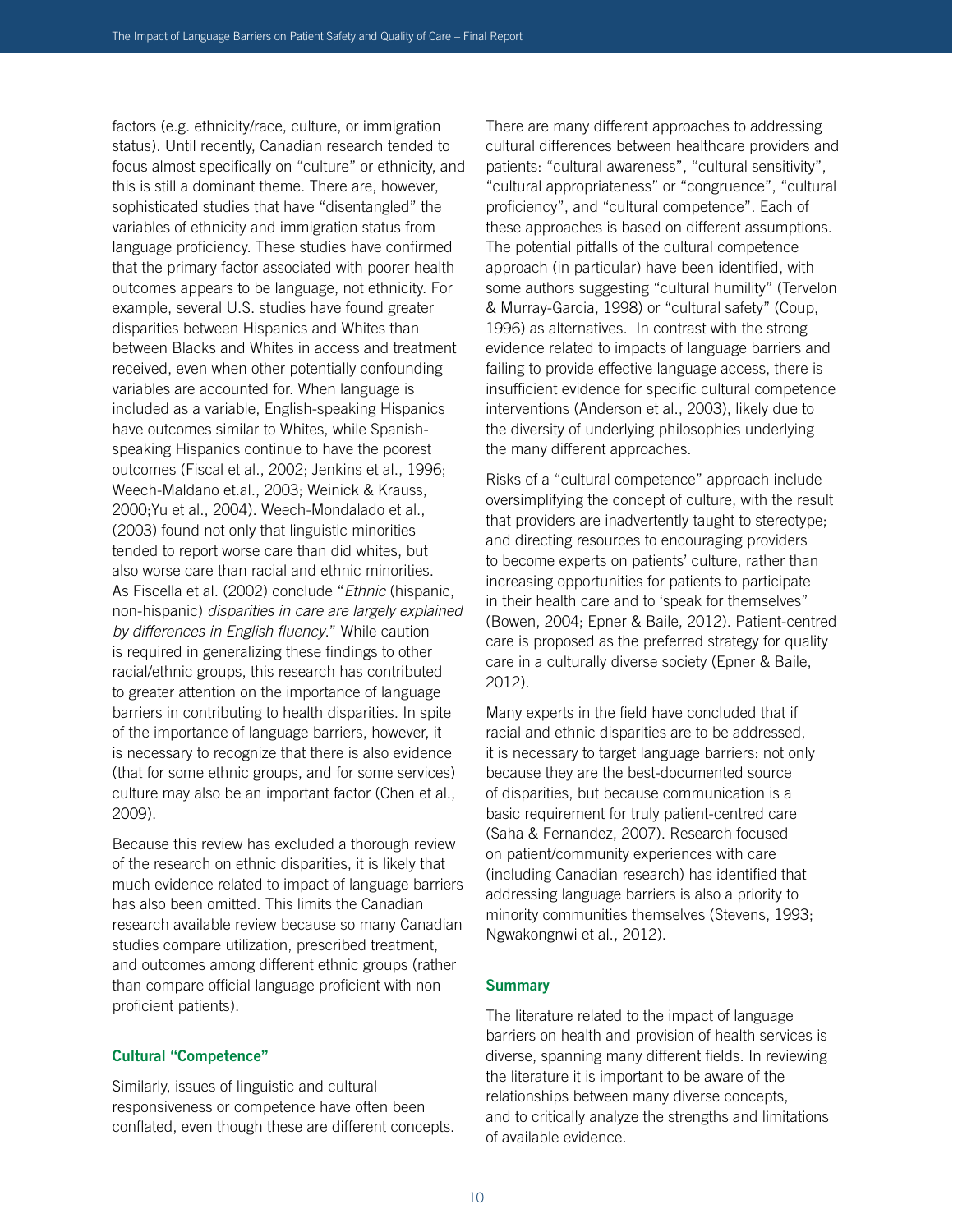## **SECTION 2: EVIDENCE SUMMARY**

#### **Introduction**

This section summarizes the evidence on impact of language barriers on patient safety and quality of care. It will focus on the literature subsequent to 2000, as a number of systemic and general reviews of the literature assessed the literature up until the early/mid-2000s (e.g., Bauer et al., 2010; Bowen, 2001; Bowen, 2004; Flores, 2005; Jacobs et al., 2006; Karliner et al., 2007). In addition, the extensive literature on racial and ethnic disparities in quality and safety of care provides additional evidence that is not discussed in this report, as much of this research does not differentiate between culture, ethnicity, racialization, language, and/or immigration status as contributors to disparities. It should be noted, however, that language barriers have been identified as a major factor in explaining many ethnic/racial disparities (Flores & Ngui, 2006; Smedley et. al., 2003).

#### **How is Quality Defined?**

"Quality" of care is defined somewhat differently in the language access literature than in the quality/ safety literature. The Canadian Patient Safety Institute defines quality as the *degree to which health services for individuals and populations increase the likelihood of desired health outcomes and are consistent with current professional knowledge*. However, in the literature related to language barriers the assumption of "quality care" is care that is equivalent for those that are, and are not, English proficient. In other words, the focus is on disparities in access and care between two population groups.

In some cases, these two definitions coincide (e.g., evidence of lower likelihood of informed consent among those facing language barriers provides clear evidence of lower quality). In other cases, it is not so clear whether differences in care provided to patients results in lower quality care for an individual patient. For example, reliance on increased testing may indicate greater provider caution, and even result in greater likelihood of a positive health outcome. While it is a concern to the health system if some patients have additional (potentially unnecessary) laboratory tests conducted, it may not be a risk to the patient. On the other hand, there is a clearly an individual

risk if language barriers lead to unnecessary procedures, such as preventable endotracheal intubation (Bard et al., 2004).

#### **Organization of Section**

This review of the literature is organized according to four main categories, reflecting the literature in the area:

- Accessibility of service
- Patient and provider satisfaction/experience
- Quality and appropriateness of care
- Patient safety.

As previously mentioned, there is not close alignment between these dimensions and categories used language access researchers. It is also important to note that many individual studies explore aspects of quality across many dimensions.

#### **Accessibility of Service**

#### **Defining "Access"**

Access refers not only to the availability of services, but to service characteristics that make it possible or comfortable for persons in need to utilize such services. In the literature related to language access, however, there is often a failure to differentiate between "access" and "utilization". As a result, many studies on access report on *disparities in service utilization*.

Problems with access may be experienced at all points of the health maintenance and health seeking process: access to health information (e.g. benefits of immunization); knowledge of available health services (e.g. where and when one can receive such immunizations); participation in health promotion or prevention services (e.g. receiving immunization); participation in screening (e.g. cancer screening); first contact for non-urgent care; access to specialist care or specialized services; access to emergency and hospital care; and access to support services after discharge from hospital.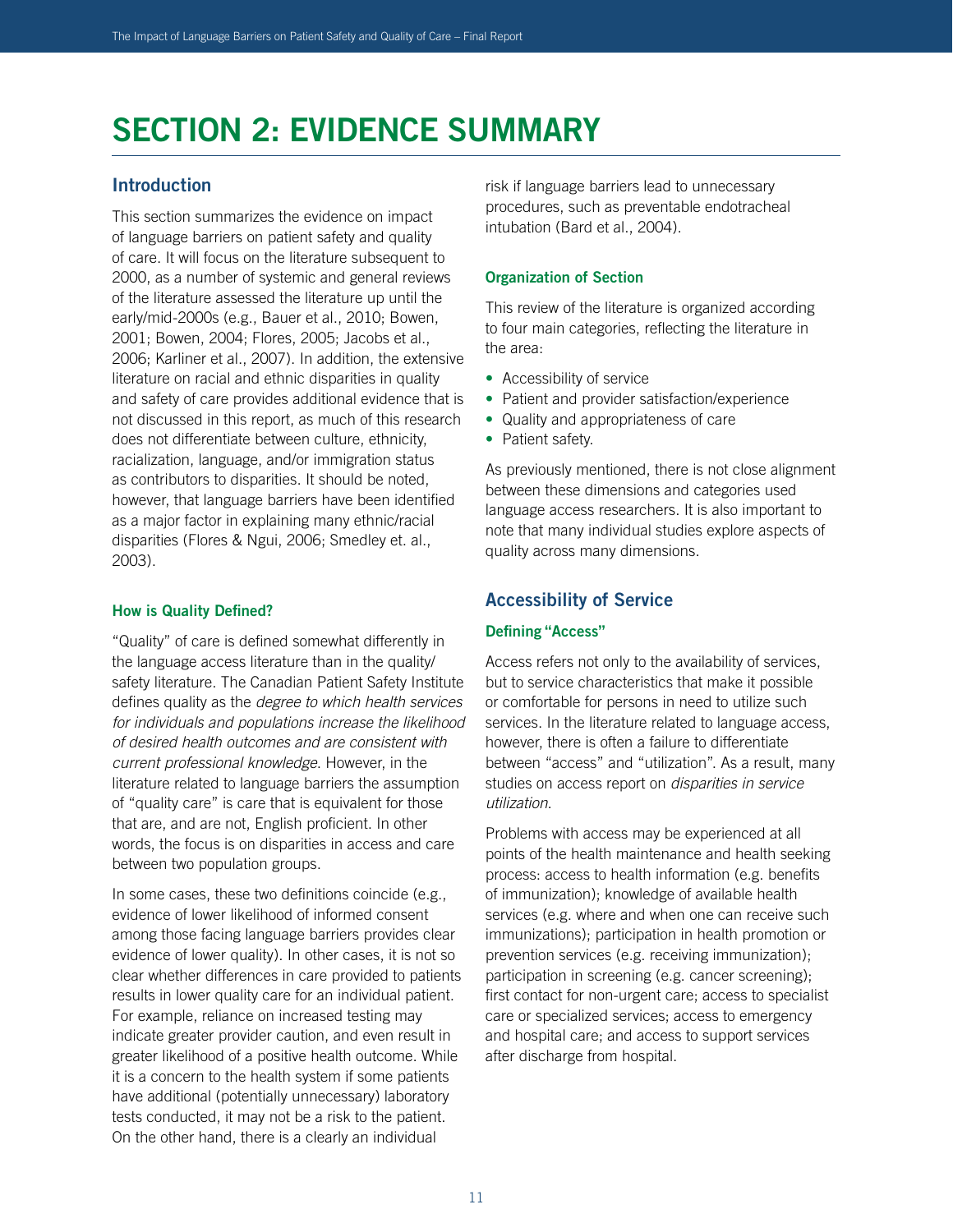#### **Impact of Language Barriers on Access**

#### **• Awareness of Health Conditions and Services**

For those not fluent in an official language, the process of determining what services are available and making an appointment can present challenges. Telephone, print, or internet resources are often only available in English (or French in Quebec). Language barriers prevent access to ambient health information (information that most of us "pick up" through everyday activities such as reading the newspaper, viewing a bus advertisement, or listening to the radio). For example, lack of English proficiency is strongly associated with lack of heart attack and stroke knowledge (Chow et al., 2008; DuBard et al., 2006), and knowledge of cancer signs and symptoms (Fitch et al., 1997).

#### **• Finding a Regular Provider**

Patients with language barriers may be less likely to have a regular medical provider (DeCamp et al., 2011, Weinick & Krauss, 2000), even in Canada where universal healthcare coverage removes many barriers to care. French-speaking language minorities are also more likely to experience difficulties in finding family doctors, whether immigrant or non-immigrant (Ngwakongnwi et al., 2012).

#### **• Participation in Health Promotion and Prevention Activities**

Language barriers are associated with less use of health promotion and health education resources (Brar et al., 2009; Stevens, 1993), and lower participation in almost every form of preventive care. One study found that infants of parents whose primary language was not English were half as likely to receive all recommended preventive care visits compared with infants of parents whose primary language was English (Cohen & Christakis, 2006); underuse of preventive services is also reported by Deaf patients (McKee et al., 2011). In contrast, a Canadian study found that immigrants with diabetes were likely to have a greater number of outpatient visits if a language barrier was present (Wang et al., 2012).

#### **• Participation in Cancer Screening**

Language barriers have been demonstrated to result in lower participation in cancer screening programs: breast cancer screening (Alexandraki & Mooradian,

2010; Jacobs et al., 2005); cervical cancer screening (Fang & Baker, 2013; Ji et al, 2010; Lofters et al., 2007);); and colorectal cancer screening (Ayanian et al, 2005; Diaz et al., 2008; Diaz et. al,, 2013; Javanparast et al, 2012; Jerant et al., 2008; Johnson-Kozlow et al., 2009; Wang et al., 2013). This is also true in Canada (some of the best Canadian evidence of barriers to preventive programs is found in the area of cancer screening programs) (Gentleman & Lee, 1997; Maxwell et al., 2001; McDonald & Kennedy, 2007; Woloshin et al., 1997). One study found similar rates of screening for patients of Chinese background in both the U.S. and Canada (Tu et al., 2005). While it is often believed that "cultural differences" are the major factor in lower participation in these programs, this is not confirmed by either the Canadian (Choudry et al., 1998) or international research.

#### **• Receiving Recommended Preventive Care**

After accounting for individuals' health and socioeconomic status, those with limited English proficiency are significantly more likely to have fewer health care visits (Fiscella et al, 2002; Shi et al., 2009). A language barrier is associated with lower frequency of general checkups, fewer visits for non-urgent medical problems (Derose et al., 2000; Pearson et al. 2008), and less likelihood of a physician visit, flu shot or mammogram (Fiscella et al., 2002; Pearson et al., 2011). Non-English speaking mothers were significantly less likely to have received pertussis vaccination prior to pregnancy or postnatally (Wong et al., 2015).

Canadian research also determined that, after adjusting for covariates, immigrants with limited language proficiency had lower odds of having an eye doctor consultation and a flu shot in the past year relative to those who were language-proficient (Lebrun, 2012).

#### **• Access to Mental Health Services**

There are additional and specific barriers to access to mental health services (Bauer et al., 2010; Kim et al., 2011; Ohtani et al., 2015). There is perhaps no other health area where diagnosis and treatment is as dependent on language and culture.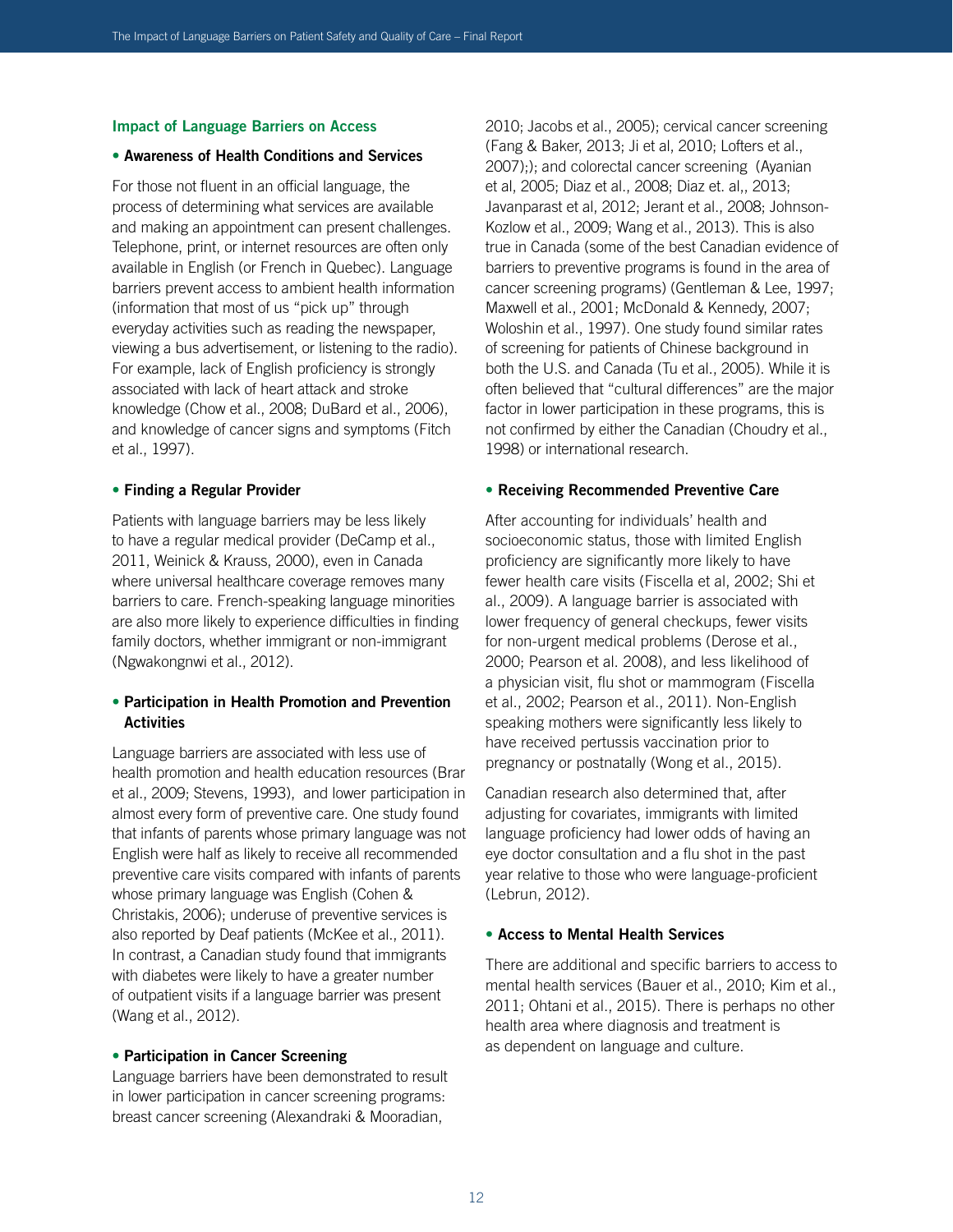Older immigrants with limited English proficiency have been found to have higher psychological distress than groups that were English proficient, and less likely to use mental health services (Kim et al., 2011). In one U.S. study, not only were non-English speaking individuals less likely to receive needed mental health services when other factors were controlled, but these differences were also found between English and non-English speakers in the same ethnic/racial groups (Sentell et al., 2007).In another study, those with a mental health diagnosis who had better English language proficiency were more inclined to use mental health services (Kang et al., 2010).

#### **• Other Services Affected**

In addition, access to almost every form of supplementary or alternate health service is affected by language barriers. The international research points to less use of poison control centres (Litovitz et al., 2010), emergency services (Meishcke et al., 2013; Ong et al., 2012; Subraniam et al, 2010), rehabilitation services (Chauhan et al., 2010), home support services (Fryer et al., 2012), and infectious disease testing (Guirgis et al., 2012).

#### **Patient and Provider Experience**

#### **Patient Experience**

Research on patient experience (often referred to as patient satisfaction) has been one of the most researched areas in language access. Several themes can be identified under the "umbrella" term of patient satisfaction: patient satisfaction with provider, patient satisfaction with services (and specific aspects of services), intent to return, knowledge of condition and treatment, confidence in providers, and patient-centred care. Client satisfaction is the most recognized and widely-used measure of effectiveness of provider-patient communication. It is also an outcome of care, and it has been suggested that it is highly correlated with quality of care. However, those who face language barriers are very often excluded from participation in facility/service based health system satisfaction and evaluation activities (Gayet-Ageron et al., 2011). This prevents comparison of the experience of English proficient patients with those who face language barriers.

Some of the available studies compare English proficient with limited English proficient patients; others compare limited English patients who are not provided with language services with those who are provided with interpreter services, or receive care from a language congruent provider. Some studies focus on only one language group, others include those from several different ethnic backgrounds. These studies have been conducted in many different settings, and around different aspects of care: prehospital care (Cottrell et al., 2014); emergency care (Mahmoud et al, 2014), pediatrics (Arthur et al., 2014; Dunlap et al., 2014; Flores, 2005), primary care (Martin et al., 2009); chronic care, cancer care (Gulati et al., 2012); pre and peri-natal care (Binder et al., 2012), and special needs (Eneriz-Wiemer et al., 2014; Ngui & Flores, 2006).

#### **• Satisfaction with the Care Experience**

The vast majority of studies find less satisfaction and more reported problems with care among those who face language barriers with their providers. The findings of earlier research (see for example Baker et al., 1998; Carrasquillo et al., 1999; David & Rhee, 1998; Hu & Covell, 1986; Morales et al., 1999), captured in systemic reviews, continue to be confirmed in more recent studies. Patients with a language barrier tend to be less satisfied with doctor communication, staff helpfulness, and give lower assessment of psychosocial care (Ayanian et al., 2005; Binder et al., 2012; Dunlap et al., 2014; Eskes et al., 2013; Mahmoud et al, 2014; Moreno & Morales., 2010; Ngo-Metzger et al., 2009; Seid et al., 2003). In a U.S. study of asthma care, Latino children with Spanish parental interview (but not African American or Latino children with English parental interview) reported poorer experiences with care (Inkelas et al., 2008). Satisfaction is improved when language access services are provided (Morales et al., 2006; Moreno & Morales, 2010; Ngo-Metzner et al, 2007).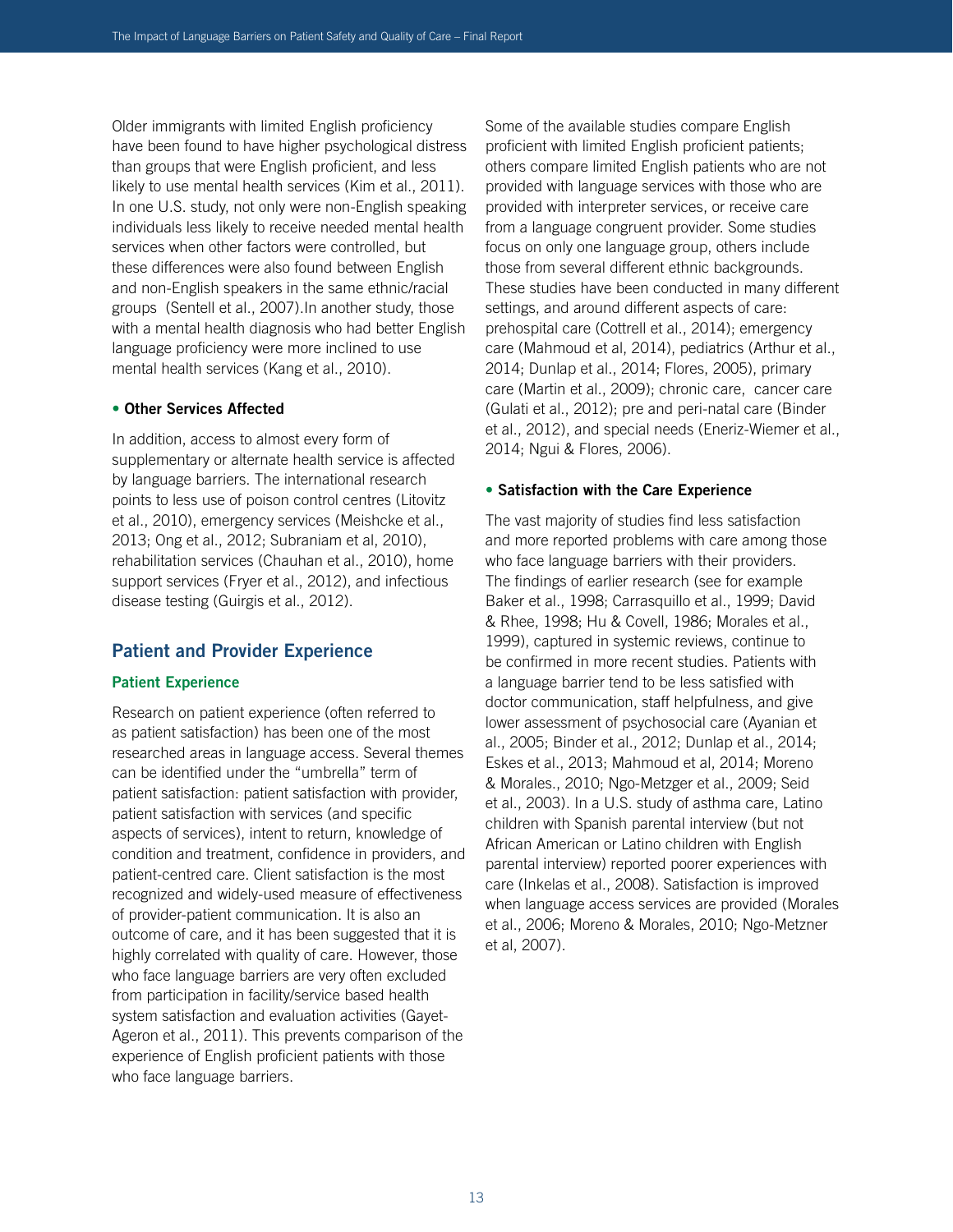#### **• More than "Satisfaction"**

These studies also indicate that more than patient satisfaction is affected: patients are very often not satisfied because they do not understand what is being said. A review of the literature reveals consistent and significant differences in understanding and compliance when a language barrier is present. This is may prevent patient understanding and result in lower adherence to prescribed treatment: likely one explanation for reported differences in health outcomes. One study tested patients' ability to recall their diagnosis, follow-up instructions, and proper use of prescribed medicines. Spanish-speaking patients provided an average of only 46% correct responses, compared to 65% for English-speaking patients (Crane, 1997). This lack of understanding is associated with issues of informed consent and risks of poorer outcomes.

#### **• Research Focusing on Patient-Centred Care**

Language barriers present challenges to patientcentred care. For example, in one study, Spanish speaking Latinas diagnosed with ductal carcinoma in situ were less satisfied with the decision-making process and reported more treatment regret than English-speaking Latinas and whites. In contrast, English-speaking Latinas and whites reported levels of satisfaction and regret similar to each other (Lopez et al., 2014). Another study found that where a language barrier was present, patients initiated fewer comments with their provider, and the comments they did make were more likely to be ignored (Rivadeneyra et al., 2000).

#### **Provider Perspectives on Language Barriers**

Recent research highlights providers' perspectives on provision of care to patients who are not proficient in the language of care delivery. A high proportion of providers identify language differences as barrier to quality (Abbe et al., 2006; Bernard et al., 2006, Bradshaw et al., 2007; Cleland et al., 2012; Gray et al., 2011; Karliner et al., 2011; Virgo et al., 2013). This is a concern not only for hospital care and specialized services: primary care providers also see language barriers as a high risk (Gaal et al., 2010). In one study, 44% of a sample of Canadian primary care practitioners reported frequent difficulty communication non-English proficient patients,

along with difficulty in access to interpreters (Brisset et al., 2014). The challenges involved in treating LEP patients lead to increased provider malpractice concerns (Chen et al., 2011). Most surveyed clinicians felt that communication difficulties with LEP patients have a significant effect on care at least sometimes: however, in spite of these reported difficulties there was a wide variation in reported actual use of interpreters (Gray et al., 2011).

Providers in training also report concerns. An earlier survey of medical residents by Chalabian & Dunnington (1997) found that 97% of residents believed that language barriers affected quality of care. Respondents also reported that they shifted their focus of care to bedside encounters not requiring patient participation. In another study, 80% of residents surveyed admitted avoiding communication with families when a language barrier was present, and more than half felt that the family didn't understand the diagnosis (Burbano et al., 2003).

#### **Quality and Appropriateness of Care**

As discussed in the introduction to this section, "quality" is defined in various ways. This section will focus on the evidence of disparities in care between limited English and English proficient patients and families. Some of the studies reviewed deal directly with the question of appropriateness: It will be assumed that where there are standards of care, appropriate care has been defined.

#### **Patient Assessment**

A landmark U.S. Institutes of Medicine publication, "Unequal Treatment" (Smedley et al., 2003), highlighted the importance of linguistic concordance in patient-provider communication as a means of obtaining an accurate medical/social history. This medical history is crucial to the choice of appropriate examinations and diagnostic tests (Farmer et al., 2006). Communication barriers compromise the power of the medical interview, often resulting in increased reliance on laboratory or imaging tests or incorrect test ordering (David & Rhee, 1998; Garra et al., 2010; Hampers et al., 1999; Ramirez et al., 2008).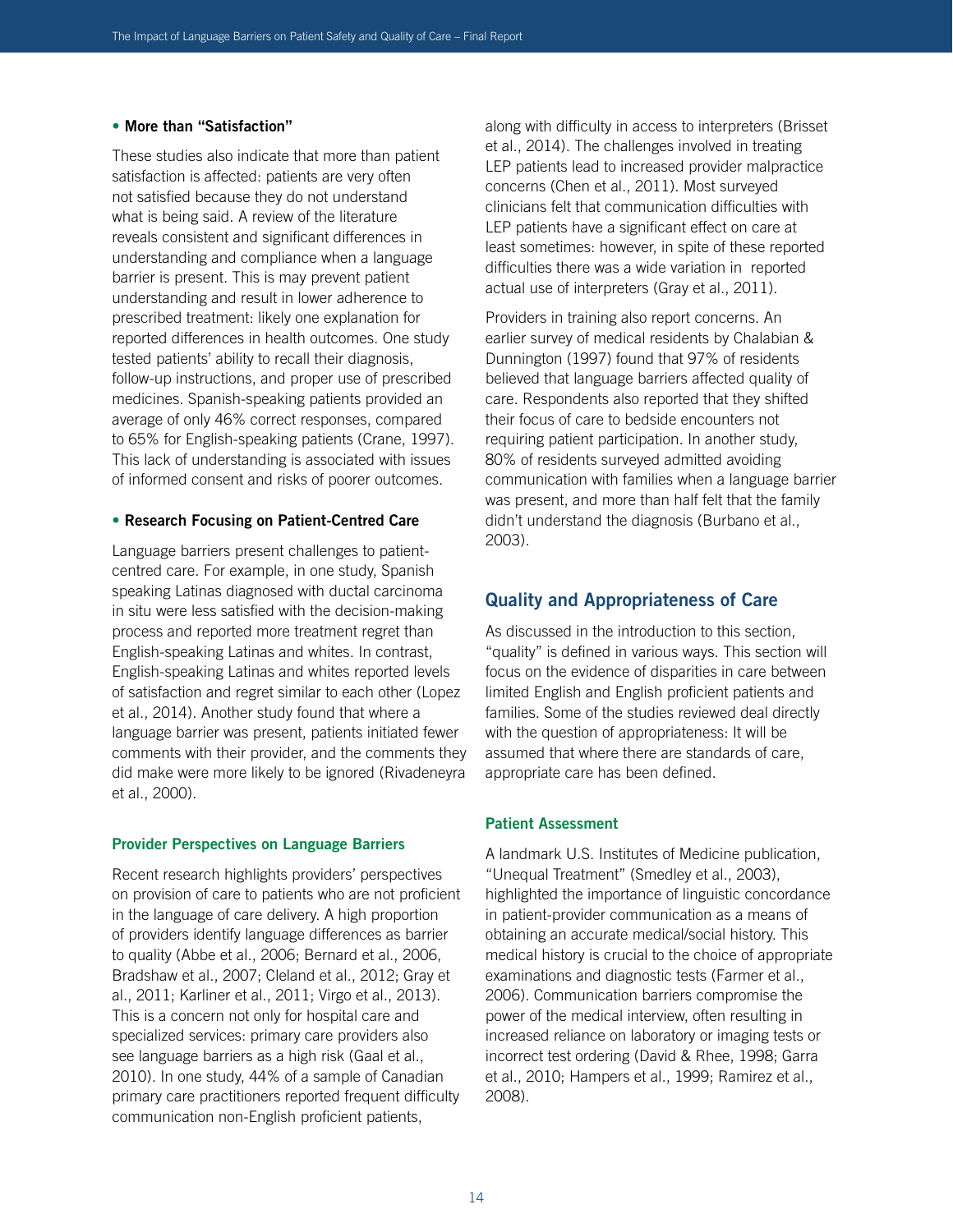Parent language is associated with diagnosis of childhood asthma (Mosnaim et al., 2007). Studies in the mental health field have found that patients give different responses to questions depending on the language of the interview (Bauer & Alegria, 2010; Marcos, 1979; Oquendo, 1996). Another study found that patients who required an interpreter were less likely to have received a mental health diagnosis (Flynn et al., 2013).

A prospective survey by Garra et al., (2010), explored the impact of communication barriers on initial diagnosis and ancillary testing in the Emergency Department (ED) setting. This study of 417 ED encounters found that communication barriers resulted in lower diagnostic confidence and greater tendency to order ancillary tests. These challenges are greater when a language barrier is present. Another study investigating history taking of ED patients with possible acute coronary syndrome found that three aspects of provider patient communication compromised the quality of data obtained through the medical interview: use of leading questions, conflict related to poor communication, and frank miscommunication due to language barriers (Farmer et al., 2006).

Poor communication in the medical encounter can result in an incomplete or inaccurate history, misdiagnosis, a treatment plan based on misinformation, and poor understanding on the part of the patient of his condition and the prescribed treatment. There are documented Canadian cases reported in the media where a language barrier resulted in misdiagnosis and serious injury. For example, in one case in B.C., it is reported that a man who was not fluent in English had his leg amputated as the result of medical misdiagnosis resulting from language barriers (Needham & Wolff, 1990). In another case, language barriers were identified as a contributing factor in the death of a pregnant Vietnamese woman (Walton, 1990). Both the peerreviewed case study literature, and grey literature provide many additional examples of such cases (Bowen, 2004).

#### **Prescribed Treatment**

Even if a condition is appropriately diagnosed, language barriers can contribute to poorer disease management, and outcomes. For example, when

a language barrier is present, patients are less likely to be counselled on diet and physical activity (Eamanond et al., 2009a; Lopez-Quintero et al., 2010). Fewer patients lacking English language fluency report receiving, health and lifestyle counselling, or – if suffering from hypertension, diabetes or heart disease – having their blood pressure checked regularly (Collins et al., 2002; Kenik et al., 2014). Additional challenges are presented by language barriers in the area of sexuality and reproductive health. LEP individuals may be less likely to receive testing and counseling for STIs/HIV (Coronado et al., 2007; De Bocanegra et al., 2001). Fear of loss of confidentiality is a particular concern in sharing concerns that may be embarrassing or stigmatizing.

Those with limited language fluency may also be less likely to be referred for follow up appointments (Sarver & Baker, 2000).

There is also evidence from recent studies that patients may be more likely to be prescribed, or to choose, different treatment based on English language proficiency. For example, one study found significantly different rates of epilepsy surgery among LEP and EP patients (Betjemann et al., 2013). Follow up of abnormal mammograms differs by language proficiency (Karliner et al, 2012; Molina et al., 2014). Non-English speakers with colorectal cancer reported more problems with coordination of care, psychosocial care, and access to care and information (Ayanian et.al., 2005). As previously discussed, the extensive literature on racial/ethnic disparities also suggests that language barriers are a contributor or cause of many observed differences in care.

Another often-overlooked source of language disparities is the decreased opportunity for language minorities to participate in clinical trials (Bustillos, 2009). There are three issues related to common barriers to linguistic minorities participation in clinical trials: a) those with limited English proficiency may have less access to cutting edge treatment; b) if language barriers are not appropriately addressed, issues of consent and identification of adverse effects may be compromised, and c) failure to include the diversity of the population in such trials may decrease the usefulness of the research to patients as a whole.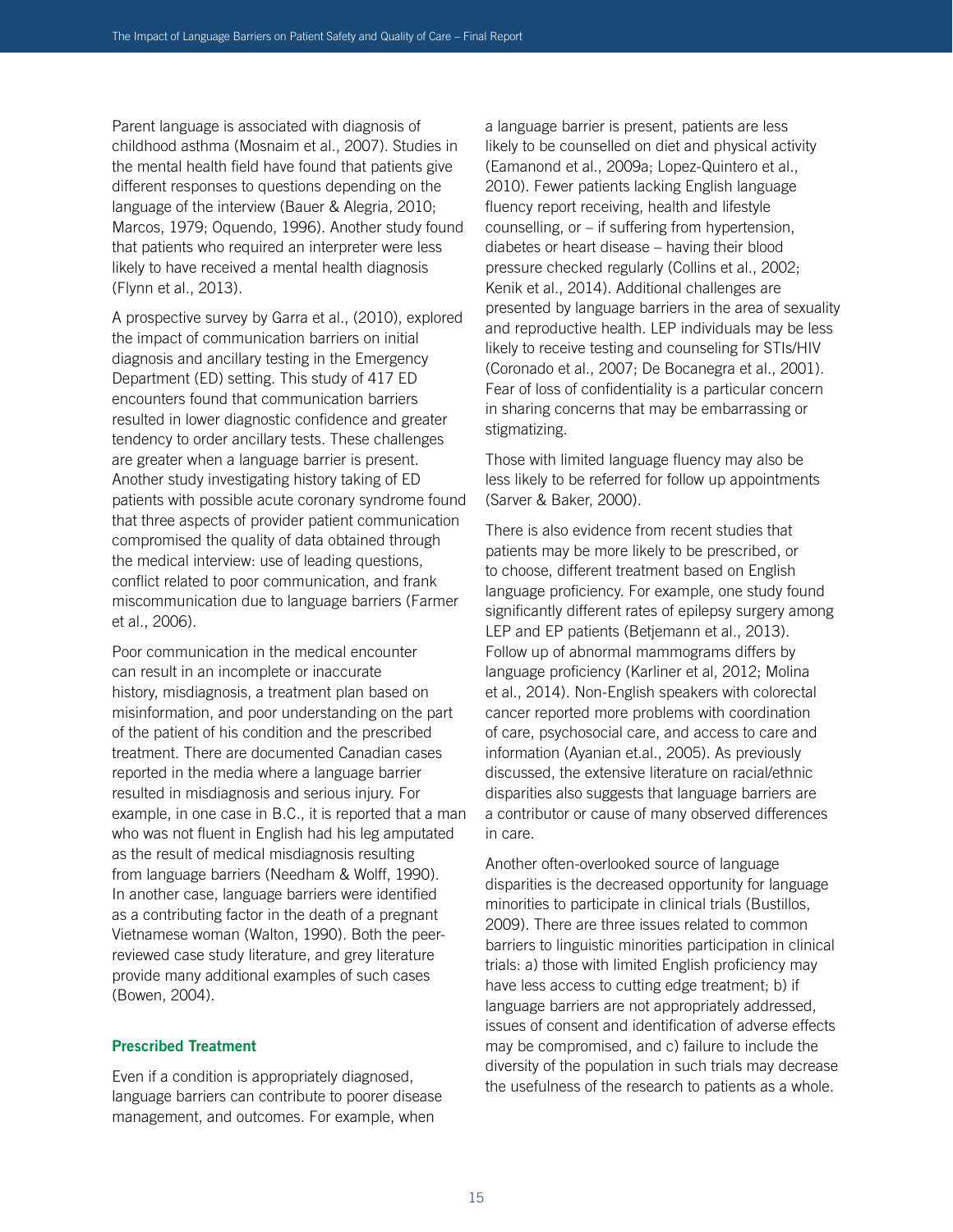#### **Pain Management and Symptom Distress**

One area of special concern is the impact of language barriers on pain management. One study found that obstetrical patients who always received interpreters were more likely to report higher levels of pain control, timely pain treatment and greater perceived provider helpfulness to treat their pain, compared with patients who do not always receive interpreters (Jimenez et al., 2014).

Other studies, which have explored ethnic/racial differences in pain management also suggest that language may be a factor in pain control. For example, Cleeland et al. (1997) found that only 35% of minority patients with cancer, compared to 50% of non-minority patients, received guidelinerecommended analgesic prescriptions – more Hispanic than African-American patients (69% compared to 54%) were inadequately medicated, suggesting that English-language fluency may have been an important factor in this finding. Another study found that Hispanic ethnicity was a strong predictor of analgesic administration for long bone fracture in the emergency department, with Hispanics twice as likely to receive no pain medication (Todd et al., 1993). An Australian study found that language was associated with increased risk of inadequate analgesia for (mostly elderly) patients with head of femur fractures (Holdgate et. al., 2010).

There are also reports that limited English proficiency is associated with increased symptom distress in patients with cancer (Chan & Woodruff, 1999; Yi et al., 2011).

#### **Chronic Disease Management**

Many studies have focused on the impact of language barriers on chronic disease management, a particular area of concern at the present time. Diabetes and asthma management have received the most attention.

#### **• Asthma Management**

A systematic review has identified language barriers as one barrier to improving asthma management (Lakhanpaul et al., 2014). Language barriers have been linked to lower rates of goal setting, use of action plans and medication adherence (Chan, 2005; Riera et al., 2014; Squires et al., 2014; Wisnivesky et al.,

2012; Wisnivesky et al., 2009). This may explain the poorer outcomes of asthma patients with limited English proficiency.

A study by Claudio & Stingone (2009) found that hospitalization rates doe asthma among Spanish speaking Latinos were double that of English speaking Latinos. Elderly Hispanics with asthma and with limited English proficiency had worse asthma control, increased likelihood of inpatient visits, and poorer quality of life. (Wisnivesky et al., 2012).

#### **• Diabetes Management**

Similar disparities are seen in diabetes management. Limited English language fluency has been identified as an independent risk factor for less knowledge of diabetes management, less likelihood of receiving diabetes education, less likelihood of performing self-monitoring of blood glucose (a key predictor of diabetes complications), and fewer feet checks (Choi et al., 2011; Detz et al., 2014; Fernandez et al., 2011; Karter et al., 2000), as well as less well controlled diabetic symptoms (Eamaranond et al., 2009b). These associations are not observed when care is provided by language-concordant physicians (Fernandez et al., 2011; Hacker et al., 2012; Lasater et al., 2001). However, one Canadian study found no increased risk of diabetes complications among those with limited English proficiency (Okrainec et al., 2015).

#### **Elder Care**

In Canada, healthcare providers are reporting increasing challenges around language access with an aging population (Koehn, 2009), and elderly minority language speakers also express concerns around communication (Bouchard et al., 2012). Many clients who have functioned at a high level of English proficiency throughout their working lives are observed to lose this second language ability as a result of the aging process, even in the absence of other factors such as dementia (Clyne, 2011; Goral, 2004). Older patients are more likely to return to using their first language, especially when under stress. This second language attrition may be more acute when the patient is suffering cognitive impairment (Kieizer, 2011). However, the reasons for this attrition are not well understood (Murtagh, 2011).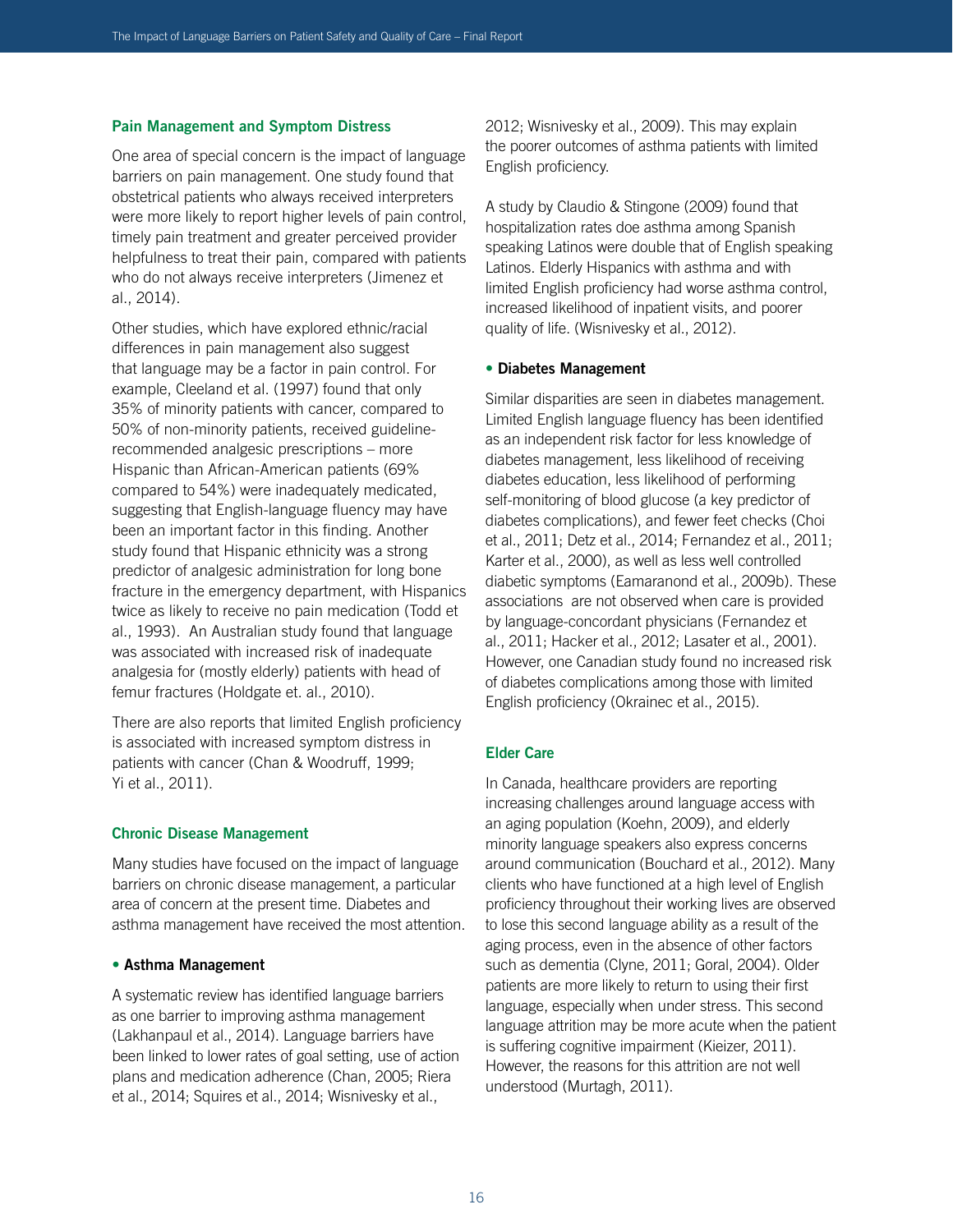#### **• End-of-Life Care**

Quality of end of life care is also affected by language barriers (Granek et al., 2013). Families with non-English family members are at of increased risk of receiving less information about their loved one's illness than those who are English proficient (Thornton et al., 2009).

#### **Informed Consent and Confidentiality**

Obtaining informed consent and maintaining patient confidentiality are critical standards in delivery of ethical, quality care. However, there is good evidence that basic criteria for informed consent (voluntariness, discussion of alternatives, adequate information, and competence) are not achieved for patients with limited English proficiency. For example, using a matched retrospective chart review study, Schenker et al (2007) found that patients who did not speak English were less likely to have documentation of informed consent for invasive procedures. As Hunt & de Voogd (2007) observed in another study; in the absence of adequate interpretation, it was uncertain whether limited English proficient patients were provided the quality and content of information needed to assure that they are genuinely informed. Cases where language barriers have prevented informed consent have also been documented in the Canadian context (Bowen, 2004; Stevens, 1993). The common practice of using ad hoc interpreters also jeopardizes the patients right to confidentiality (Betancourt & Jacobs, 2000; Bowen; 2004; Dick, 2011).

#### **Patient Safety**

Patient safety can be defined as the pursuit of the reduction and mitigation of unsafe acts within the healthcare system, as well as the use of best practices shown to lead to optimal patient outcomes. Unlike the variation in how "quality" is defined in the literature, most research focusing on language barriers and patient safety, also assumes this definition.

Less research has been conducted in the area of patient safety compared to other dimensions of quality. However, recent research has highlighted the risks to patient safety when language barriers are present. According to the U.S. Joint Commission, communication is the root cause of 59% of serious adverse events reported to the Joint Commission's Sentinel Event Database (Joint Commission, 2012), and research suggests that LEP patients are more likely than English-speaking (ES) patients to experience safety events caused by communication errors (Wasserman et al., 2014). The joint commission states as a principle that "*providing safe and high quality patient care is dependent upon effective communication between health care professionals, patients and patients families* (Schyve, 2007, p. 361).

This review organizes the evidence related to patient safety in three categories a) adverse events (general); b) errors related to medication; and c) evidence of mortality. With the exception of the literature related to medication errors, most of this research is focused on hospital care.

#### **Adverse Events**

A six-hospital study by the U.S. Joint Commission analyzed adverse event data on English speaking patients and patients with limited English proficiency. The study found that over 49% of adverse experienced by patients with limited English proficiency involved some physical harm, whereas only 29.5% of adverse events for patients who speak English resulted in physical harm. Of those adverse events resulting in physical harm, 46.8% of the limited English proficient patient adverse events had a level of harm ranging from moderate temporary harm to death, compared with only 24.4% of English speaking patient adverse events (Divi et al., 2007). A case-control study in a large regional children's hospital found that there was a two-fold increase in serious medical events when a language barrier was present (Cohen et al.,2005). Lion et al. (2013), found a trend towards increased likelihood of an adverse event, and a fivefold increase in hospital length of hospital stay among paediatric patients where there was language barrier with parents. A Canadian study also found a higher risk of preventable adverse events in association with a communication barrier, although lack of official language proficiency was not specifically studied (Bartlett et al., 2008).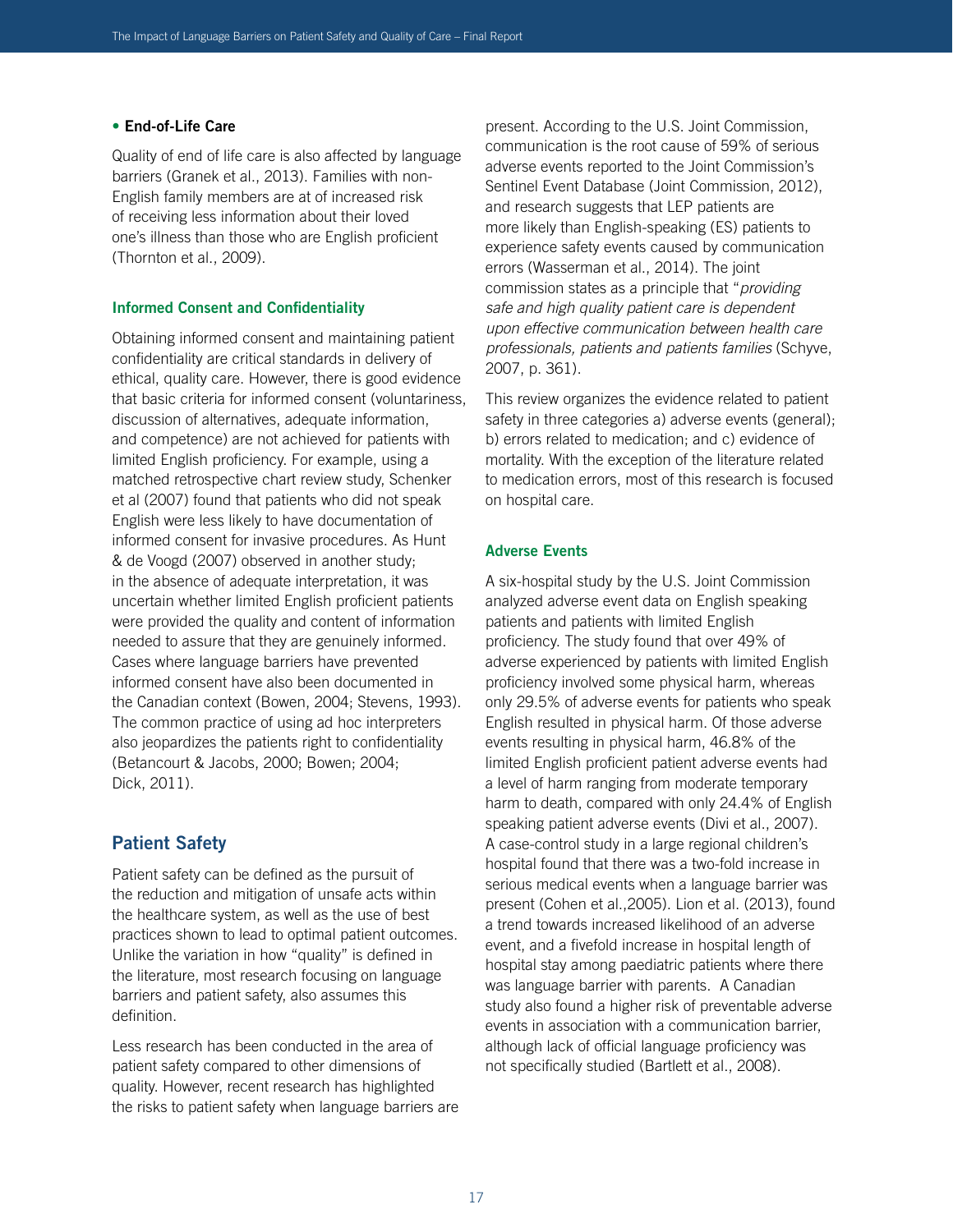One study on ethnic and racial disparities found a higher rate of hospital acquired infection among Asian and Hispanic patients in the U.S. The authors suggested, particularly as these groups showed higher educational and income levels than some other groups, that language barriers may be a contributing factor (Bakullari et al., 2014). However, further research is needed in this area.

A Dutch study examined 71 midwifery/ obstetrical critical incidents: 39 were attributed to communication and seven of these were described as due to language barriers (Martijn et al., 2013).

Only one study was located that did not find an incidence of adverse events among those lacking English proficiency. This Dutch study, conducted in four hospitals with 763 Dutch and 576 ethnic minority patients, also found no increase in safety risks related to low health literacy or low education (Van Rosse et al., 2014).

#### **• Errors of Omission and Commission**

Adverse events may result from either errors of omission or errors of commission, both of which may result from language barriers. For, example, limited English proficiency was found to be an important risk factor in appendiceal perforation in paediatric patients (Levas et al., 2014). Limited English patients were less likely to undergo imaging, suggesting an error of omission (leading to incorrect diagnosis).

Conducting an unnecessary procedure is considered an error of commission. As an example, an intervention commonly used in emergency situations is intubation of patients. One U.S. study investigated potentially preventable intubations in Spanishspeaking patients. A 9-year retrospective review using the National Trauma Registry for the American College of Surgeons database, evaluated patients intubated prior to arrival at the trauma centre, and remaining intubated for less than 48 hours. The study took into account a large number of other factors that may affect results (e.g. substance use, Glasgow Coma and Injury Severity scores, mechanism of injury). Forty-nine per cent and 38 per cent of Spanish and English speaking individuals, respectively, were intubated for less than 48 hours ( $P = 0.072$ ), although the Glasgow Coma Score was higher for Spanish than English speaking patients (Bard et al., 2004).

#### • **Indicators of Adverse Events**

Readmission rates are often viewed as an indicator of patient safety: patients facing language barriers are also more likely to be readmitted or return to the emergency room. After accounting for socioeconomic variables and comorbidities, non-English speaking patients have been found to have higher rates of readmission (Karliner et al., 2010; Regalbuto et al., 2014). However, non-English speaking patients who received interpretation services at admission and/or discharge were less likely to be readmitted than patients receiving no interpretation (Lindholm et al., 2012). In addition, limited English proficient patients were found to be more likely to return to the Emergency Department for admission (Gallagher et al., 2013).

A study of patients admitted for heart failure explored patient understanding to determine whether this factor was associated with increased readmission rates (Regalbuto et al., 2014). Patients completed an understanding survey immediately after their nurse read their discharge papers: poorer understanding was significantly associated with increased rate of readmission. Patients where the primary language spoken at home was not English had over twice the rate of readmissions, suggesting that limited language proficiency affects readmission rates through decreased patient understanding of discharge instructions.

One of the most striking indications of possible health outcomes of language barriers was described in a study by LeSon and Gershwin (1996) of young adults with asthma. The purpose of the study was to determine risk factors for intubation (intubation was used as a marker for predicting death). This retrospective cohort study of hospitalized young adults included all asthmatics admitted to a university medical centre over a 10 year period. A large number of potential risk factors were investigated, including socioeconomic variables and a variety of factors related to psychosocial functioning. Patients with language barriers (defined as an inability to speak English) were 17 times more likely to be intubated than patients with the same characteristics who were fluent in English. In contrast, patients with low formal education were only 5.7 times more likely, and active smokers 7.1 times more likely, to be intubated.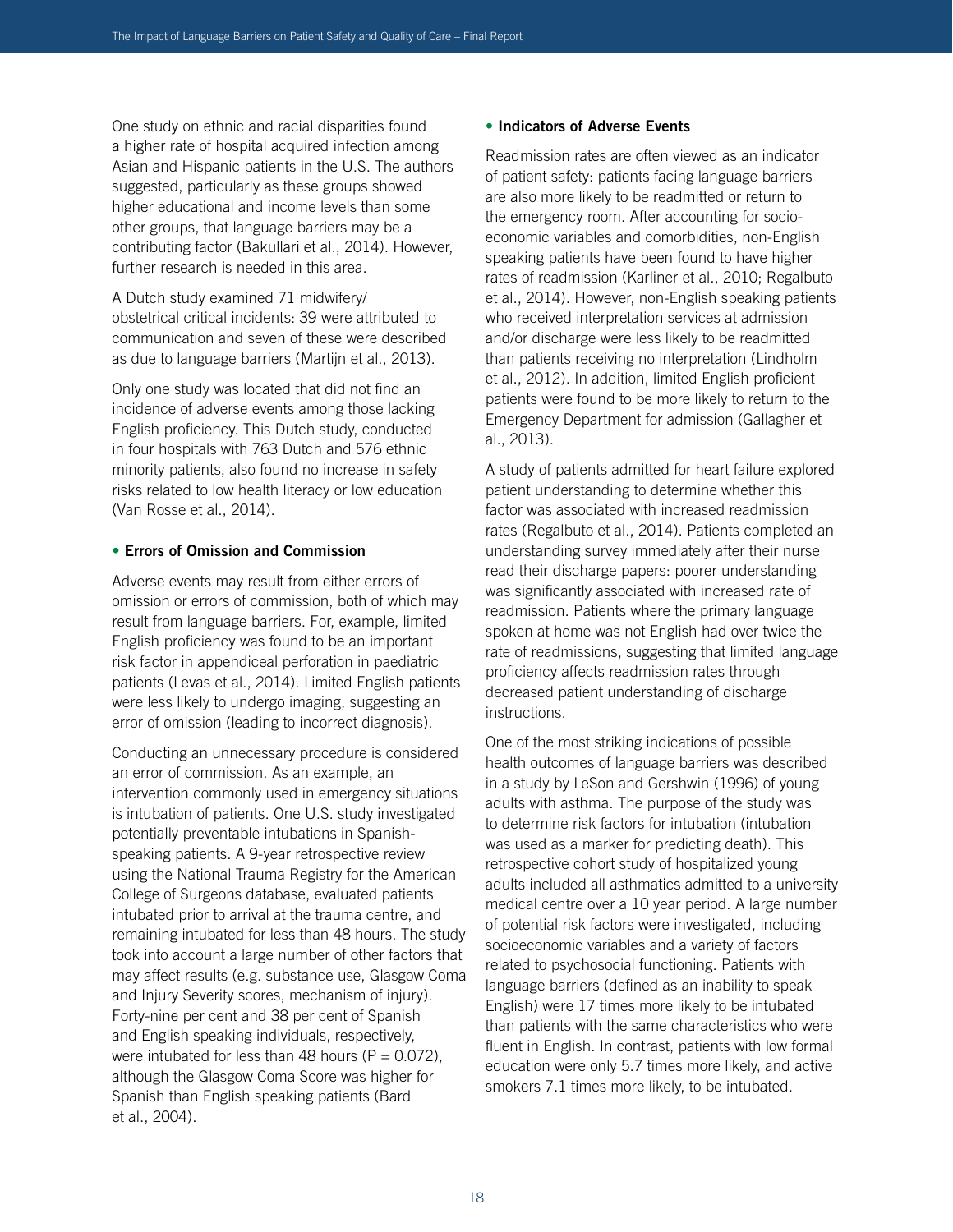Limited English proficiency is also associated with longer hospital length of stay (John-Baptiste et al., 2004; Levas et al. 2011; Renzaho et al., 2007; Shah et al., 2015). However, while increased length of stay is certainly a concern of those looking at appropriate utilization (efficiency - a subcategory of quality not addressed by this review), it is not clear from existing research whether increased LOS reflects a) poorer care/increased complications, b) increased provider caution because of language barriers, or c) some other factor (patient related factors, or greater severity on admission).

#### **Medication Errors**

Another critical area of safety relates to medication use. There is strong evidence of the increased risk of medication error among those who face language barriers. Dozens of studies have found decreased comprehension, adherence, and less than optimal control of symptoms, along with increased risk of complications when a language barrier is present (Dilworth et al., 2009). Limited English-proficient respondents are more likely than English-proficient respondents to report problems understanding medication category and purpose (Barton et al, 2013; Karliner et al., 2012): they are also less likely to have side effects of medications explained (David & Rhee, 1998). They are significantly more likely to lack knowledge of drug dosage and frequency. One study of parents at discharge found that Spanish speaking parents were more likely to demonstrate a dosing error than English speaking parents (Samuels-Kalow et al., 2013). In another study, 27% of patients who felt they needed an interpreter but didn't get one did not understand instruction for taking their medication, compared to 2% of those who got an interpreter or didn't need one (Andrulis et al., 2002). Patients with language barriers also have more difficulty understanding labels (Masland et al., 2011; Wilson, et al., 2005).

Given these factors, it is not surprising that those facing language barriers are less likely to be adherent to prescribed medication (David & Rhee, 1998; Ens et al., 2014; Karliner et al., 2012a; Krueger et al., 2005; Traylor et al., 2010), and are more likely to report complications. A U.S. study of outpatient drug complications demonstrated that having a primary language other than English or

Spanish was significantly correlated to reported drug complications, although no significant differences were found by race, gender or education. The failure of providers to adequately explain side effects was associated with increased reporting of complications (Gandhi et al., 2000).

All of these factors have important implications for disease management, and may explain some differences in health outcomes. Two studies (one comparing Spanish speaking and English speaking Hispanics, another comparing English proficient with non-English proficient patients) have found that patients using anticoagulant medications who had a language barrier spent less time in the therapeutic range for their medications (Bhandari et al., 2008; Rodriquez et al., 2013). In an Australian study, patients lacking English proficiency, from many different language backgrounds, were found to be more likely to be underutilizing warfarin for atrial fibrillation (Shen et al., 2005). Similarly, diseases like asthma require careful medication management, and may explain why asthma is often less well controlled with patients who are not English proficient.

Although medication safety risks due to language barriers have been well documented, many of the errors occur outside of the hospital setting and are the result of poor provider/system communication rather than errors committed directly by providers (e.g. errors in administration of drugs to in-hospital patients). This may explain why, even though medication safety is a priority patient safety issue in Canada, little attention has been directed to addressing the risks facing those lacking official language proficiency.

#### **Language Barriers and Mortality Rates**

In contrast to the evidence on adverse events, there does not seem to be an increased risk of language barriers to in-hospital mortality (Grubbs et al., 2008; Hines et al., 2014; John-Baptise et al., 2004; Okrainec et al., 2015) and some studies have found improved mortality rates with LEP patients (Douglas et al., 2014; Mendu et al., 2013; Shah et al., 2015).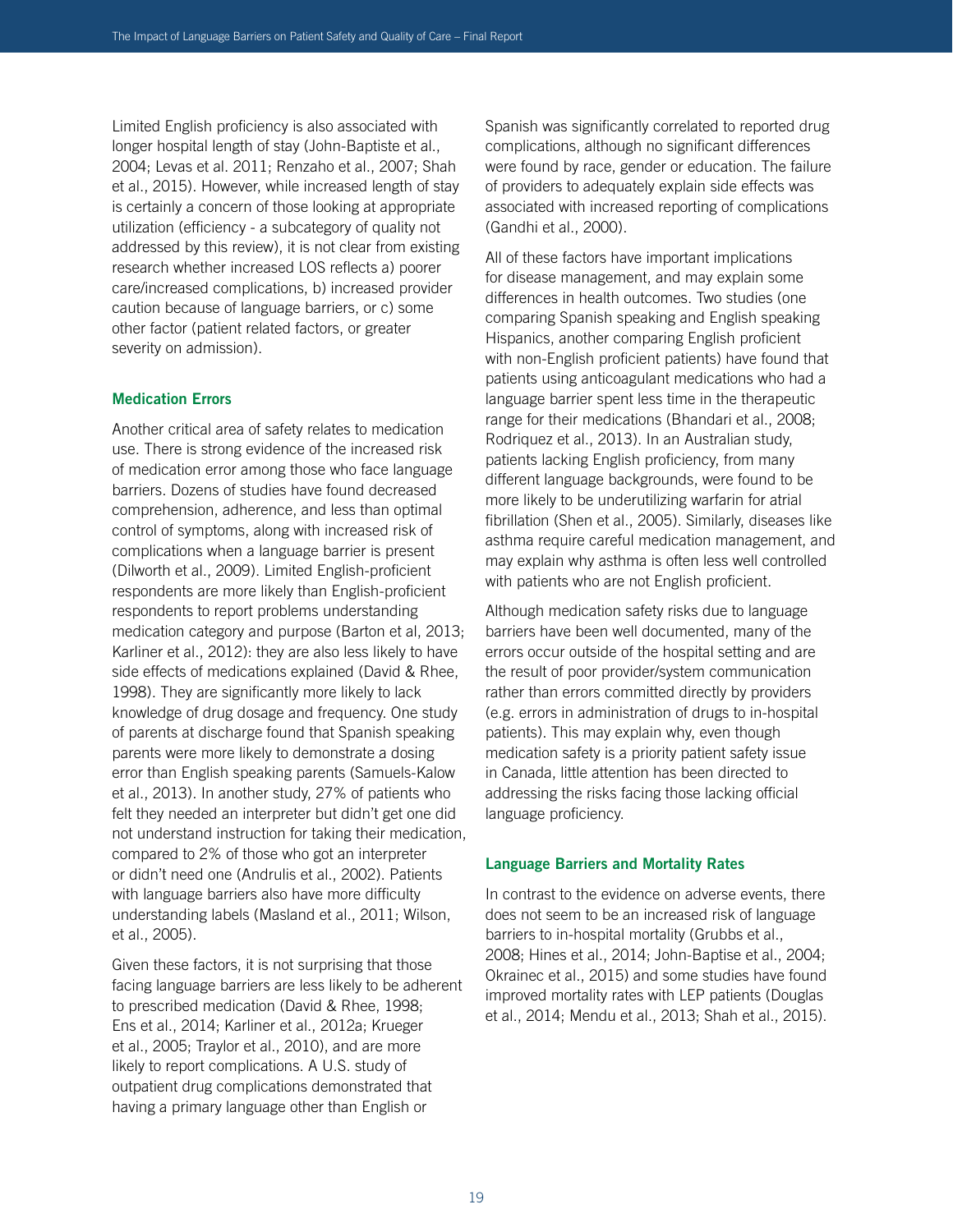Grubbs et al. (2008) examined the association of language preference with length of stay (LOS) and in-hospital mortality for patients admitted for acute myocardial infarction (AMI) using electronic administrative discharge data. Records of 12,609 Medicaid patients across 401 California hospitals, were studied: 2,757 (or 22%) were noted as having on their files a language preference other than English. The risk adjustment model included 24 co-variates, including both patient level (e.g., race, age), and cardiac conditions. After adjusting for these variables no significant differences were found in either LOS or 30-day mortality between those with English and non-English language preference, although differences at the hospital level were identified. A later study (Hines et al., 2014) found similar results.

Studies of patients in critical care settings have found a reduced risk of mortality among those who are not English speakers. Mendu et al. (2015), in a Bostonbased study of over 48,000 critical care patients, found significantly better outcomes in patients identified as non-English proficient. In this study, language status was determined by the patient or family members who interacted with administrative staff during hospital registration. These findings are consistent with another study in a critical care setting conducted in Melbourne Australia (Douglas et al., 2014). Admissions to one hospital over a ten year period were analyzed. All admissions to the hospital where the study was conducted are asked to select a "language status," which is recorded in the hospital administrative database. Non-English patients were found to have a greater total LOS (though not longer stay in intensive care), and decreased risk of mortality.

Three Canadian studies identified demonstrated similar findings. A study that linked health and immigration databases to identify 87,707 adults with diabetes who immigrated to Ontario, Canada, between 1985 and 2005, explored relationship of language ability on a) one or more emergency department visits or hospitalizations for four specific diabetes related complications (hypo/hyper glycemia, skin/soft tissue infection, foot ulcer); and b) a cardiovascular event or death. Participants were stratified by language ability at the time of their immigration application (i.e. immigrants who reported that they spoke neither English or French at the time of their official immigration application were defined

as non-English speaking). While the study found that a somewhat higher percentage of immigrants with language barriers experienced acute complications; these differences were largely eliminated after adjusting for baseline characteristics (Okrainec et al., 2015). An earlier study (John-Baptise et al., 2004) undertook a retrospective analysis of inpatient visits at three Toronto hospitals between 1993 and 1999, using two administrative databases (the hospital electronic patient information system, which contained language information and the Canadian Institute for Health Information (CIHI) discharge abstract database). This study found that there were differences in length of stay for 7 of 23 conditions studied, but no differences in mortality.

Another study investigated all Ontario patients who were admitted with acute stroke or transient ischemic attack between July 2003 and March 2008 using data from the Registry of the Canadian Stroke Network. Mortality, stroke outcomes, in-hospital complications, quality of care, and disposition were compared between those without (n=12 787) and with (n=1506) language barriers, which was defined based on the patient's preferred language. Data on other quality indicators (e.g. guidelines for stroke care) were also collected. This study found that, after controlling for other characteristics, patients with language barriers had better 7-day mortality than those without, however, they were more likely to be discharged with a moderate-to-severe neurological deficit. These differences may be explained by greater likelihood of those in the language barriers group to select more assertive treatment options. In-hospital complication rates did not differ, although LOS was longer for those with a language barrier. Patients with a language barrier were also more likely to receive various assessments (Shah et al., 2015).

#### **Unpacking the "Black Box" of Health Outcomes**

There are diverse, and seemingly contradictory, findings on the impact of language barriers on health outcomes. While on most measures, there is good evidence on increased risk of adverse events, there is not evidence for increased mortality associated with language barriers. However, an understanding of a) the pathways by which language barriers affect health outcomes, and b) the strengths and limitations of research methodologies helps understand the possible reasons for these findings.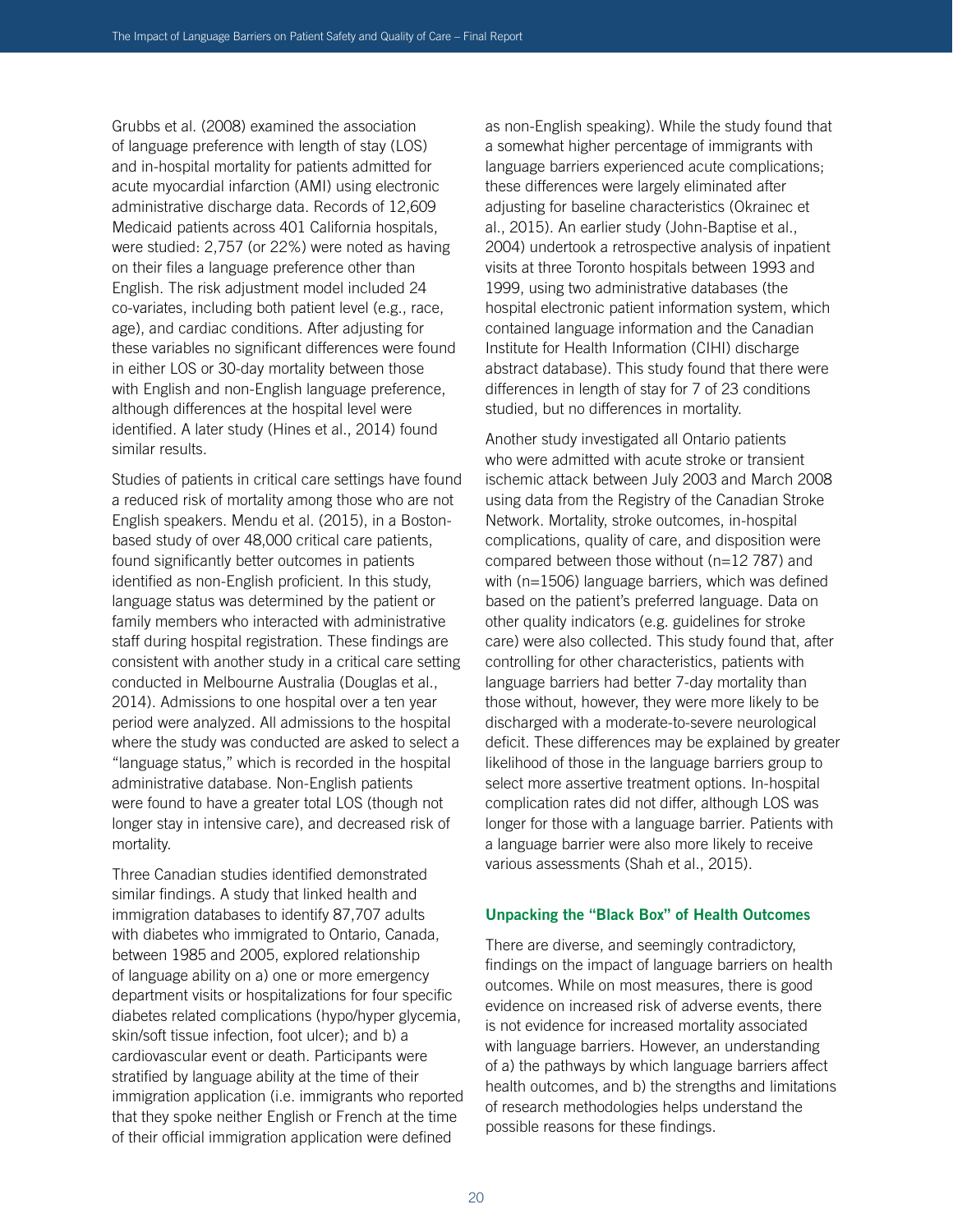Unlike the research on access or patient satisfaction (where the pathways by which language barriers lead to negative impacts has been clearly articulated), more recent studies using large administrative data bases leave many unanswered questions. Such studies are able to find associations, but are limited to suggesting hypotheses to explain results. Why, if there is evidence of impact of language barriers at earlier stages of the health seeking and disease management process, are findings not reflected in these large studies examining mortality?

#### **• Accuracy of Language Proficiency Data**

Language proficiency is notorious difficult to categorize, and various researchers use different methods. First, as previously noted, there is not, in Canada, consistency in collection of language data, limiting research to data linkage (e.g. linking immigration and health data) or to use of facility databases (some of which do collect language data). Second, the quality of such data collection may be questionable. In some cases there is failure to note data on language or language proficiency, or to keep accurate records. For example. in one Dutch study on patient safety Van Rosse et al., (2015) found that language data was missing on 30% of LEP charts.

Third, selection and definition of the language variable may be questionable. The studies reviewed all used different definitions and criteria for assigning language data. In the Canadian study by Okrainec et al. (2015), language proficiency was determined by self-report at the time of immigration application. In another Canadian study, language proficiency was measured by "preferred language", which may or may not have reflected language proficiency (Shah et al., 2015). Neither of these measures necessarily reflects current English language proficiency, meaning that the two language comparison groups are not well defined.

#### **• Appropriateness of Mortality as a Quality Indicator**

Use of mortality as an indicator to measure quality of care is controversial, even though it has strong "face validity" (Goodacre et al., 2015; Krauss & Maclean, 2002; Kristoffersen et al., 2012; Thomas & Hofer, 1999). Death is a rare event, and use of mortality as an indicator (most often measured as mortality within

30 days) may pick up only large differences between groups.

Records must be appropriately risk adjusted for patient characteristics, and "case-mix adjusted" for disease/service use characteristics in order to ensure that groups compared are medically equivalent (e.g., patients are of the same age, sex, socioeconomic status, disease severity). If this adjusting is inadequate, or if the statistical methods used in investigation are flawed, results may give erroneous results. Even if the analysis is of high quality, failure to find a difference in mortality does not mean the absence of quality of care differences. In fact, some researchers have found differences in LOS, and complications at the same time that they found no increase in mortality (John Baptise et al. 2004; Shah et al., 2015).

#### **• Adjustment of Demographic and Severity Data**

Adjusting data to ensure that groups compared are equally "sick" has the potential hide any differences that might have occurred earlier in the disease progression (e.g. failure to manage a cardiac condition that might have been avoided, or delayed a patient being as severely ill as he is at this moment). To give an example:

Mr. X, who has limited English proficiency, arrives in the ED after suffering a stroke. The hospital follows the most current guidelines for stroke care. Data on Mr. is entered into administrative databases, he is assigned to the "non-English" group.

It is reasonable to assume the survival of an individual who arrives in the ED after suffering a stroke will be affected by the overall quality of hospital services (and the hospital's adoption of Stroke care guidelines) more than his/her English language proficiency. This would result in "no difference" in mortality rates. However, *conditions that may have led to the stroke occurring* (e.g. less than optimal use of anticoagulant medication (Bhandari et al., 2008; Fang et al., 2009; Rodriquez et al., 2013; Shen et al., 2005) would not be captured. All we know is this: when the patient arrives at the ED, survival is equivalent. What we don't know is "*what failures in health promotion, preventive and primary care may have led to this stroke in the first place*"?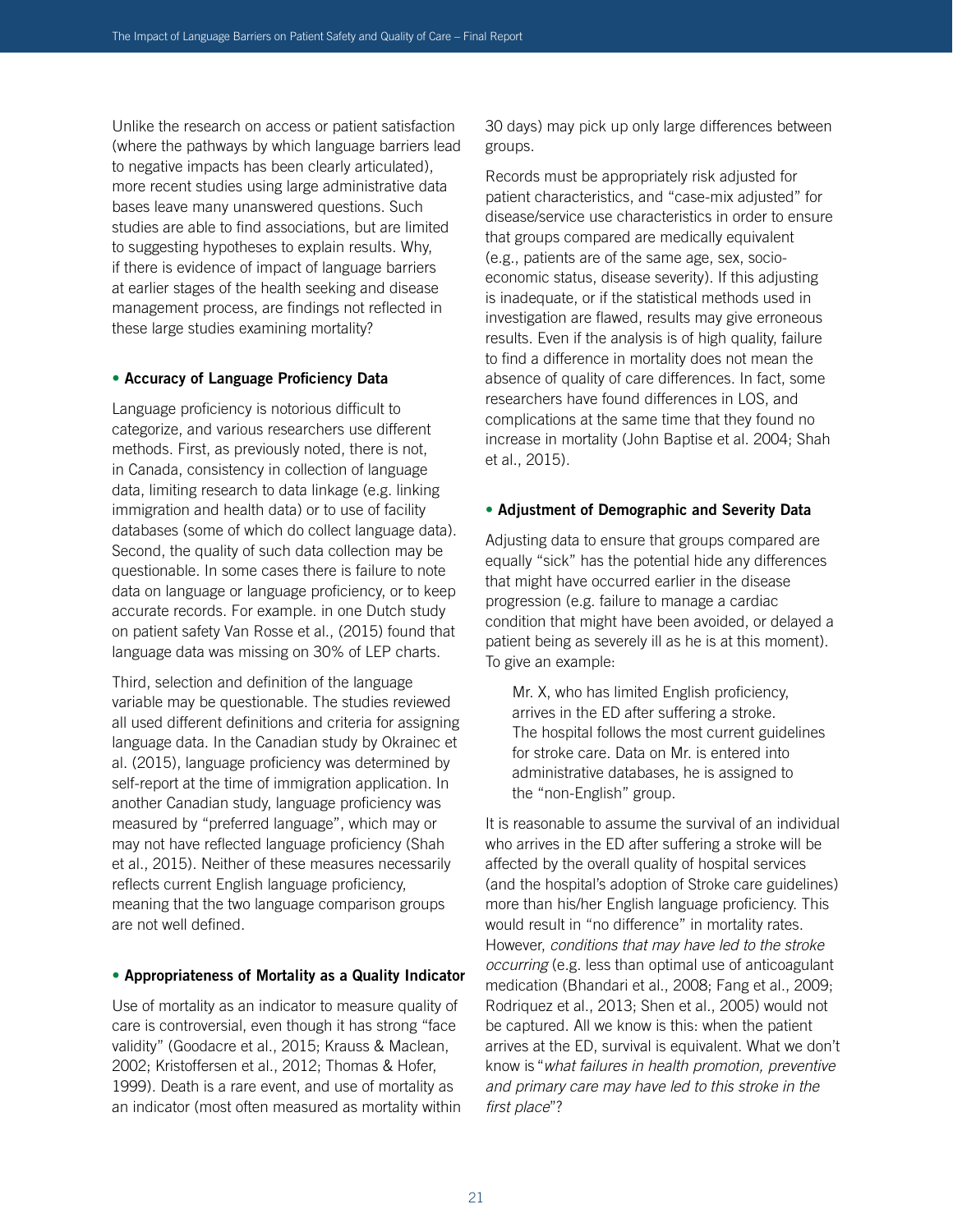An Australian study that looked at the relationship of immigrants' place of birth and language skills found that non-English patients were less likely to seek early treatment at the onset of cardiovascular disease and they were more likely to be admitted for an AMI than were English speaking patients. The authors suggested that patients may present late due to the contribution of language barriers a) to the inability to effectively communicate symptoms, or b) adherence to prescribed treatment in the early stages (Renzaho, 2007). A U.S. study found delay in presentation for care following a heart attack (Henderson et al., 2002). Later presentation may also mean that the patients are, overall, healthier: their AMI could have been prevented. This may also partly explain findings on better survival.

It is also necessary to recognize that adjustment is never perfect. For example, while the importance of SES is recognized as one of the most important contributors to health outcomes, in Canada, SES is most often determined by location of residence. In the case of immigrants (a large proportion of non-English proficient individuals) this strategy may not be ideal, as many new immigrants locate in lower income areas on first arrival and many well educated immigrants are underemployed (in part based on limited English language proficiency).

#### **• Failure to Identify and Control for all Potentially Confounding Variables**

It is also possible that there are unmeasured differences between the "English proficient" and "non-English proficient" groups. For example Mendu et al. (2013) note that, in their study, patients with a non-English primary language were younger and had significantly less sepsis, acute organ failure, inotropes/ vasopressor use, and mechanical ventilation compared with patients who spoke English as a primary language. The researchers estimated severity of illness in this study using an acute organ failure score that strongly correlates with mortality, however, they observe that insufficient adjustment for severity of illness may have accounted for some of the findings.

There may be also be racial/ethnic or cultural characteristics that affect likelihood of recovery. For example, Shah et al. (2015) noted that those in the

non-English group in their study were more likely to choose assertive treatment (a factor that would explain both lower mortality, and higher rates of neurological deficit on discharge). Other authors have suggested factors such as "the healthy immigrant effect", or differences in social support between ethnic/immigrant groups. However, the literature is not yet well enough developed to determine what these factors might be, and to which non-English proficient groups they may apply.

#### **• Differing Impacts of Language Barriers in Critical Care vs Other Health Care Services**

It has been noted that the health conditions and services which rely more on communication for assessment (e.g. mental health, chronic disease management) are those that are most sensitive to the impact of language barriers. One possible explanation for the failure to find differences in AMI or stroke is that appropriate testing, guideline adherence, and technical quality of care are more likely to predict mortality than patient interview in emergent situations. It is, therefore, reasonable to expect that any care disparities would be less apparent as patients became more seriously ill. This is reassuring, as it suggests that there is equally good care provided in an emergency/critical care context.

Associated with this is the possibility that providers in situations where a patient is seriously ill may be more likely to exercise additional caution as they have concerns about communication or data accuracy.

### **Summary**

There are likely a number of potentially contributing factors to the findings of equal or lower mortality rates among patients who have language barriers. However, such findings should be interpreted with caution. Many studies (in some cases the same studies that found no increase in mortality) find increased complications, adverse events, and LOS in LEP patients. Although mortality rates have "face validity" they may not actually be good indicators for evaluating quality of care for those facing language barriers.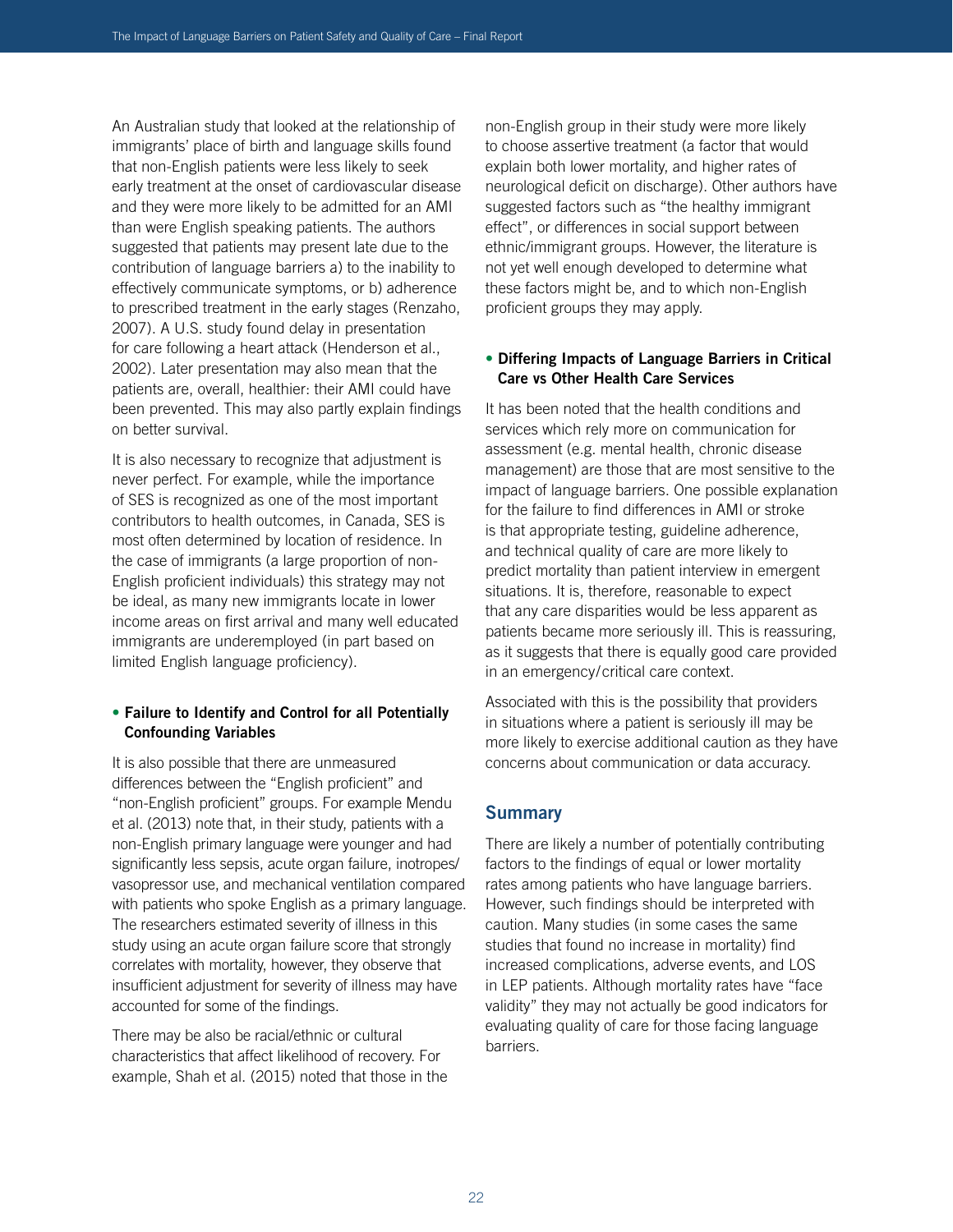## **SECTION III : IMPLICATIONS**

There is compelling evidence of the negative impacts of language barriers on many aspects of patient safety and provision of quality of care. However, there is limited awareness within the heath system of this evidence. This section will first review the challenges in promoting action on language barriers. It will then review needed action, and implications for the SSF.

#### **Challenges in Promoting Action on Language Barriers**

#### **Level of Research Awareness**

Canadian research, as well as consultation with both minority language communities and providers, has found that the level of awareness of the importance of language barriers in health is generally low within the health system, and that there are many misconceptions about strategies to address these barriers (Bowen, 2004, 2005). Many providers and administrators are not aware of the patient and organizational risks of failing to appropriately address language barriers, and see provision of language services as a supplementary, but not core service. However, a project within the Winnipeg Regional Health Authority found that of 154 high level risks identified in the organizational risk management framework, 43 were directly impacted by language barriers (including 26 of 31 patient safety/quality of care risks) (Bowen et al., 2010).

#### **• Misconceptions: Who is at Risk**

One of the most dangerous misconceptions is that if a patient speaks some English he or she does not need an interpreter or a language - congruent provider. This misconception may be more evident in responses to official minority languages speakers, as many francophones are also fluent in English. However, research suggests that there is often a greater risk in situations where the patient speaks limited English. This is because there is an illusion of communication: whereas, when there is no ability to communicate, the provider recognizes that there is a problem and takes additional precautions.

Those who speak some English or French may face language barriers: especially when under stress, or in distress, patients are much better able to communicate in their first language. Many bilingual individuals demonstrate greater ease in one language than another: even individuals who work and interact in English may need language access services in emotional stress or crisis (including pregnancy), or to be able to understand complex diagnoses. This may affect care received. A U.S. study demonstrates, for example, that even when Latino patients can communicate in English, they are significantly less likely to receive recommended health services if they speak Spanish at home, compared to Latino patients who speak English at home (Cheng et al., 2007).

#### **• Misconceptions: Appropriate Responses to Language Barriers**

A second common assumption is that, while language can be a barrier to communication, this barrier can be addressed by using the services of bilingual family members or ad hoc interpreters. Many organizations are unaware of the risk of using ad hoc interpreters as a response to language barriers, a response common in Canada. Studies using transcript analysis graphically illustrate the risk of using untrained interpreters. Such analysis indicates the actual pathways through which errors occur and the ways these errors can impact health outcomes. A number of studies have undertaken using such analyses (Ebden et al., 1988; Elderkin-Thompson et al., 2001; Flores et al., 2003; Flores et al., 2012; Jackson et al., 2011; Laws et al., 2004; Pham et al., 2008). Several different types of errors have been identified:

- Omitting information provided by the client or health provider
- Adding information to what the client or provider has said
- Substituting words, concepts or ideas
- Using inaccurate words for anatomy, symptoms or treatment
- Failing to interpret a message
- False fluency
- Editorializing
- Role exchange (e.g. taking over the interviewing role).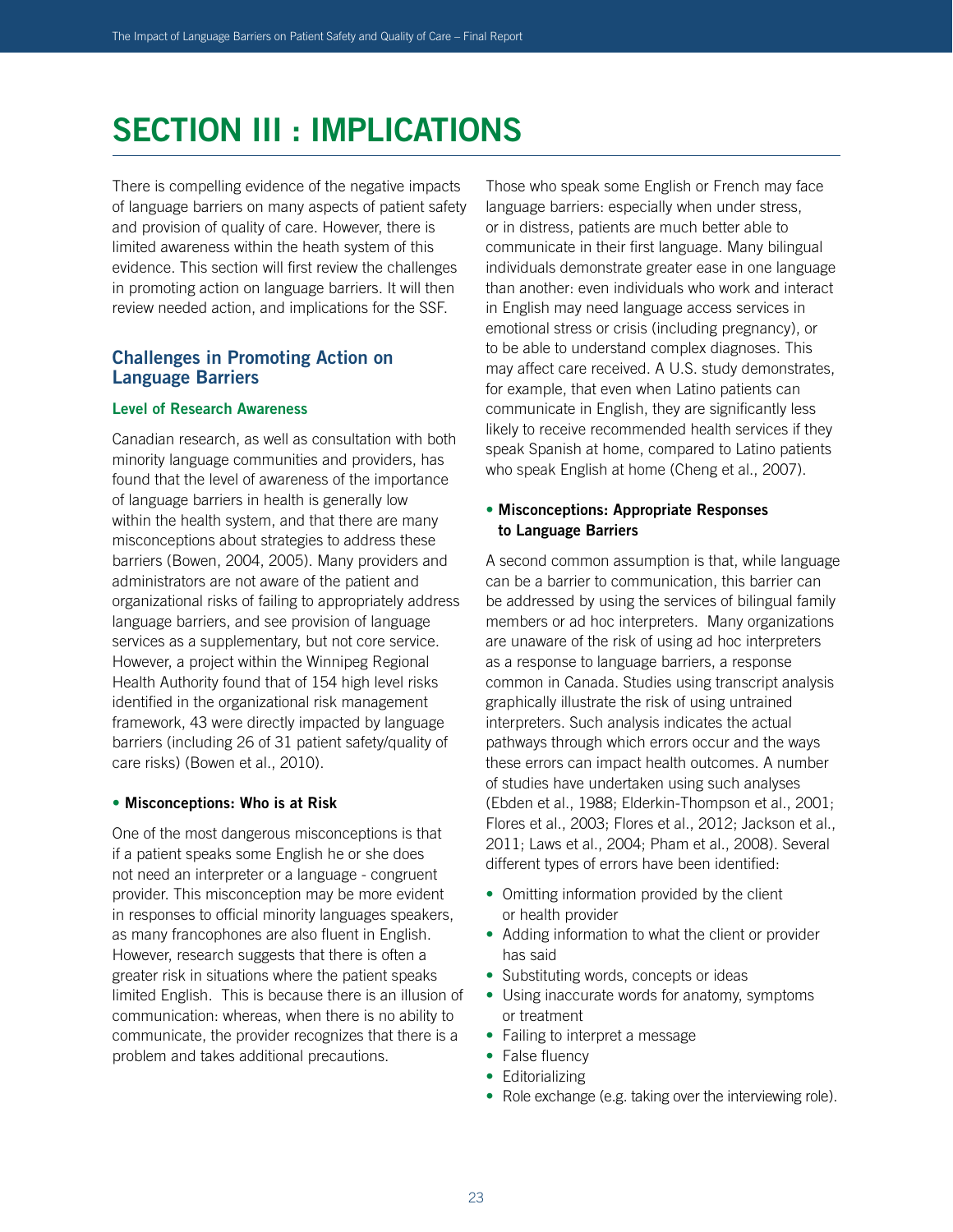Often dozens of errors are made in the space of one short encounter. Many of these errors have potential clinical consequences. In a study of interpreting in a paediatric setting, Flores et al. (2003), found that an average of 29 interpretation errors were found per encounter, and that 63% of these errors had potential clinical consequences. For example, in one instance the interpreter mistranslated instructions for administration of oral antibiotics, instructing the mother to place it in the child's ears. Similarly, Laws et al (2004) found that in over 66% of communication segments, information was interpreted either with substantial errors or not at all.

#### **Lack of Canadian Research**

As previously discussed, there has been limited Canadian research on language barriers in health. This may lead to some administrators believing that there is a lack of data on which to make informed decisions.

Research is limited by available data: there is not a requirement in Canada to collect consistent data on language proficiency at either the federal or provincial levels. This has the result that some research methods (e.g. using much administrative data to investigate differences in health outcomes by language proficiency) may be difficult or impossible. The importance of data coding for language cannot be overestimated. For example, because coding related to First Nations status (although not on language) is available in administrative data, it is possible to document differences between Registered First Nations and other Canadians in utilization patterns and health outcomes (see for example, Martens et al., 2002). In spite of the limitations of Canadian research, the pathways by which language barriers lead to less positive health outcomes can be identified, making it possible to learn from research conducted in other jurisdictions.

This critical review found that although there was a small literature in the area of francophone health and language access, almost no research had been conducted on quality and safety of care for official language minorities. This is a concerning gap. Too often, if there is a lack of research on a topic, decision makers conclude that there is no real problem (i.e., they define "absence of evidence" as "evidence of absence"). While the little Canadian research identified is consistent with findings related to limited

English language proficiency in other countries, there is a need to confirm that the evidence on risks of language barriers from other countries (largely focusing on immigrant populations) also applies to official language minorities in Canada.

#### **Framing Language Access as a "Soft" Issue**

Another challenge is that addressing language barriers is often viewed as an issue of "cultural sensitivity" (something that is nice to do) rather than a quality/safety issue. This results in addressing language barriers being viewed as an optional activity. It also means that the philosophy and standards, now accepted within the patient safety movement, which focuses on the need for system change to address quality and safety risks, are not applied to the challenge of addressing language barriers.

This results in reliance on the commitment of individual practitioners (the source of most information on the "near misses" resulting from language barriers) to ensure the safety of patients who lack English proficiency; an approach that does not meet accepted best practice for other quality and safety issues, where evidence-informed *organizational level responses* would be expected, developed and implemented.

#### **Needed Action**

#### **Needed Research**

La recherche sur les barrières linguistiques présente d'importantes lacunes, surtout au Canada. Là où les mécanismes d'impact sont bien compris, il est concevable d'appliquer les conclusions internationales au contexte canadien. Cependant, chaque système de santé (et chaque culture nationale) étant unique, nous avons besoin d'autres études traitant de la situation qui a cours au Canada. Il faudrait également mettre de côté la question des différences culturelles et ethniques, qui a jusqu'à présent dominé la recherche canadienne, pour se concentrer sur les différences de traitement en fonction de la maîtrise linguistique.

Canada could be in a unique position to provide leadership in this research: several provinces have well developed, population based health data-bases, along with well-developed expertise in researching disparities by measures of socio-economic status.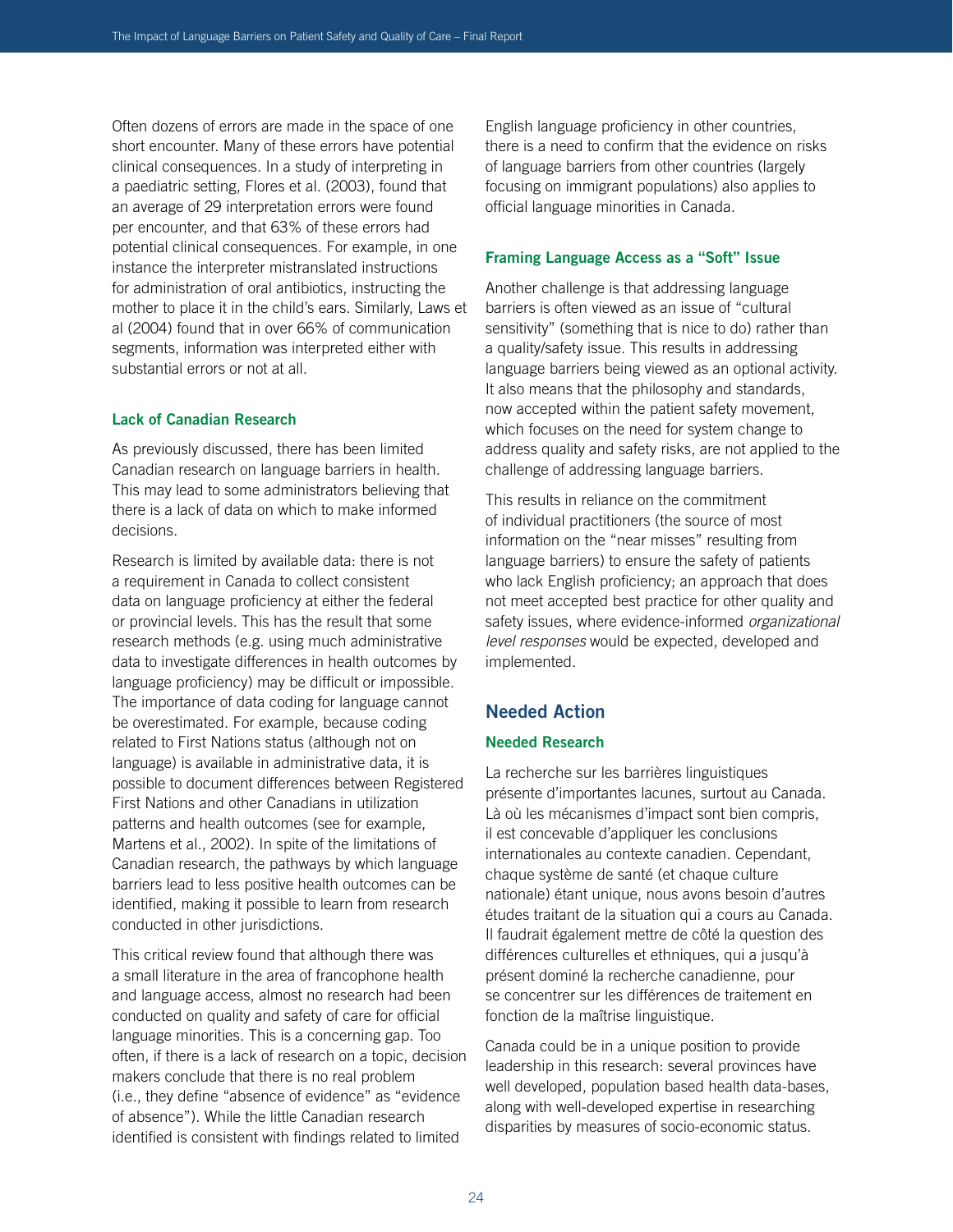The country is home to a multicultural/multilingual population. Provision of universal health care services also makes it easier to research impacts of language barriers independent of insurance status.

At the same time, it is important to develop a research program that will evaluate the effectiveness of language access interventions. The diversity between regions of Canada requires that innovation is required to ensure that models both a) reflect the standards for quality language access, and b) are feasible for a specific context.

The field of language access and the patient safety movement do not have a history of collaboration. Consequently, the influence that cultural and language variables may have on the incidence and impact of preventable adverse events in patients from minority racial, ethno-cultural, and language backgrounds has not been well explored (Johnstone & Kanitsaki, 2006). Future research requires collaboration between a) researchers with expertise in working with large datasets, b) experts on language access and language barriers, c) patient safety experts, and d) qualitative and mixed method researchers who can help determine the pathways through which language barriers impact quality of care and safety.

#### **Promoting Use of Evidence**

Although further research is needed in many areas, and Canadian research is needed to explore the applicability of international findings to our context, there is sufficient evidence on risks to inform action. This requires an action plan based on the latest research in "knowledge translation" and implementation science.

#### **Implications**

#### **Implications for the SSF**

As discussed in the introductory section, this report addresses only one of the many issues related to language access that are of concern to the Société Santé en français. The focus of this report is on quality and safety of healthcare: it does not address either a) other impacts of language barriers on health (e.g., on health system effectiveness) or other sectors, or b) the legitimate desires of Canada's official language speakers to access services in

their language of preference (as well as any legal obligations to do so).

In addition, there is a practical challenge facing the SSF concerning appropriate and evidenceinformed models for providing language access. As noted earlier, very little research has focused on evaluating interventions for providing language access (Schwei et al., 2015). In a country as diverse as Canada, finding feasible alternatives that meet accepted standards for language access, and are also acceptable to the affected communities, is a priority challenge. Historically, the Canadian francophone population has not been receptive to models of interpreter services, preferring instead to request French language services. While appropriate (given the standing of French as an official language of the country), the critical challenge of addressing the feasibility of providing bilingual health services in French in all parts of the country - including rural and remote areas - must be addressed.

#### **Promoting Research on Impacts of Language Barriers: Official Minority Populations**

Of particular concern to the SSF is the dearth of published research on the impacts of language barriers on official language minorities in Canada. It is likely that this review, which was conducted in English, failed to identify all the evidence related to francophone minorities in Canada. However, major medical/health related journals generally provide abstracts in English. This suggests that, even if there is additional research available on the experience of francophones in Canada, this evidence is not readily available, and therefore unlikely to affect health service policy.

Given the extent of the international literature on the impact of language barriers on health and healthcare services, the SSF may wish to explore strategies for promoting research in this area specific to francophone minorities in Canada.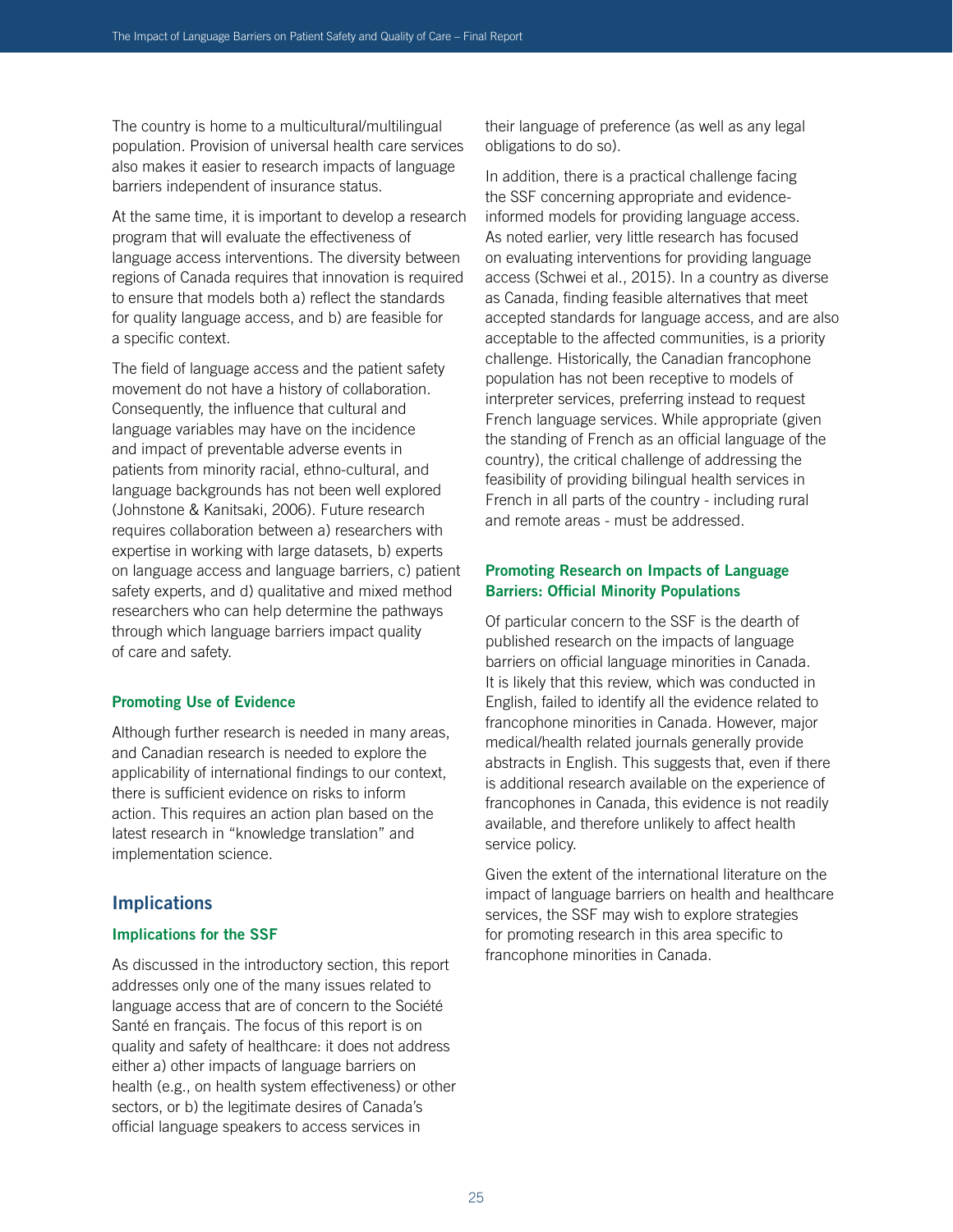#### **Developing and Supporting "***Evidence to Action Strategies***"**

While there is strong international consensus on the negative impacts of failing to appropriate address language barriers, awareness of these risks remains low within the Canadian healthcare system. There is a need to not only be aware of these perceptions, but to actively develop and implement strategies to address them.

The common framing of language access needs as a sensitivity issue, rather than an issue of health care quality and safety, requires particular attention. Research indicates that there are additional challenges to promoting action on evidence that is viewed as the result of "soft", rather than "hard", science; and "language barriers" are seen as a "soft", optional issue of quality, rather than an issue of hard science (Hanney et al., 2003). There are also specific challenges, within the health system, to promoting use of evidence on minority communities in health system (Bowen et al., 2011).

These challenges suggest that focused attention is required to develop an effective plan to promote not only awareness, but also appropriate action, on language access issues. This plan should target federal and provincial policy makers, as well as health authorities and other health service providers.

#### **Developing Collaborations with other Language Minority Communities**

The pathways by which language barriers affect health are similar for all language constituencies. Issues faced by official language minorities are of heightened concern as francophones have legal rights that are not in place for other constituencies. Developing effective partnerships with other language minority communities (as has been done in some jurisdictions (Bowen, 2005)) provides the opportunity to a) learn from the experience of other language minorities, ensuring that the SSF does not lag behind current evidence in the field; and b) through collaboration, have more impact on addressing shared challenges.

#### **Providing Guidance to Future Research and Action**

There is increasing recognition that some of the best quality and effective research is conducted by partnerships of researchers with practitioners and experts in the field. This is often referred to as "integrated knowledge translation" or "engaged scholarship" (Bowen & Graham, 2013). The SSF has an important opportunity to become involved in guiding research priorities and informing research design in order that future research may further our understanding in this important area. Such collaborative has been demonstrated to promote evidence-informed action in both the policy and program arenas.

#### **Summary**

Barriers presented by unaddressed language barriers within the health system are many and varied. It is not enough that research identifying and describing the risks of these barriers has been conducted. Strategies must be developed to promote appropriate action on this research synthesized with community experience within a Canadian context.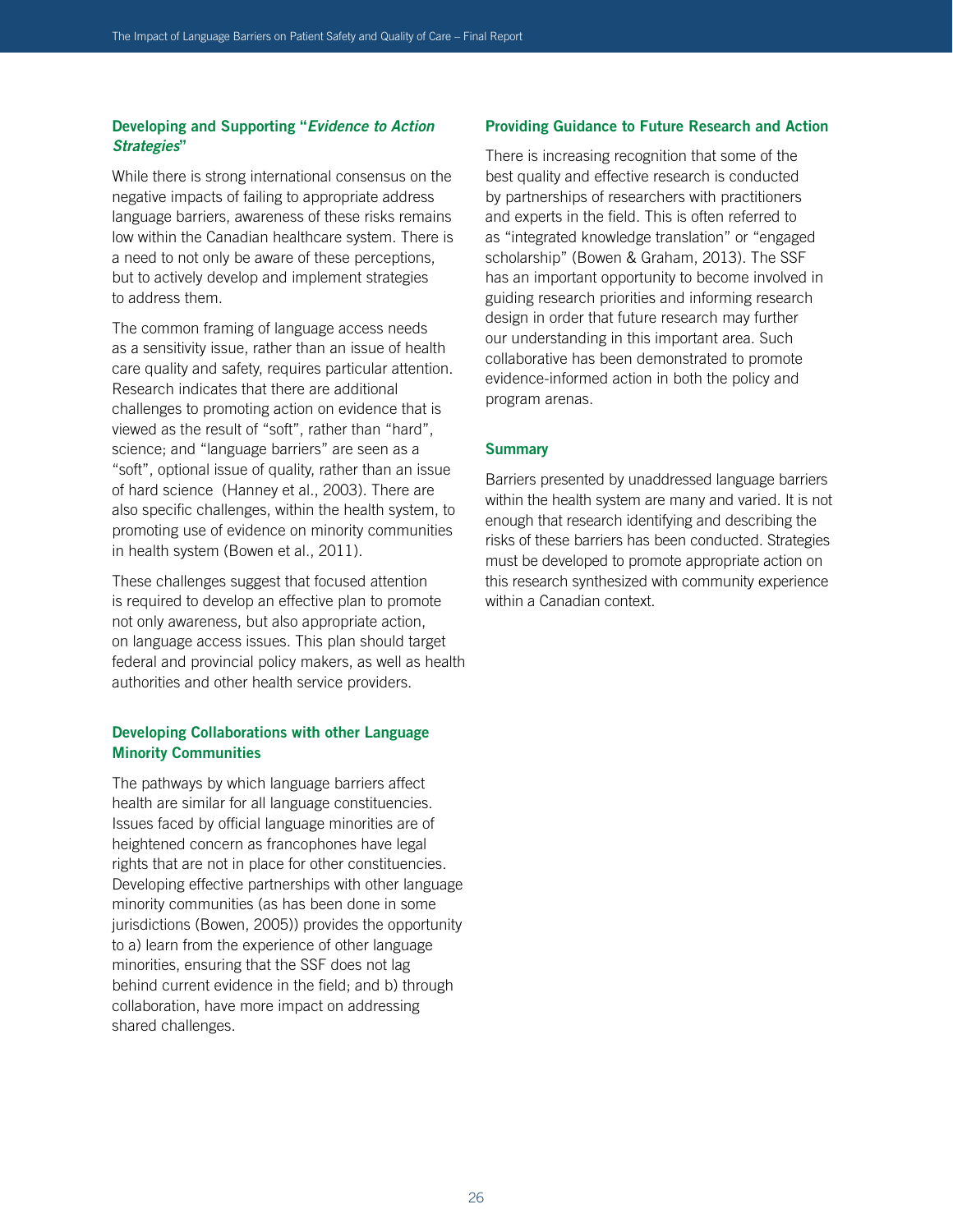## **Conclusion**

This critical review was limited in scope to evidence related to impacts of language barriers on quality and safety of care in the healthcare setting. Current evidence indicates that language barriers affect almost every aspect of health. Consistent and compelling international research highlights the impacts of language barriers on participation in health promotion and prevention activities; delayed presentation for care; barriers to initial access for most health services; increased risks of misdiagnosis; poorer patient understanding of and adherence to prescribed treatment; lower patient satisfaction; increased risk of experiencing adverse events; poorer management of chronic disease; and less effective pain management. Language barriers also commonly result in failure to obtain informed consent and to protect client (patient) confidentiality.

In recognition of the importance of language barriers in patient safety, some health organizations are now including interpreters in root cause analysis of sentinel events, increasing the range of experience and expertise used to analyze system solutions (Robert Wood Johnson Foundation, 2008).

The lack of evidence, in the few studies available, that language barriers are associated with increased short term mortality (and some evidence that there may be better outcomes among those who are not "English speaking") should not be used to justify nonaction to address language barriers. It is critical to understand the pathways by which language barriers affect health service utilization and outcomes, as well the strengths and limitations of studies based on analysis of administrative data.

Language barriers do not always result in medical error: they may result in more cautious treatment. The small literature on the impact of language barriers on healthcare utilization suggests that many providers take additional precautions when caring for a patient when a language barrier is present, resulting in additional laboratory and imaging testing (Hampers et al., 1999; Hampers & Nutley, 2002; Waxman & Levitt, 2000) longer length of stay in the ED or on the ward; or increased likelihood of "uptriaging" or admission. While these actions increase safety for the patient, they may be working against the quality dimension of "efficiency".

Moreover, relying on the dedication and insights of individual providers to prevent errors, without addressing systemic risks, is not in keeping with current knowledge on how to create and maintain a culture of patient safety.

Although not within the scope of this review, it is also important to note that It is not only the individual patient/client that is at risk: there is increasing evidence that health providers and organizations face risks if they fail to provide language access. Language barriers are associated with lower provider satisfaction, and impaired learning experiences for medical students and residents, as well as greater concerns about malpractice. They also affect patterns of service utilization. These organizational impacts have the potential to negatively affect care of all patients.

It is also important to note, that while the evidence related to the impact of quality and safety of care are critically important to planning a response to addressing language barriers, this is not the only evidence needed. Responses must reflect the historical, legal, and cultural context in which they take place: the specific rights of official language minorities is a separate consideration that has not been addressed in this review.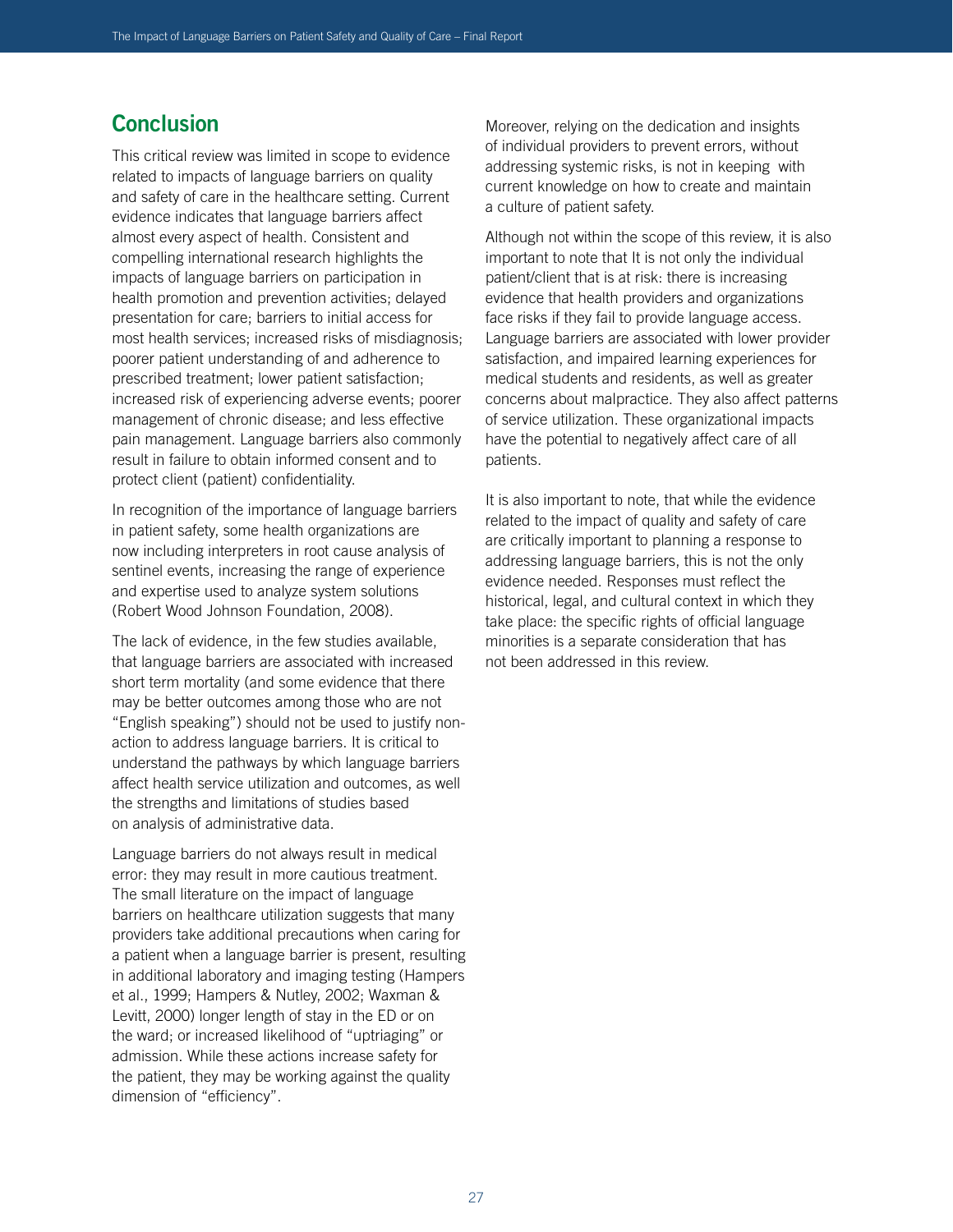## **References**

**Abbe**, M., Simon, C., Angiolillo, A., Ruccione, K., & Kodish, E. D. (2006). A survey of language barriers from the perspective of pediatric oncologists, interpreters, and parents. Pediatric Blood & Cancer, 47(6), 819-824. doi:10.1002/pbc.20841

**Alexandraki**, I., & Mooradian, A. D. (2010). Barriers related to mammography use for breast cancer screening among minority women. Journal of the National Medical Association, 102(3), 206-218.

**Anderson**, L. M., Scrimshaw, S. C., Fullilove, M. T., Fielding, J. E., Normand, J., & Task Force on Community Preventive Services. (2003). Culturally competent healthcare systems. A systematic review. American Journal of Preventive Medicine, 24(3 Suppl), 68-79.

**Andrulis**, D., Goodman, N., & Pryor, C. (2002). What a difference an interpreter can make: Health care experiences of uninsured with limited English proficiency. Brandeis University, The Access Project.

**Arthur**, K. C., Mangione-Smith, R., Meischke, H., Zhou, C., Strelitz, B., Acosta Garcia, M., & Brown, J. C. (2015). Impact of english proficiency on care experiences in a pediatric emergency department. Academic Pediatrics, 15(2), 218-224. doi:10.1016/j.acap.2014.06.019

**Ayanian**, J. Z., Zaslavsky, A. M., Guadagnoli, E., Fuchs, C. S., Yost, K. J., Creech, C. M., . . . Wright, W. E. (2005). Patients' perceptions of quality of care for colorectal cancer by race, ethnicity, and language. Journal of Clinical Oncology : Official Journal of the American Society of Clinical Oncology, 23(27), 6576-6586. doi:10.1200/ JCO.2005.06.102

**Baker**, D. W., Hayes, R., & Fortier, J. P. (1998). Interpreter use and satisfaction with interpersonal aspects of care for spanish-speaking patients. Medical Care, 36(10), 1461-1470.

**Bakullari**, A., Metersky, M. L., Wang, Y., Eldridge, N., Eckenrode, S., Pandolfi, M. M., . . . Moy, E. (2014). Racial and ethnic disparities in healthcare-associated infections in the united states, 2009†"2011. Infection Control and Hospital Epidemiology, 35, S10-S16. doi:10.1086/677827

**Bard**, M. R., Goettler, C. E., Schenarts, P. J., Collins, B. A., Toschlog, E. A., Sagraves, S. G., & Rotondo, M. F. (2004). Language barrier leads to the unnecessary intubation of trauma patients. The American Surgeon, 70(9), 783-786.

**Bartlett**, G., Blais, R., Tamblyn, R., Clermont, R. J., & MacGibbon, B. (2008). Impact of patient communication problems on the risk of preventable adverse events in acute care settings. CMAJ : Canadian Medical Association Journal = Journal De l'Association Medicale Canadienne, 178(12), 1555-1562. doi:10.1503/cmaj.070690

**Barton**, J. L., Schmajuk, G., Trupin, L., Graf, J., Imboden, J., Yelin, E. H., & Schillinger, D. (2013). Poor knowledge of methotrexate associated with older age and limited english-language proficiency in a diverse rheumatoid arthritis cohort. Arthritis Research & Therapy, 15(5), R157.

**Bauer**, A. M., & Alegria, M. (2010). Impact of patient language proficiency and interpreter service use on the quality of psychiatric care: A systematic review. Psychiatric Services (Washington, D.C.), 61(8), 765-773. doi:10.1176/appi.ps.61.8.765; 10.1176/appi.ps.61.8.765

**Bernard**, A., Whitaker, M., Ray, M., Rockich, A., Barton-Baxter, M., Barnes, S. L., . . . Kearney, P. (2006). Impact of language barrier on acute care medical professionals is dependent upon role. Journal of Professional Nursing : Official Journal of the American Association of Colleges of Nursing, 22(6), 355-358. doi:10.1016/j. profnurs.2006.09.001

**Betancourt**, J. R., & Jacobs, E. A. (2000). Language barriers to informed consent and confidentiality: The impact on women's health. Journal of the American Medical Women's Association (1972), 55(5), 294-295.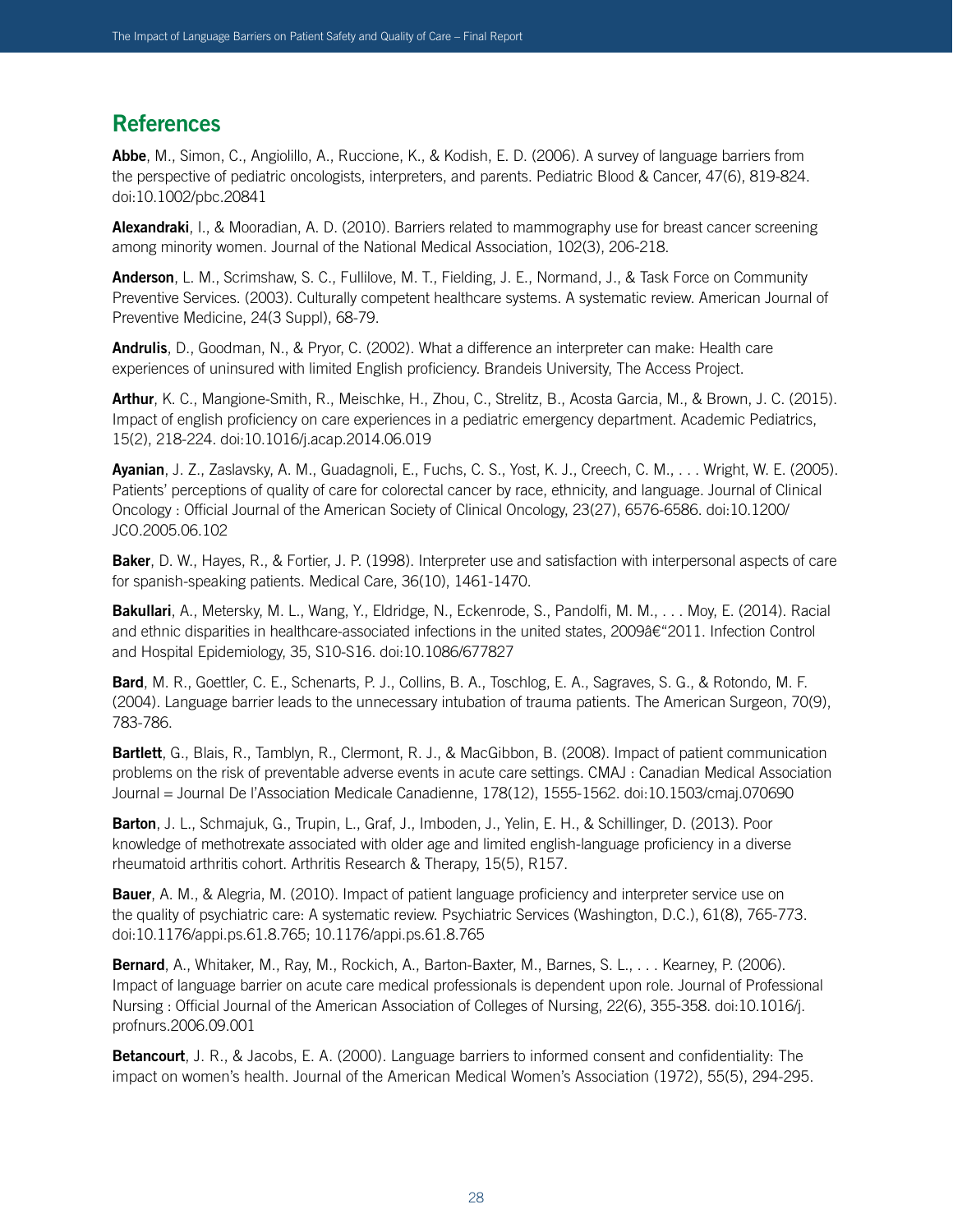**Betjemann**, J. P., Thompson, A. C., Santos-SÃ<sub>i</sub>nchez, C., Garcia, P. A., & Ivey, S. L. (2013). Distinguishing language and race disparities in epilepsy surgery. Epilepsy and Behavior, 28(3), 444-449. doi:10.1016/j. yebeh.2013.06.020

**Bhandari**, V. K., Wang, F., Bindman, A. B., & Schillinger, D. (2008). Quality of anticoagulation control: Do race and language matter? Journal of Health Care for the Poor and Underserved, 19(1), 41-55. doi:10.1353/ hpu.2008.0002

**Binder**, P., Borne, Y., Johnsdotter, S., & Essen, B. (2012). Shared language is essential: Communication in a multiethnic obstetric care setting. Journal of Health Communication, doi:10.1080/10810730.2012.665421

**Bouchard**, L., Chomienne, M. H., Benoit, M., Boudreau, F., Lemonde, M., & Dufour, S. (2012). Do chronically ill, elderly francophone patients believe they are adequately served by ontario's health care system?: Exploratory study of the effect of minority-language communities. Canadian Family Physician Medecin De Famille Canadien, 58(12), e686-7, 1325.

**Bowen**, S. (2001). Language barriers in access to healthcare. Ottawa. Health Canada.

**Bowen**, S. (2004). Language barriers within the Winnipeg Regional Health Authority: Evidence and implications. Winnipeg Regional Health Authority.

**Bowen**, S. (2005). Development of a coordinated response to addressing language barriers within the WRHA. Winnipeg Regional Health Authority.

**Bowen**, S., Botting, I., Roy, J.P. (2011) Promoting action on equity issues: a knowledge-to-action handbook. Edmonton: School of Public Health, University of Alberta.

**Bowen**, S., WRHA Language Barriers Committee (2006). "Marginalized" evidence: Effective knowledge translation strategies for low awareness issues, Healthcare Management Forum; 19(3):38-44.

**Bowen**, S., Gibbens, M., Roy, J.. Edwards, J. (2010). From 'multicultural health' to 'knowledge translation' – rethinking strategies to promote language access within a risk management framework. Journal of Specialised Translation 14,145-164.

**Bowen**, S. & Graham, I. (20130. From knowledge translation to "engaged scholarship": Promoting research relevance and utilization. Archives of Physical Rehabilitation Medicine, 2013

**Bradshaw**, M., Tomany-Korman, S., & Flores, G. (2007). Language barriers to prescriptions for patients with limited english proficiency: A survey of pharmacies. Pediatrics, 120(2), e225-35. doi:10.1542/peds.2006- 3151

**Brar**, S., Tang, S., Drummond, N., Palacios-Derflingher, L., Clark, V., John, M., & Ross, S. (2009). Perinatal care for south asian immigrant women and women born in canada: Telephone survey of users. Journal of Obstetrics and Gynaecology Canada : JOGC = Journal d'Obstetrique Et Gynecologie Du Canada : JOGC, 31(8), 708-716.

**Brisset**, C., Leanza, Y., Rosenberg, E., Vissandjee, B., Kirmayer, L. J., Muckle, G., . . . Laforce, H. (2014). Language barriers in mental health care: A survey of primary care practitioners. Journal of Immigrant and Minority Health / Center for Minority Public Health, 16(6), 1238-1246. doi:10.1007/s10903-013-9971-9; 10.1007/s10903-013-9971-9

**Burbano O'Leary**, S. C., Federico, S., & Hampers, L. C. (2003). The truth about language barriers: one residency program's experience. Pediatrics, 111, e569-e573.

**Bustillos**, D. (2009). Limited english proficiency and disparities in clinical research. The Journal of Law, Medicine & Ethics : A Journal of the American Society of Law, Medicine & Ethics, 37(1), 28-37. doi:10.1111/j.1748- 720X.2009.00348.x; 10.1111/j.1748-720X.2009.00348.x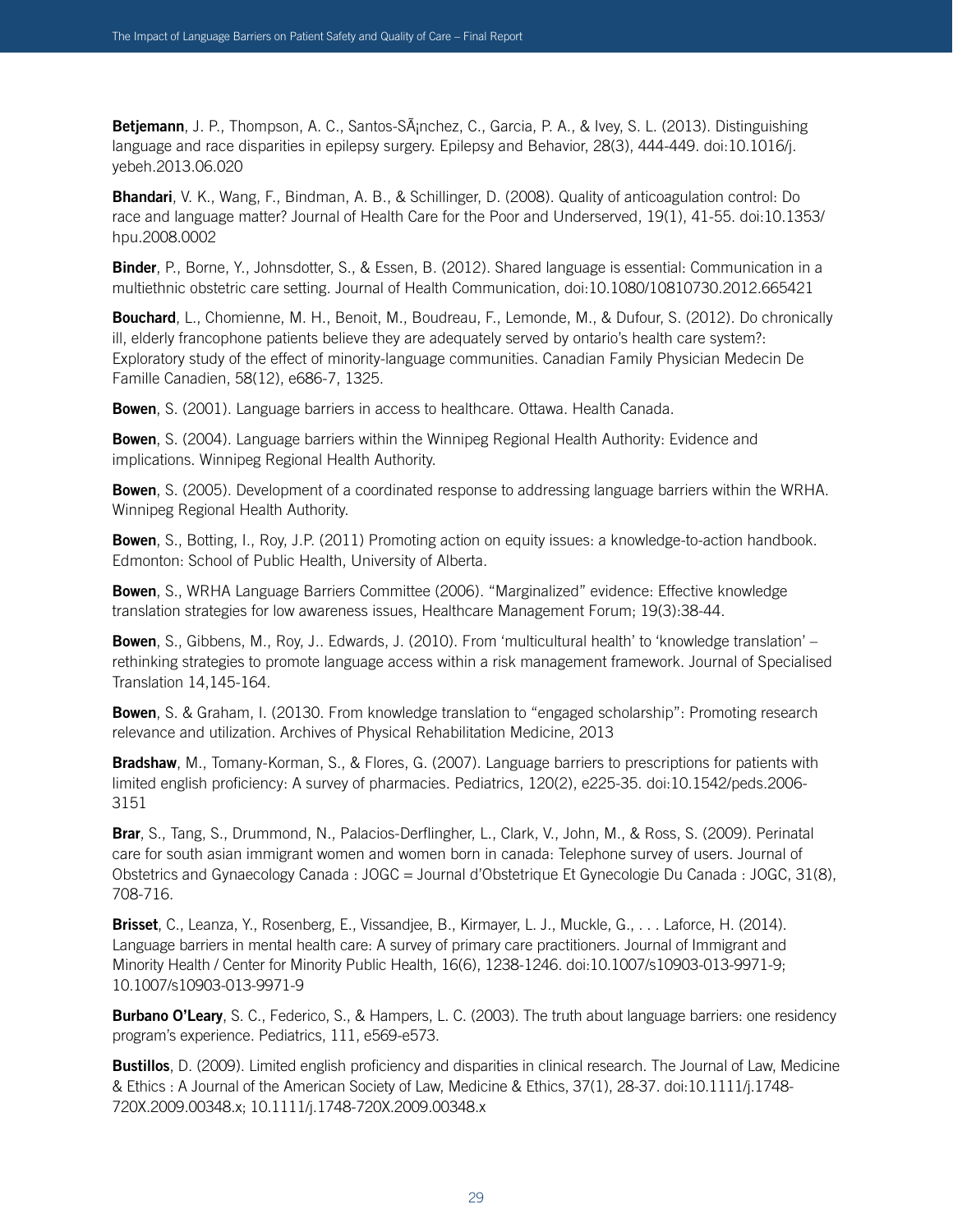**Carrasquillo**, O., Orav, E. J., Brennan, T. A., & Burstin, H. R. (1999). Impact of language barriers on patient satisfaction in an emergency department. Journal of General Internal Medicine, 14(2), 82-87.

**Chalabian**, J. & Dunning ton, G. (1997). Impact of language barrier on quality of patient care, resident stress and teaching. Teaching and Learning in Medicine, 9, 84-90.

**Chan**, A., & Woodruff, R. K. (1999). Comparison of palliative care needs of english- and non-english-speaking patients. Journal of Palliative Care, 15(1), 26-30.

**Chan**, K. S., Keeler, E., Schonlau, M., Rosen, M., & Mangione-Smith, R. (2005). How do ethnicity and primary language spoken at home affect management practices and outcomes in children and adolescents with asthma? Archives of Pediatrics & Adolescent Medicine, 159(3), 283-289. doi:10.1001/archpedi.159.3.283

**Chauhan**, U., Baker, D., Lester, H., & Edwards, R. (2010). Exploring uptake of cardiac rehabilitation in a minority ethnic population in england: A qualitative study. European Journal of Cardiovascular Nursing : Journal of the Working Group on Cardiovascular Nursing of the European Society of Cardiology, 9(1), 68-74. doi:10.1016/j. ejcnurse.2009.10.003

**Chen**, A. W., Kazanjian, A., & Wong, H. (2009). Why do chinese canadians not consult mental health services: Health status, language or culture? Transcultural Psychiatry, 46(4), 623-641. doi:10.1177/1363461509351374

**Chen**, J., Fang, H., & Rizzo, J. A. (2011). Physician-patient language concordance and malpractice concerns. Medical Care, 49(11), 1040-1044. doi:10.1097/MLR.0b013e31822efc98

**Cheng**, E.M., Chen, A., Cunningham, W.. (2007). Primary language and receipt of recommended health care among Hispanics in the United States. J Gen Intern Med..

**Choi**, S., Lee, J. A., & Rush, E. (2011). Ethnic and language disparities in diabetes care among california residents. Ethnicity & Disease, 21(2), 183-189.

**Choudhry**, U. K., Srivastava, R., & Fitch, M. I. (1998). Breast cancer detection practices of south asian women: Knowledge, attitudes, and beliefs. Oncology Nursing Forum, 25(10), 1693-1701.

**Chow**, C. M., Chu, J. Y., Tu, J. V., & Moe, G. W. (2008). Lack of awareness of heart disease and stroke among chinese canadians: Results of a pilot study of the chinese canadian cardiovascular health project. The Canadian Journal of Cardiology, 24(8), 623-628.

**Clark** M.M. (1983). Cultural context of medical practice. Western Journal of Medicine, 139, 806-810.

**Claudio**, L., & Stingone, J. A. (2009). Primary household language and asthma care among latino children. Journal of Health Care for the Poor and Underserved, 20(3), 766-779. doi:10.1353/hpu.0.0164; 10.1353/ hpu.0.0164

**Cleeland**, C.S., Gonin, R., Baez, L., Loehrer, P., Pandya, K.J. (1997). Pain and treatment of pain in minority patients with cancer. The Eastern Cooperative Oncology Group Minority Outpatient Pain Study. Ann Intern Med. 1;127(9):813-6. PubMed PMID:9382402.

**Cleland**, J. A., Watson, M. C., Walker, L., Denison, A., Vanes, N., & Moffat, M. (2012). Community pharmacists' perceptions of barriers to communication with migrants. The International Journal of Pharmacy Practice, 20(3), 148-154. doi:10.1111/j.2042-7174.2011.00172.x; 10.1111/j.2042-7174.2011.00172.x

**Clyne**, M. (2001). Bilingualism, code-switching and aging: a myth of attrition and a tale of collaboration. In: Schmid MS, Lowie L.(eds) Modeling Bilingualism. From Structure to Chaos. Amsterdam, John Benjamins. 201-220.

**Cohen**, A. L., & Christakis, D. A. (2006). Primary language of parent is associated with disparities in pediatric preventive care. The Journal of Pediatrics, 148(2), 254-258. doi:10.1016/j.jpeds.2005.10.046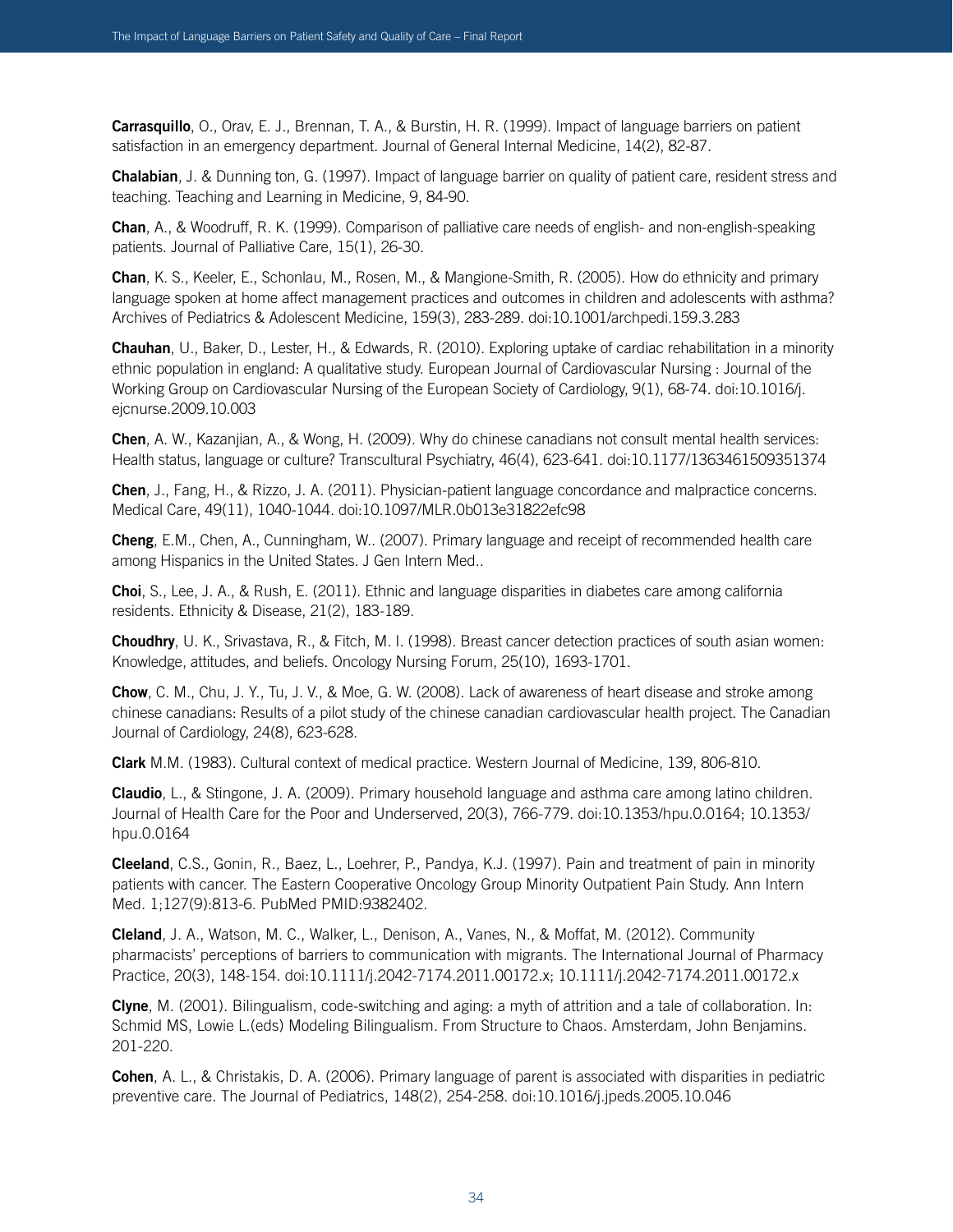**Cohen**, A. L., Rivara, F., Marcuse, E. K., McPhillips, H., & Davis, R. (2005). Are language barriers associated with serious medical events in hospitalized pediatric patients? Pediatrics, 116(3), 575-579. doi:10.1542/ peds.2005-0521

**Collins**, K.S., Hughes, D.L., Doty, M.M., Ives, B.L., Edwards, J.N., Tenney, K. (2002). Diverse communities, common concerns. Assessing health care quality for minority Americans: Findings from the Commonwealth Fund 2001 Health Care Quality Survey. http://www.commonwealthfund.org/usr\_doc/collins\_ diversecommun\_523.pdf

**Coronado**, G. D., Taylor, V. M., Tu, S. P., Yasui, Y., Acorda, E., Woodall, E., . . . Hislop, T. G. (2007). Correlates of hepatitis B testing among chinese americans. Journal of Community Health, 32(6), 379-390. doi:10.1007/ s10900-007-9060-x

**Cottrell**, E. K., O'Brien, K., Curry, M., Meckler, G. D., Engle, P. P., Jui, J., . . . Guise, J. M. (2014). Understanding safety in prehospital emergency medical services for children. Prehospital Emergency Care : Official Journal of the National Association of EMS Physicians and the National Association of State EMS Directors, 18(3), 350-358. doi:10.3109/10903127.2013.869640; 10.3109/10903127.2013.869640

**Coup**, A. (1996). Cultural safety and culturally congruent care: A comparative analysis of irihapeti ramsden's and madeleine leininger's educational projects for practice. Nursing Praxis in New Zealand Inc, 11(1), 4-11.

**Crane**, J. A. (1997). Patient comprehension of doctor-patient communication on discharge from the emergency department. The Journal of Emergency Medicine, 15(1), 1-7.

**David**, R. A., & Rhee, M. (1998). The impact of language as a barrier to effective health care in an underserved urban hispanic community. The Mount Sinai Journal of Medicine, New York, 65(5-6), 393-397.

**de Bocanegra**, H. T., Rostovtseva, D., Cetinkaya, M., Rundel, C., & Lewis, C. (2011). Quality of reproductive health services tolimited english proficient (LEP) patients. Journal of Health Care for the Poor and Underserved, 22(4), 1167-1178. Retrieved from http://www.scopus.com/inward/record.url?eid=2-s2.0- 81255142699&partnerID=40&md5=f73235d72ec616eeaff0851a78a5c4a9

**DeCamp**, L. R., Choi, H., & Davis, M. M. (2011). Medical home disparities for latino children by parental language of interview. Journal of Health Care for the Poor and Underserved, 22(4), 1151-1166. doi:10.1353/ hpu.2011.0113

**Derose**, K. P., & Baker, D. W. (2000). Limited english proficiency and latinos' use of physician services. Medical Care Research and Review : MCRR, 57(1), 76-91.

**Detz**, A., Mangione, C. M., Nunez de Jaimes, F., Noguera, C., Morales, L. S., Tseng, C. H., & Moreno, G. (2014). Language concordance, interpersonal care, and diabetes self-care in rural latino patients. Journal of General Internal Medicine, 29(12), 1650-1656. doi:10.1007/s11606-014-3006-7; 10.1007/s11606-014-3006-7

**Diaz**, J. A., Roberts, M. B., Clarke, J. G., Simmons, E. M., Goldman, R. E., & Rakowski, W. (2013). Colorectal cancer screening: Language is a greater barrier for latino men than latino women. Journal of Immigrant and Minority Health / Center for Minority Public Health, 15(3), 472-475. doi:10.1007/s10903-012-9667-6; 10.1007/ s10903-012-9667-6

**Diaz**, J. A., Roberts, M. B., Goldman, R. E., Weitzen, S., & Eaton, C. B. (2008). Effect of language on colorectal cancer screening among latinos and non-latinos. Cancer Epidemiology, Biomarkers & Prevention : A Publication of the American Association for Cancer Research, Cosponsored by the American Society of Preventive Oncology, 17(8), 2169-2173. doi:10.1158/1055-9965.EPI-07-2692

**Dick**, T. (2011). Betrayal. protecting people's privacy on scene. EMS World, 40(8), 16.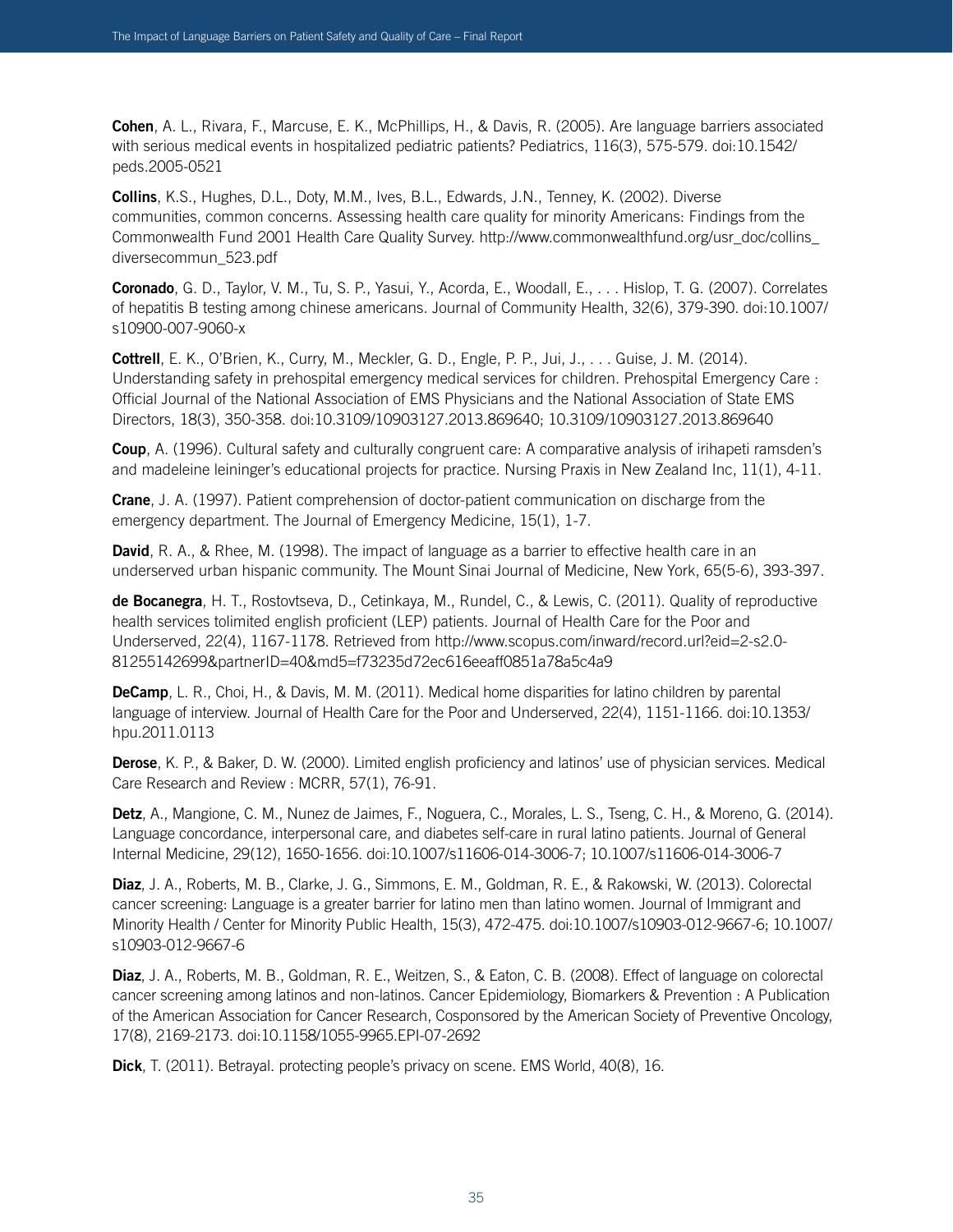**Dilworth**, T. J., PharmD Student, Mott, D., & Young, H. (2009). Pharmacists' communication with spanishspeaking patients: A review of the literature to establish an agenda for future research. Research in Social & Administrative Pharmacy : RSAP, 5(2), 108-120. doi:10.1016/j.sapharm.2008.05.005; 10.1016/j. sapharm.2008.05.005

**Divi**, C., Koss, R. G., Schmaltz, S. P., & Loeb, J. M. (2007). Language proficiency and adverse events in US hospitals: A pilot study. International Journal for Quality in Health Care : Journal of the International Society for Quality in Health Care / ISQua, 19(2), 60-67. doi:10.1093/intqhc/mzl069

**Domino**, J., McGovern, C., Chang, K. W., Carlozzi, N. E., & Yang, L. J. (2014). Lack of physician-patient communication as a key factor associated with malpractice litigation in neonatal brachial plexus palsy. Journal of Neurosurgery.Pediatrics, 13(2), 238-242. doi:10.3171/2013.11.PEDS13268; 10.3171/2013.11.PEDS13268

**Douglas**, J., Delpachitra, P., Paul, E., McGain, F., & Pilcher, D. (2014). Non-english speaking is a predictor of survival after admission to intensive care. Journal of Critical Care, 29(5), 769-774. doi:10.1016/j. jcrc.2014.03.037

**DuBard**, C. A., Garrett, J., & Gizlice, Z. (2006). Effect of language on heart attack and stroke awareness among U.S. hispanics. American Journal of Preventive Medicine, 30(3), 189-196. doi:10.1016/j.amepre.2005.10.024

**Dunlap**, J. L., Jaramillo, J. D., Koppolu, R., Wright, R., Mendoza, F., & Bruzoni, M. (2014). The effects of language concordant care on patient satisfaction and clinical understanding for hispanic pediatric surgery patients. Journal of Pediatric Surgery, doi:10.1016/j.jpedsurg.2014.12.020; 10.1016/j.jpedsurg.2014.12.020

**Eamranond**, P. P., Davis, R. B., Phillips, R. S., & Wee, C. C. (2009). Patient-physician language concordance and lifestyle counseling among spanish-speaking patients. Journal of Immigrant and Minority Health, 11(6), 494-498. doi:10.1007/s10903-008-9222-7

**Eamranond**, P. P., Legedza, A. T., Diez-Roux, A. V., Kandula, N. R., Palmas, W., Siscovick, D. S., & Mukamal, K. J. (2009). Association between language and risk factor levels among hispanic adults with hypertension, hypercholesterolemia, or diabetes. American Heart Journal, 157(1), 53-59. doi:10.1016/j.ahj.2008.08.015

**Ebden** P, Bhatt A, Carey OJ, Harrison B. The bilingual consultation. Lancet, 1988; Feb 13; 1 (8581): 347.

**Elderkin-Thompson**, V., Silver, R. C., & Waitzkin, H. (2001). When nurses double as interpreters: A study of spanish-speaking patients in a US primary care setting. Social Science & Medicine (1982), 52(9), 1343-1358.

**Eneriz-Wiemer**, M., Sanders, L. M., Barr, D. A., & Mendoza, F. S. (2014). Parental limited english proficiency and health outcomes for children with special health care needs: A systematic review. Academic Pediatrics, 14(2), 128-136. doi:10.1016/j.acap.2013.10.003

**Ens**, T. A., Seneviratne, C. C., Jones, C., Green, T. L., & King-Shier, K. M. (2014). South asians' cardiac medication adherence. European Journal of Cardiovascular Nursing : Journal of the Working Group on Cardiovascular Nursing of the European Society of Cardiology, 13(4), 357-368. doi:10.1177/1474515113498187; 10.1177/1474515113498187

**Epner**, D. E., & Baile, W. F. (2012). Patient-centered care: The key to cultural competence. Annals of Oncology: Official Journal of the European Society for Medical Oncology / ESMO, 23 Suppl 3, 33-42. doi:10.1093/ annonc/mds086; 10.1093/annonc/mds086

**Eskes**, C., Salisbury, H., Johannsson, M., & Chene, Y. (2013). Patient satisfaction with language--concordant care. The Journal of Physician Assistant Education : The Official Journal of the Physician Assistant Education Association, 24(3), 14-22.

**Fang**, D. M., & Baker, D. L. (2013). Barriers and facilitators of cervical cancer screening among women of hmong origin. Journal of Health Care for the Poor and Underserved, 24(2), 540-555. doi:10.1353/ hpu.2013.0067; 10.1353/hpu.2013.0067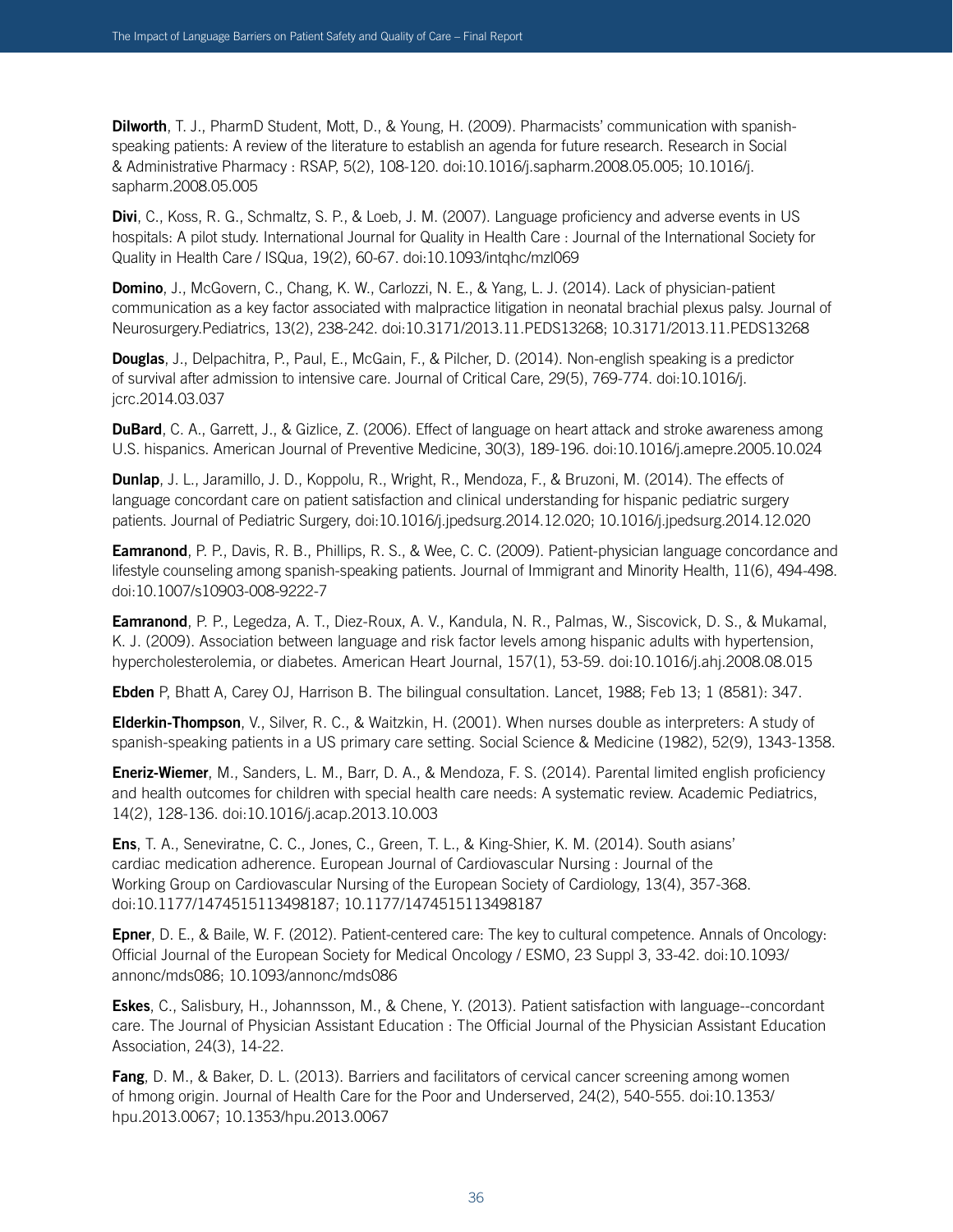**Fang**, M. C., Panguluri, P., Machtinger, E. L., & Schillinger, D. (2009). Language, literacy, and characterization of stroke among patients taking warfarin for stroke prevention: Implications for health communication. Patient Education and Counseling, 75(3), 403-410. doi:10.1016/j.pec.2008.12.009

**Farmer**, S. A., Roter, D. L., & Higginson, I. J. (2006). Chest pain: Communication of symptoms and history in a london emergency department. Patient Education and Counseling, 63(1-2), 138-144. doi:10.1016/j. pec.2005.09.009

**Fernandez**, A., Schillinger, D., Warton, E. M., Adler, N., Moffet, H. H., Schenker, Y., . . . Karter, A. J. (2011). Language barriers, physician-patient language concordance, and glycemic control among insured latinos with diabetes: The diabetes study of northern california (DISTANCE). Journal of General Internal Medicine, 26(2), 170-176. doi:10.1007/s11606-010-1507-6

**Fiscella**, K., Franks, P., Doescher, M. P., & Saver, B. G. (2002). Disparities in health care by race, ethnicity, and language among the insured: Findings from a national sample. Medical Care, 40(1), 52-59.

**Fitch**, M. I., Greenberg, M., Levstein, L., Muir, M., Plante, S., & King, E. (1997). Health promotion and early detection of cancer in older adults: assessing knowledge about cancer. Oncol.Nurs.Forum, 24, 1743-1748.

**Flores**, G. (2005). The impact of medical interpreter services on the quality of health care: A systematic review. Medical Care Research and Review : MCRR, 62(3), 255-299. doi:10.1177/1077558705275416

**Flores**, G., Abreu, M., Barone, C. P., Bachur, R., & Lin, H. (2012). Errors of medical interpretation and their potential clinical consequences: A comparison of professional versus ad hoc versus no interpreters. Annals of Emergency Medicine, 60(5), 545-553.

**Flores**, G., Laws, M. B., Mayo, S. J., Zuckerman, B., Abreu, M., Medina, L., & Hardt, E. J. (2003). Errors in medical interpretation and their potential clinical consequences in pediatric encounters. Pediatrics, 111(1), 6-14.

**Flores**, G., & Ngui, E. (2006). Racial/Ethnic disparities and patient safety. Pediatric Clinics of North America, 53(6), 1197-1215. doi:10.1016/j.pcl.2006.09.003

**Flynn**, P. M., Ridgeway, J. L., Wieland, M. L., Williams, M. D., Haas, L. R., Kremers, W. K., & Breitkopf, C. R. (2013). Primary care utilization and mental health diagnoses among adult patients requiring interpreters: A retrospective cohort study. Journal of General Internal Medicine, 28(3), 386-391. doi:10.1007/s11606-012- 2159-5; 10.1007/s11606-012-2159-5

**Fryer**, C., Mackintosh, S., Batchelor, F., Hill, K., & Said, C. (2012). The effect of limited english proficiency on falls risk and falls prevention after stroke. Age and Ageing, 41(1), 104-107. doi:10.1093/ageing/afr127

**Gaal**, S., Verstappen, W., & Wensing, M. (2010). Patient safety in primary care: A survey of general practitioners in the netherlands. BMC Health Services Research, 10, 21-6963-10-21. doi:10.1186/1472-6963-10-21; 10.1186/1472-6963-10-21

**Gallagher**, R. A., Porter, S., Monuteaux, M. C., & Stack, A. M. (2013). Unscheduled return visits to the emergency department: The impact of language. Pediatric Emergency Care, 29(5), 579-583. doi:10.1097/ PEC.0b013e31828e62f4; 10.1097/PEC.0b013e31828e62f4

**Gandhi**, T. K., Burstin, H. R., Cook, E. F., Puopolo, A. L., Haas, J. S., Brennan, T. A., & Bates, D. W. (2000). Drug complications in outpatients. Journal of General Internal Medicine, 15(3), 149-154.

**Garra**, G., Albino, H., Chapman, H., Singer, A. J., & Thode, H. C.,Jr. (2010). The impact of communication barriers on diagnostic confidence and ancillary testing in the emergency department. The Journal of Emergency Medicine, 38(5), 681-685. doi:10.1016/j.jemermed.2009.01.004

**Gayet-Ageron**, A., Agoritsas, T., Schiesari, L., Kolly, V., & Perneger, T. V. (2011). Barriers to participation in a patient satisfaction survey: Who are we missing? PloS One, 6(10), e26852. doi:10.1371/journal.pone.0026852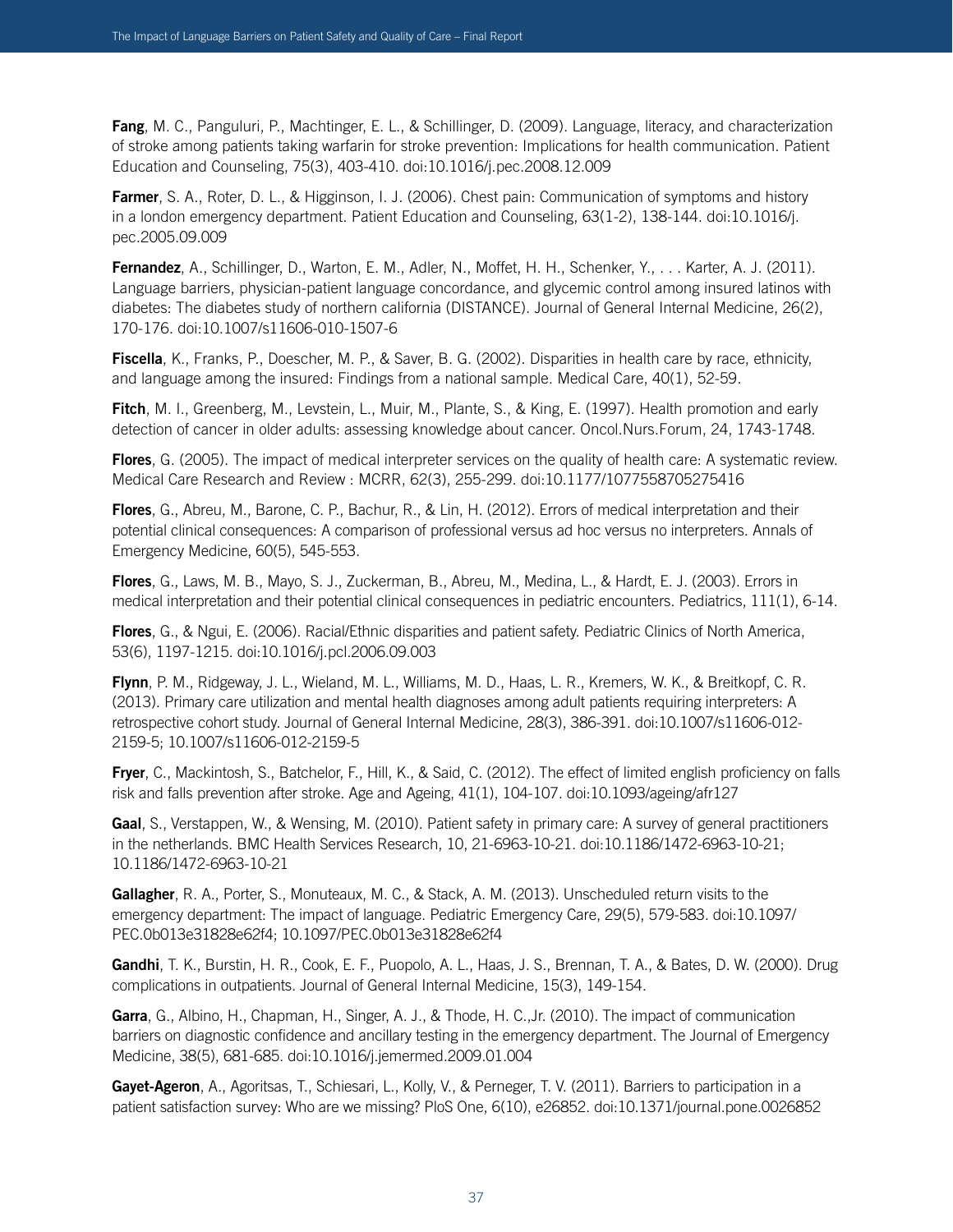**Gentleman**, J. & Lee, J. (1997). Who doesn't get a mammogram? Health Reports, 9.

**Goodacre**, S., Campbell, M., & Carter, A. (2015). What do hospital mortality rates tell us about quality of care? Emergency Medicine Journal : EMJ, 32(3), 244-247. doi:10.1136/emermed-2013-203022; 10.1136/emermed-2013-203022Goral,l M. (2004). First-language decline in healthy aging: implications for attrition in bilingualism. Journal of Neurolinguistics 1; 31-52

**Granek**, L., Krzyzanowska, M. K., Tozer, R., & Mazzotta, P. (2013). Oncologists' strategies and barriers to effective communication about the end of life. Journal of Oncology Practice / American Society of Clinical Oncology, 9(4), e129-35. doi:10.1200/JOP.2012.000800; 10.1200/JOP.2012.000800

**Grant**, M. J., & Booth, A. (2009). A typology of reviews: An analysis of 14 review types and associated methodologies. Health Information and Libraries Journal, 26, 91-108.

**Gray**, B., Stanley, J., Stubbe, M., & Hilder, J. (2011). Communication difficulties with limited english proficiency patients: Clinician perceptions of clinical risk and patterns of use of interpreters. New Zealand Medical Journal, 124(1342), 23-38. Retrieved from http://www.scopus.com/inward/record.url?eid=2-s2.0- 80052740225&partnerID=40&md5=fe8bad2a1f186635b2a5e4dd2300d7b2

**Grubbs**, V., Bibbins-Domingo, K., Fernandez, A., Chattopadhyay, A., & Bindman, A. B. (2008). Acute myocardial infarction length of stay and hospital mortality are not associated with language preference. Journal of General Internal Medicine, 23(2), 190-194. doi:10.1007/s11606-007-0459-y

**Guirgis**, M., Nusair, F., Bu, Y. M., Yan, K., & Zekry, A. T. (2012). Barriers faced by migrants in accessing healthcare for viral hepatitis infection. Internal Medicine Journal, 42(5), 491-496. doi:10.1111/j.1445-5994.2011.02647.x; 10.1111/j.1445-5994.2011.02647.x

**Gulati**, S., Watt, L., Shaw, N., Sung, L., Poureslami, I. M., Klaassen, R., . . . Klassen, A. F. (2012). Communication and language challenges experienced by Chinese and south asian immigrant parents of children with cancer in canada: Implications for health services delivery. Pediatric Blood & Cancer, 58(4), 572- 578. doi:10.1002/pbc.23054; 10.1002/pbc.23054

**Hacker**, K., Choi, Y. S., Trebino, L., Hicks, L., Friedman, E., Blanchfield, B., & Gazelle, G. S. (2012). Exploring the impact of language services on utilization and clinical outcomes for diabetics. Plos One, 7(6)

**Hampers**, L. C., Cha, S., Gutglass, D. J., Binns, H. J., & Krug, S. E. (1999). Language barriers and resource utilization in a pediatric emergency department. Pediatrics, 103(6 Pt 1), 1253-1256.

**Hampers**, L. C., & McNulty, J. E. (2002). Professional interpreters and bilingual physicians in a pediatric emergency department: Effect on resource utilization. Archives of Pediatrics & Adolescent Medicine, 156(11), 1108-1113.

**Henderson**, S. O., Magana, R. N., Korn, C. S., Genna, T., & Bretsky, P. M. (2002). Delayed presentation for care during acute myocardial infarction in a hispanic population of los angeles county. Ethnicity & Disease, 12(1), 38-44.

**Hines**, A. L., Andrews, R. M., Moy, E., Barrett, M. L., & Coffey, R. M. (2014). Disparities in rates of inpatient mortality and adverse events: Race/ethnicity and language as independent contributors. International Journal of Environmental Research and Public Health, 11(12), 13017-13034. doi:10.3390/ijerph111213017

**Hislop**, T. G., Clarke, H. F., Deschamps, M., Joseph, R., Band, P. R., Smith, J., Le, N., & Atleo, R. (1996). Cervical cytology screening. How can we improve rates among First Nations women in urban British Columbia? Can.Fam.Physician, 42, 1701-1708.

**Holdgate**, A., Shepherd, S. A., & Huckson, S. (2010). Patterns of analgesia for fractured neck of femur in australian emergency departments. Emergency Medicine Australasia : EMA, 22(1), 3-8. doi:10.1111/j.1742- 6723.2009.01246.x; 10.1111/j.1742-6723.2009.01246.x

**Hu**, D. J. & Covell, R. M. (1986). Health care usage by Hispanic outpatients as function of primary language. West J Med, 144, 490-493.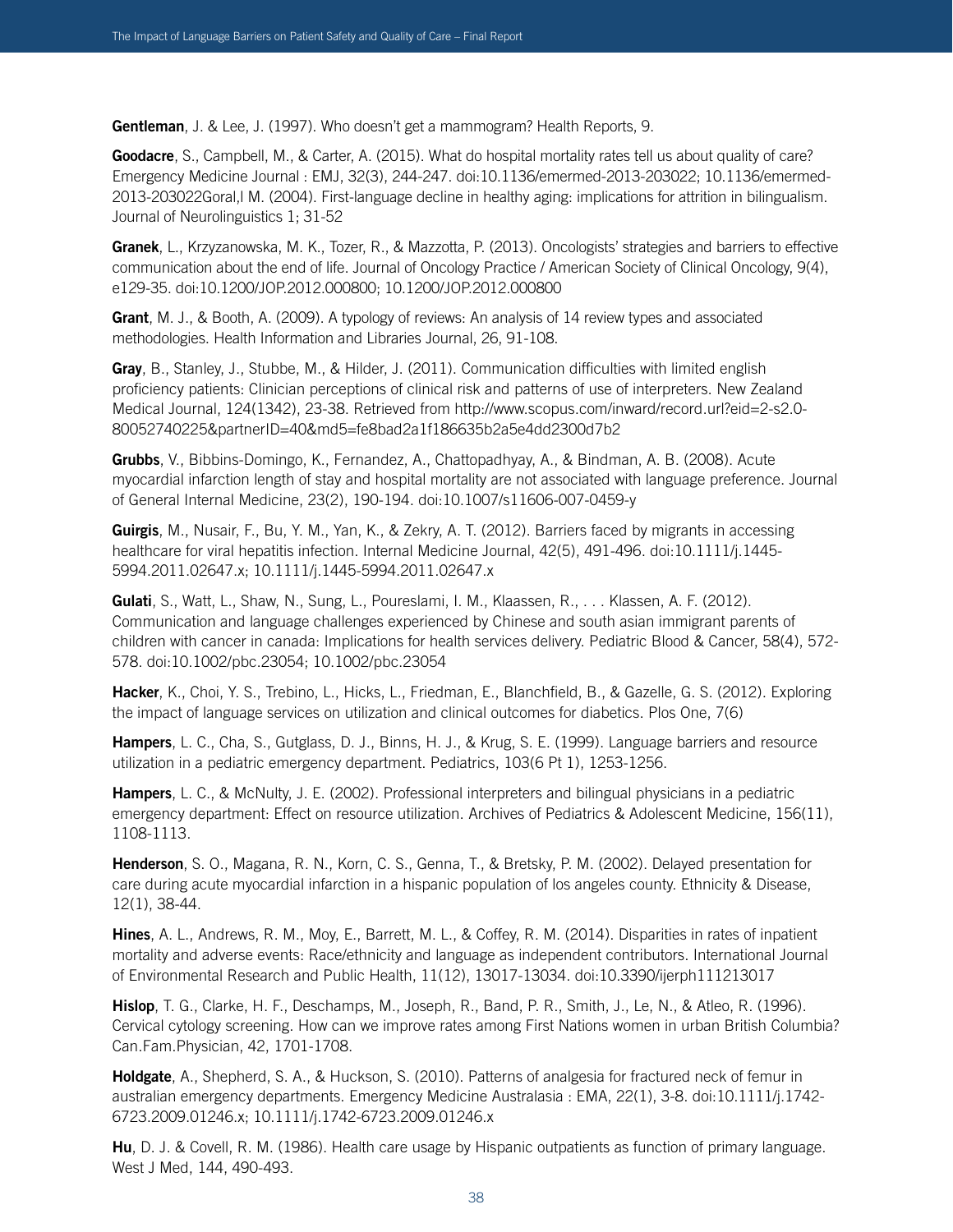**Hunt**, L. M., & de Voogd, K. B. (2007). Are good intentions good enough? informed consent without trained interpreters. Journal of General Internal Medicine, 22(5), 598-605. doi:10.1007/s11606-007-0136-1

**Inkelas**, M., Garro, N., McQuaid, E. L., & Ortega, A. N. (2008). Race/ethnicity, language, and asthma care: Findings from a 4-state survey. Annals of Allergy, Asthma & Immunology : Official Publication of the American College of Allergy, Asthma, & Immunology, 100(2), 120-127. doi:10.1016/S1081-1206(10)60420-6

**Jackson**, C. (1998). Medical interpretation: an essential service for non-English speaking immigrants. In S. Loue (Ed.), Handbook of Immigrant Health (pp. 61-79). New York: Plenum.

**Jackson**, J. C., Nguyen, D., Hu, N., Harris, R., & Terasaki, G. S. (2011). Alterations in medical interpretation during routine primary care. Journal of General Internal Medicine, 26(3), 259-264. **Jacobs**, E., Chen, A. H., Karliner, L. S., Agger-Gupta, N., & Mutha, S. (2006). The need for more research on language barriers in health care: A proposed research agenda. The Milbank Quarterly, 84(1), 111-133. doi:10.1111/j.1468- 0009.2006.00440.x

**Jacobs**, E. A., Karavolos, K., Rathouz, P. J., Ferris, T. G., & Powell, L. H. (2005). Limited english proficiency and breast and cervical cancer screening in a multiethnic population. American Journal of Public Health, 95(8), 1410-1416. doi:10.2105/AJPH.2004.041418

**Javanparast**, S., Ward, P. R., Carter, S. M., & Wilson, C. J. (2012). Barriers to and facilitators of colorectal cancer screening in different population subgroups in adelaide, south australia. The Medical Journal of Australia, 196(8), 521-523.

**Jenkins**, C. N., Le, T., McPhee, S. J., Stewart, S., & Ha, N. T. (1996). Health care access and preventive care among vietnamese immigrants: Do traditional beliefs and practices pose barriers? Social Science & Medicine (1982), 43(7), 1049-1056.

**Jerant**, A. F., Fenton, J. J., & Franks, P. (2008). Determinants of racial/ethnic colorectal cancer screening disparities. Archives of Internal Medicine, 168(12), 1317-1324. doi:10.1001/archinte.168.12.1317; 10.1001/ archinte.168.12.1317

Ji, C. S., Chen, M. Y., Sun, J., & Liang, W. (2010). Cultural views, english proficiency and regular cervical cancer screening among older chinese american women. Women's Health Issues : Official Publication of the Jacobs Institute of Women's Health, 20(4), 272-278. doi:10.1016/j.whi.2010.03.010

**Jimenez**, N., Jackson, D. L., Zhou, C., Ayala, N. C., & Ebel, B. E. (2014). Postoperative pain management in children, parental english proficiency, and access to interpretation. Hospital Pediatrics, 4(1), 23-30. doi:10.1542/ hpeds.2013-0031; 10.1542/hpeds.2013-0031

**The Joint Commission (2012)**. Sentinel event data: Root causes by type. Retrieved May 3, 2012, from www. jointcommission.org/Sentinel\_Event\_Statistics/.

**John-Baptiste**, A., Naglie, G., Tomlinson, G., Alibhai, S. M., Etchells, E., Cheung, A., . . . Kahn, M. (2004). The effect of english language proficiency on length of stay and in-hospital mortality. Journal of General Internal Medicine, 19(3), 221-228.

**Johnson-Kozlow**, M., Roussos, S., Rovniak, L., & Hovell, M. (2009). Colorectal cancer test use among californians of mexican origin: Influence of language barriers. Ethnicity & Disease, 19(3), 315-322.

**Johnstone**, M. J., & Kanitsaki, O. (2006). Culture, language, and patient safety: Making the link. International Journal for Quality in Health Care : Journal of the International Society for Quality in Health Care / ISQua, 18(5), 383-388. doi:10.1093/intqhc/mzl039

**Kang**, S. Y., Howard, D., Kim, J., Payne, J. S., Wilton, L., Kim, W., & Maramba, D. (2010). English language proficiency and lifetime mental health service utilization in a national representative sample of asian americans in the USA. Journal of Public Health (Oxford, England), 32(3), 431-439. doi:10.1093/pubmed/fdq010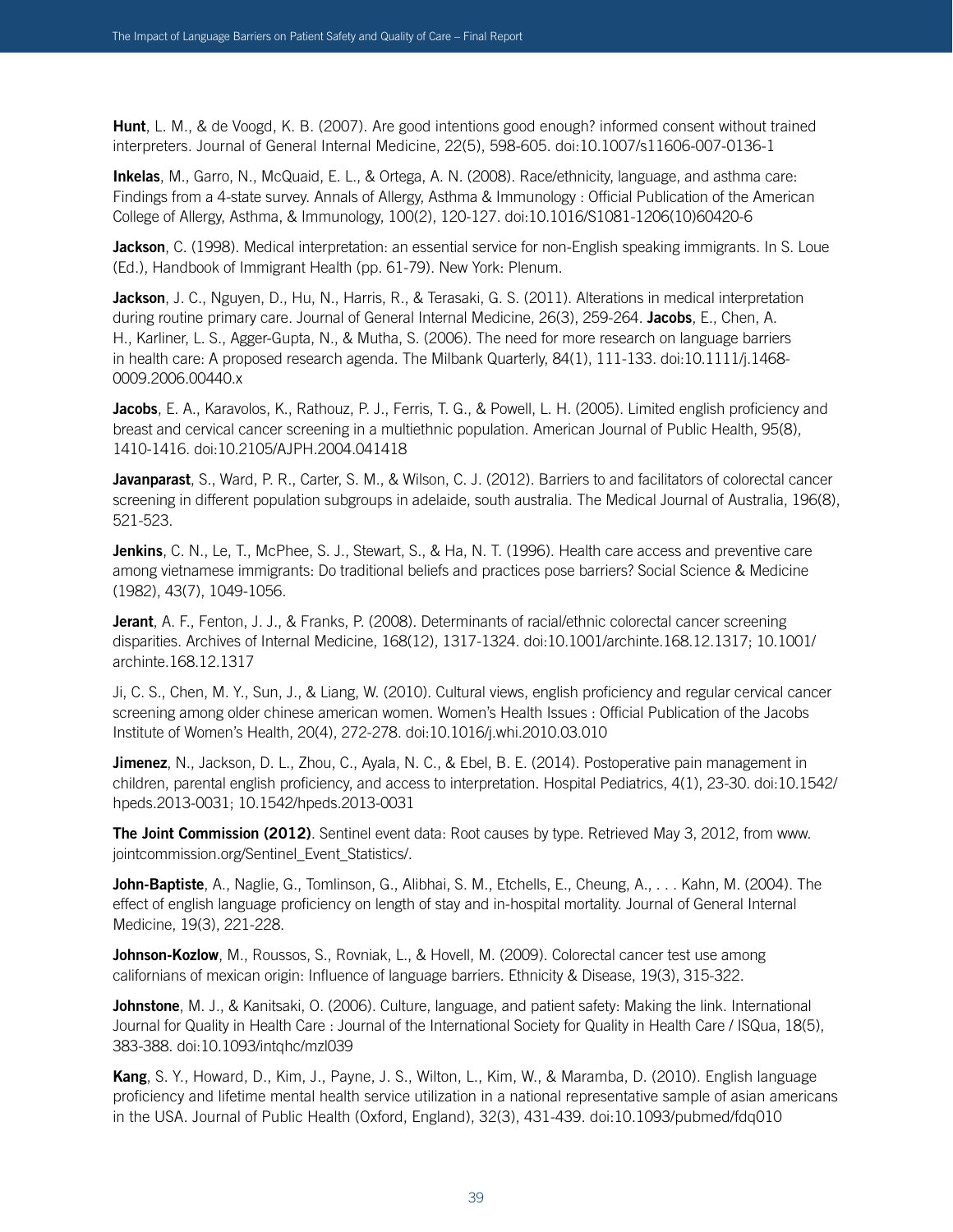**Kaplan**, S. H., Greenfield, S., & Ware, J. E.,Jr. (1989). Assessing the effects of physician-patient interactions on the outcomes of chronic disease. Medical Care, 27(3 Suppl), S110-27.

Karliner, L. S., Auerbach, A., Nápoles, A., Schillinger, D., Nickleach, D., & Pérez-Stable, E. J. (2012). Language barriers and understanding of hospital discharge instructions. Medical Care, 50(4), 283-289. doi:10.1097/MLR.0b013e318249c949

**Karliner**, L. S., Hwang, E. S., Nickleach, D., & Kaplan, C. P. (2011). Language barriers and patient-centered breast cancer care. Patient Education and Counseling, 84(2), 223-228. doi:10.1016/j.pec.2010.07.009; 10.1016/j.pec.2010.07.009

**Karliner**, L. S., Jacobs, E. A., Chen, A. H., & Mutha, S. (2007). Do professional interpreters improve clinical care for patients with limited english proficiency? A systematic review of the literature. Health Services Research, 42(2), 727-754. doi:10.1111/j.1475-6773.2006.00629.x

**Karliner**, L. S., Kim, S. E., Meltzer, D. O., & Auerbach, A. D. (2010). Influence of language barriers on outcomes of hospital care for general medicine inpatients. Journal of Hospital Medicine : An Official Publication of the Society of Hospital Medicine, 5(5), 276-282. doi:10.1002/jhm.658

**Karliner**, L. S., Ma, L., Hofmann, M., & Kerlikowske, K. (2012). Language barriers, location of care, and delays in follow-up of abnormal mammograms. Medical Care, 50(2), 171-178. doi:10.1097/ MLR.0b013e31822dcf2d; 10.1097/MLR.0b013e31822dcf2d

**Karter**, A. J., Ferrara, A., Darbinian, J. A., Ackerson, L. M., & Selby, J. V. (2000). Self-monitoring of blood glucose: Language and financial barriers in a managed care population with diabetes. Diabetes Care, 23(4), 477-483.

**Kenik**, J., Jean-Jacques, M., & Feinglass, J. (2014). Explaining racial and ethnic disparities in cholesterol screening. Preventive Medicine, 65, 65-69. doi:10.1016/j.ypmed.2014.04.026; 10.1016/j. ypmed.2014.04.026

**Kiejzer** M. (2011).Language reversion versus general cognitive decline: towards a new taxonomy of language change in elderly bilingual immigrants.In: Schmid MS, Lowie L.(eds) Modeling Bilingualism. From Structure to Chaos. Amsterdam, John Benjamins. 221-234.

**Kim**, G., Aguado Loi, C. X., Chiriboga, D. A., Jang, Y., Parmelee, P., & Allen, R. S. (2011). Limited english proficiency as a barrier to mental health service use: A study of latino and asian immigrants with psychiatric disorders. Journal of Psychiatric Research, 45(1), 104-110. doi:10.1016/j.jpsychires.2010.04.031

**Koehn**, S. (2009). Negotiating candidacy: Ethnic minority seniors' access to care. Ageing and Society, 29(4), 585-608. doi:10.1017/S0144686X08007952

**Krauss**, J., & Maclean, R. (2002). Inpatient mortality: A reflection of quality care? Outcomes Management, 6(4), 169-173.

**Kristoffersen**, D. T., Helgeland, J., Clench-Aas, J., Laake, P., & Veierod, M. B. (2012). Comparing hospital mortality--how to count does matter for patients hospitalized for acute myocardial infarction (AMI), stroke and hip fracture. BMC Health Services Research, 12, 364-6963-12-364. doi:10.1186/1472-6963-12-364; 10.1186/1472-6963-12-364

**Krueger**, K. P., Berger, B. A., & Felkey, B. (2005). Medication adherence and persistence: A comprehensive review. Advances in Therapy, 22(4), 313-356. Retrieved from http://www.scopus.com/inward/record.url?eid=2 s2.0-29344456174&partnerID=40&md5=8dfeb72df4822648759c5d564f468896

**Lakhanpaul**, M., Bird, D., Manikam, L., Culley, L., Perkins, G., Hudson, N., . . . Johnson, M. (2014). A systematic review of explanatory factors of barriers and facilitators to improving asthma management in south asian children. BMC Public Health, 14, 403-2458-14-403. doi:10.1186/1471-2458-14-403; 10.1186/1471-2458-14-403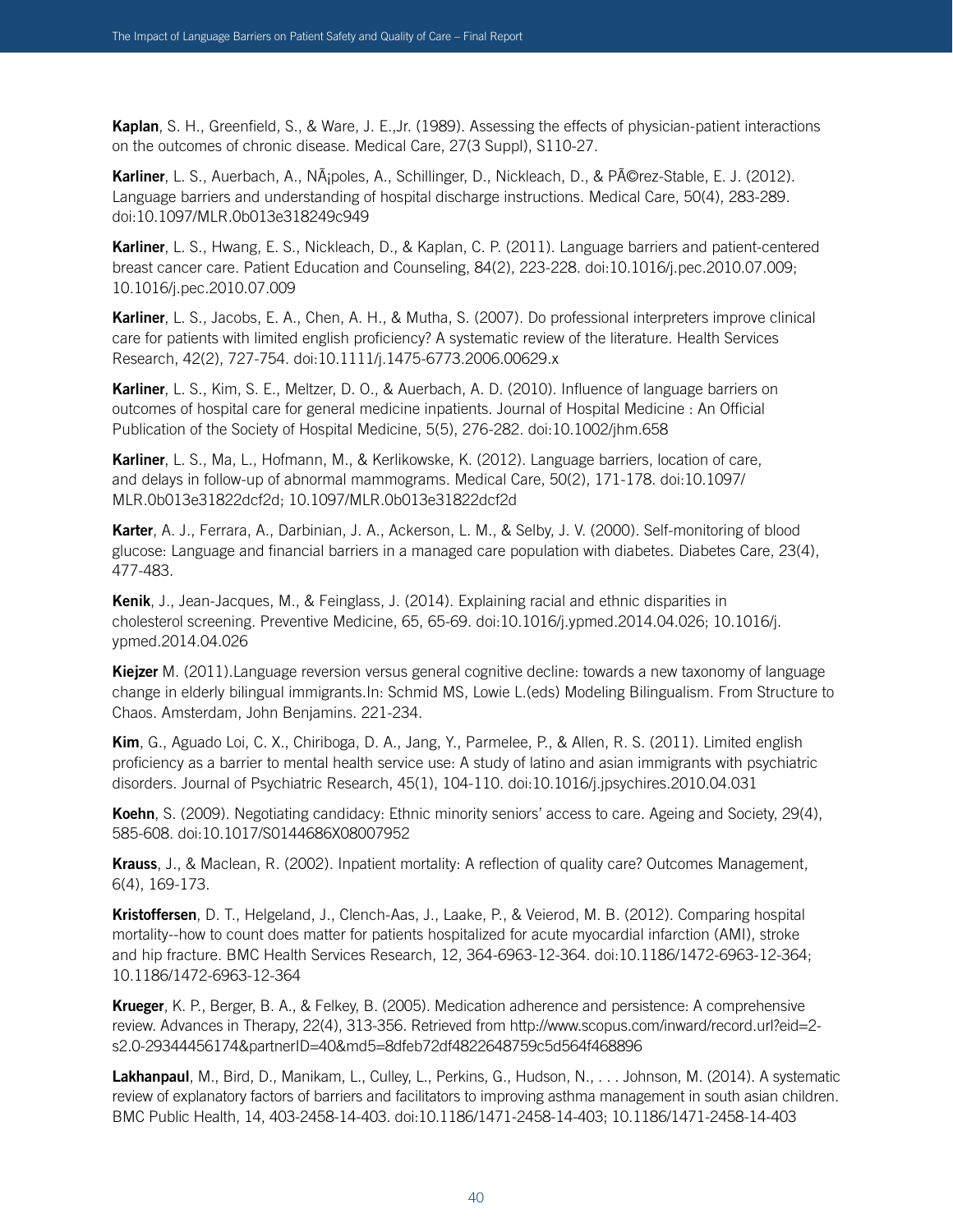**Lasater**, L. M., Davidson, A. J., Steiner, J. F., & Mehler, P. S. (2001). Glycemic control in english- vs spanishspeaking hispanic patients with type 2 diabetes mellitus. Archives of Internal Medicine, 161(1), 77-82.

**Laws**, M. B., Heckscher, R., Mayo, S. J., Li, W., & Wilson, I. B. (2004). A new method for evaluating the quality of medical interpretation. Medical Care, 42(1), 71-80. doi:10.1097/01.mlr.0000102366.85182.47

Lebrun, L. A. (2012). Effects of length of stay and language proficiency on health care experiences among immigrants in canada and the united states. Social Science and Medicine, 74(7), 1062-1072. doi:10.1016/j. socscimed.2011.11.031

**LeSon**, S., & Gershwin, M. E. (1996). Risk factors for asthmatic patients requiring intubation. III. observations in young adults. The Journal of Asthma : Official Journal of the Association for the Care of Asthma, 33(1), 27-35.

**Levas**, M. N., Cowden, J. D., & Dowd, M. D. (2011). Effects of the limited english proficiency of parents on hospital length of stay and home health care referral for their home health care - eligible children with infections. Archives of Pediatrics and Adolescent Medicine, 165(9), 831-836.

**Levas**, M. N., Dayan, P. S., Mittal, M. K., Stevenson, M. D., Bachur, R. G., Dudley, N. C., . . . Kharbanda, A. B. (2014). Effect of hispanic ethnicity and language barriers on appendiceal perforation rates and imaging in children. Journal of Pediatrics, 164(6), 1286-1291.e2. doi:10.1016/j.jpeds.2014.01.006

**Lindholm**, M., Hargraves, J. L., Ferguson, W. J., & Reed, G. (2012). Professional language interpretation and inpatient length of stay and readmission rates. Journal of General Internal Medicine, 27(10), 1294-1299.

**Lion**, K. C., Rafton, S. A., Shafii, J., Brownstein, D., Michel, E., Tolman, M., & Ebel, B. E. (2013). Association between language, serious adverse events, and length of stay among hospitalized children. Hospital Pediatrics, 3(3), 219-225.

**Litovitz**, T., Benson, B. E., Youniss, J., & Metz, E. (2010). Determinants of U.S. poison center utilization. Clinical Toxicology (Philadelphia, Pa.), 48(5), 449-457. doi:10.3109/15563651003757947; 10.3109/15563651003757947

**Lofters**, A., Glazier, R. H., Agha, M. M., Creatore, M. I., & Moineddin, R. (2007). Inadequacy of cervical cancer screening among urban recent immigrants: A population-based study of physician and laboratory claims in toronto, canada. Preventive Medicine, 44(6), 536-542. doi:10.1016/j.ypmed.2007.02.019

**Lopez**, M. E., Kaplan, C. P., Napoles, A. M., Hwang, E. S., Livaudais, J. C., & Karliner, L. S. (2014). Satisfaction with treatment decision-making and treatment regret among latinas and non-latina whites with DCIS. Patient Education and Counseling, 94(1), 83-89. doi:10.1016/j.pec.2013.09.005; 10.1016/j.pec.2013.09.005

**Lopez-Quintero**, C., Berry, E. M., & Neumark, Y. (2010). Limited english proficiency is a barrier to receipt of advice about physical activity and diet among hispanics with chronic diseases in the united states. Journal of the American Dietetic Association, 110(5 SUPPL.), S62-S67. doi:10.1016/j.jada.2010.03.009

**Lussier**, M. T., & Richard, C. (2005). Doctor-patient communication: Complaints and legal actions. Canadian Family Physician Medecin De Famille Canadien, 51, 37-39.

**Marcos**, L. R. (1979). Effects of interpreters on the evaluation of psychopathology in non-english-speaking patients. The American Journal of Psychiatry, 136(2), 171-174.

**Mahmoud**, I., Hou, X. Y., Chu, K., Clark, M., & Eley, R. (2014). Satisfaction with emergency department service among non-english-speaking background patients. Emergency Medicine Australasia : EMA, 26(3), 256-261. doi:10.1111/1742-6723.12214; 10.1111/1742-6723.12214

**Martens**, P; Bond, R., Jebamani, L., Burchill, C., Roos, N. ……….et al. (2002). The Health and Health Care Use of Registered First Nations People Living in Manitoba: A Population-Based Study. Manitoba Centre for Health Policy.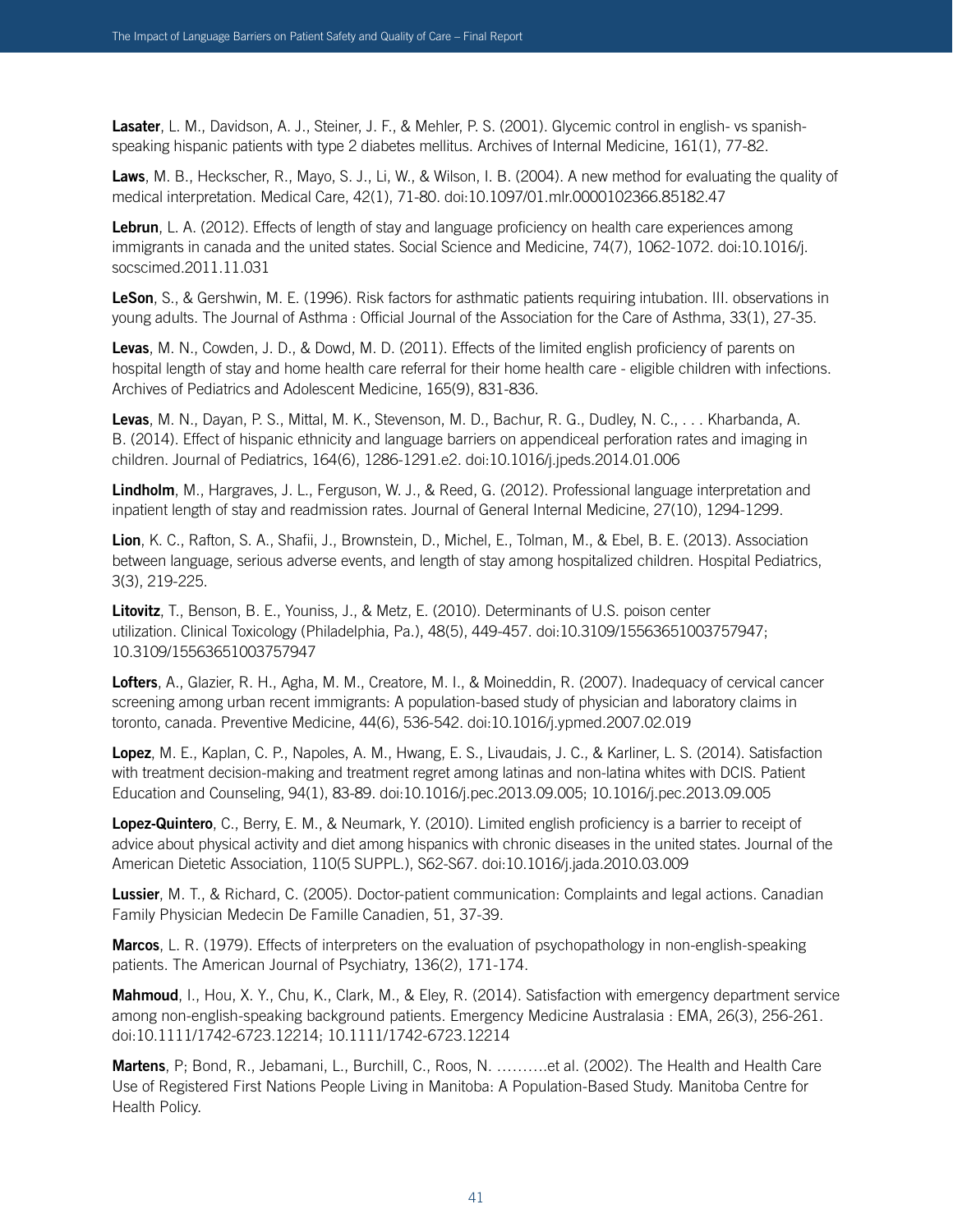**Martijn**, L., Jacobs, A., Amelink-Verburg, M., Wentzel, R., Buitendijk, S., & Wensing, M. (2013). Adverse outcomes in maternity care for women with a low risk profile in the netherlands: A case series analysis. BMC Pregnancy and Childbirth, 13, 219-2393-13-219. doi:10.1186/1471-2393-13-219; 10.1186/1471-2393-13- 219

**Martin**, B. C., Shi, L., & Ward, R. D. (2009). Race, gender, and language concordance in the primary care setting. International Journal of Health Care Quality Assurance, 22(4), 340-352.

**Masland**, M. C., Kang, S. H., & Ma, Y. (2011). Association between limited english proficiency and understanding prescription labels among five ethnic groups in california. Ethnicity & Health, 16(2), 125-144. doi:10.1080/13557858.2010.543950

**Matuk**, L. C. (1996). Pap smear screening practices in newcomer women. Womens Health Issues, 6, 82-88.

**Maxwell**, C. J., Bancej, C. M., & Snider, J. (2001). Predictors of mammography use among Canadian women aged 50-69: findings from the 1996/97 National Population Health Survey. CMAJ, 164, 329-334.

**McDonald**, J. T., & Kennedy, S. (2007). Cervical cancer screening by immigrant and minority women in canada. Journal of Immigrant and Minority Health / Center for Minority Public Health, 9(4), 323-334. doi:10.1007/s10903-007-9046-x

**McKee**, M. M., Barnett, S. L., Block, R. C., & Pearson, T. A. (2011). Impact of communication on preventive services among deaf american sign language users. American Journal of Preventive Medicine, 41(1), 75-79. doi:10.1016/j.amepre.2011.03.004

**Meischke**, H. W., Calhoun, R. E., Yip, M. P., Tu, S. P., & Painter, I. S. (2013). The effect of language barriers on dispatching EMS response. Prehospital Emergency Care : Official Journal of the National Association of EMS Physicians and the National Association of State EMS Directors, 17(4), 475-480. doi:10.3109/10903127.2013 .811565; 10.3109/10903127.2013.811565

**Mendu**, M. L., Zager, S., Moromizato, T., McKane, C. K., Gibbons, F. K., & Christopher, K. B. (2013). The association between primary language spoken and all-cause mortality in critically ill patients. Journal of Critical Care, 28(6), 928-934. doi:10.1016/j.jcrc.2013.07.057

**Molina**, Y., Hohl, S. D., Ko, L. K., Rodriguez, E. A., Thompson, B., & Beresford, S. A. (2014). Understanding the patient-provider communication needs and experiences of latina and non-latina white women following an abnormal mammogram. Journal of Cancer Education : The Official Journal of the American Association for Cancer Education, 29(4), 781-789. doi:10.1007/s13187-014-0654-6; 10.1007/s13187-014-0654-6

**Morales**, L. S., Cunningham, W. E., Brown, J. A., Liu, H., & Hays, R. D. (1999). Are latinos less satisfied with communication by health care providers? Journal of General Internal Medicine, 14(7), 409-417.

**Morales**, L. S., Elliott, M., Weech-Maldonado, R., & Hays, R. D. (2006). The impact of interpreters on parents' experiences with ambulatory care for their children. Medical Care Research and Review : MCRR, 63(1), 110- 128.

**Moreno**, G., & Morales, L. S. (2010). Hablamos juntos (together we speak): Interpreters, provider communication, and satisfaction with care. Journal of General Internal Medicine, 25(12), 1282-1288. doi:10.1007/s11606-010-1467-x; 10.1007/s11606-010-1467-x

**Mosnaim**, G. S., Sadowski, L. S., Durazo-Arvizu, R. A., Sharp, L. K., Curtis, L. M., Shalowitz, M. U., . . . Weiss, K. B. (2007). Parental language and asthma among urban hispanic children. The Journal of Allergy and Clinical Immunology, 120(5), 1160-1165. doi:10.1016/j.jaci.2007.08.040

**Murtagh**, L. (2011). Second language attrition: Theory, research and challenges. In: Schmid MS, Lowie L.(eds) Modeling Bilingualism. From Structure to Chaos. Amsterdam, John Benjamins.135-154.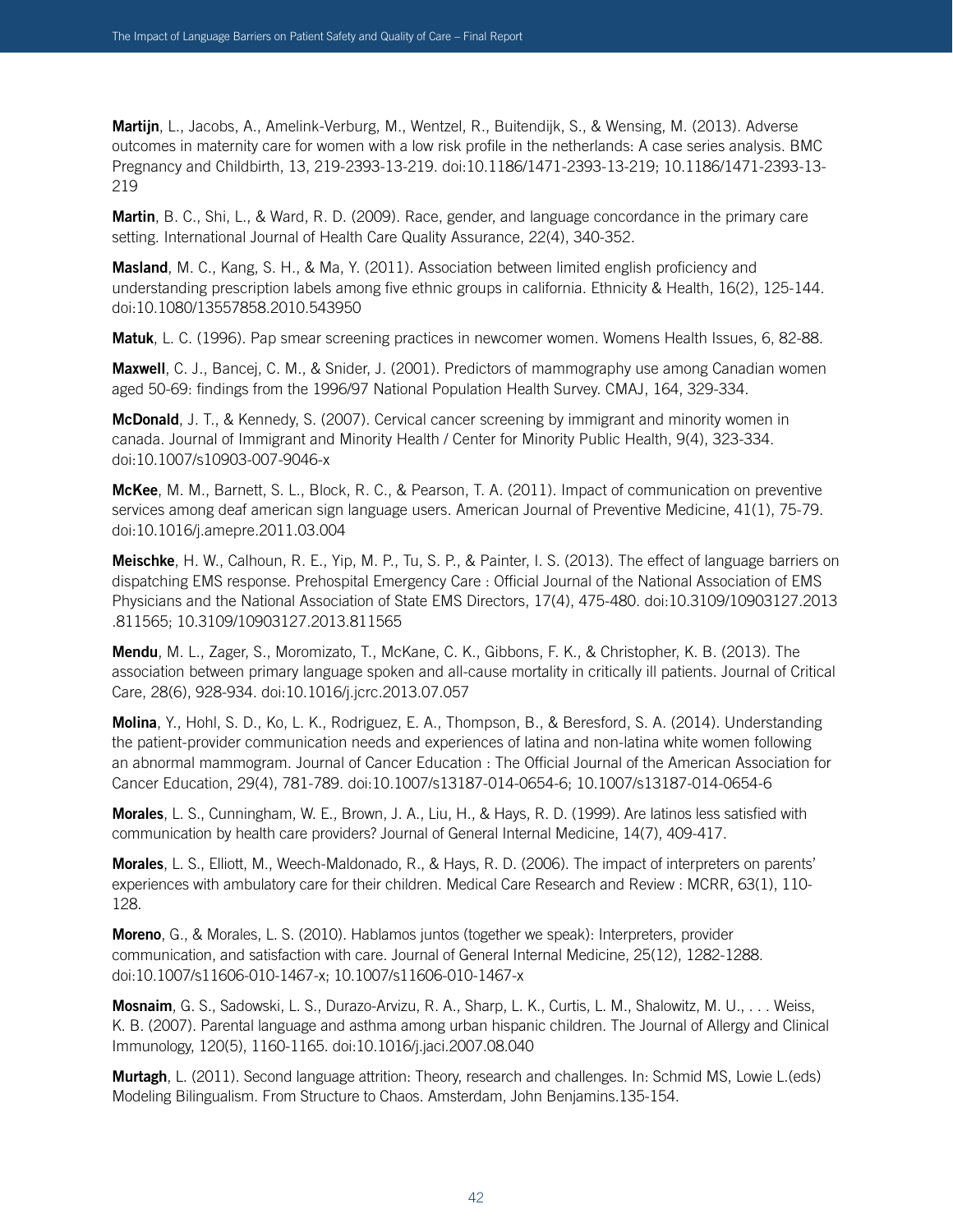**Needham**, P. & Wolff, D. (1990). Amputee to get \$1.3 million in lawsuit over diagnosis. Vancouver Sun, March 27, 1990.

**Ngo-Metzger**, Q., Sorkin, D. H., & Phillips, R. S. (2009). Healthcare experiences of limited english-proficient asian american patients: A cross-sectional mail survey. The Patient, 2(2), 113-120. doi:10.2165/01312067- 200902020-00007; 10.2165/01312067-200902020-00007

**Ngo-Metzger**, Q., Sorkin, D. H., Phillips, R. S., Greenfield, S., Massagli, M. P., Clarridge, B., & Kaplan, S. H. (2007). Providing high-quality care for limited english proficient patients: The importance of language concordance and interpreter use. Journal of General Internal Medicine, 22 Suppl 2, 324-330. doi:10.1007/ s11606-007-0340-z

**Ngui**, E. M., & Flores, G. (2006). Satisfaction with care and ease of using health care services among parents of children with special health care needs: The roles of race/ethnicity, insurance, language, and adequacy of familycentered care. Pediatrics, 117(4), 1184-1196. doi:10.1542/peds.2005-1088

**Ngwakongnwi**, E., Hemmelgarn, B. R., Musto, R., Quan, H., & King-Shier, K. M. (2012). Experiences of french speaking immigrants and non-immigrants accessing health care services in a large canadian city. International Journal of Environmental Research and Public Health, 9(10), 3755-3768.

**Ohtani**, A., Suzuki, T., Takeuchi, H., & Uchida, H. (2015). Language barriers and access to psychiatric care: A systematic review. Psychiatric Services (Washington, D.C.), , appips201400351. doi:10.1176/appi.ps.201400351

**Okrainec**, K., Booth, G. L., Hollands, S., & Bell, C. M. (2015). Impact of language barriers on complications and mortality among immigrants with diabetes: A population-based cohort study. Diabetes Care, 38(2), 189-196. doi:10.2337/dc14-0801; 10.2337/dc14-0801

**Ong**, B. N., Yip, M. P., Feng, S., Calhoun, R., Meischke, H. W., & Tu, S. P. (2012). Barriers and facilitators to using 9-1-1 and emergency medical services in a limited english proficsubiency chinese community. Journal of Immigrant and Minority Health / Center for Minority Public Health, 14(2), 307-313. doi:10.1007/s10903-011- 9449-6

**Oquendo**, M. A. (1996). Psychiatric evaluation and psychotherapy in the patient's second language. Psychiatric Services (Washington, D.C.), 47(6), 614-618.

**Pearson**, W. S., Ahluwalia, I. B., Ford, E. S., & Mokdad, A. H. (2008). Language preference as a predictor of access to and use of healthcare services among hispanics in the united states. Ethnicity & Disease, 18(1), 93-97.

**Pearson**, W. S., Zhao, G., & Ford, E. S. (2011). An analysis of language as a barrier to receiving influenza vaccinations among an elderly hispanic population in the united states. Advances in Preventive Medicine, 2011, 298787. doi:10.4061/2011/298787

**Pham**, K., Thornton, J.D., Engelberg, R.A., Jackson, J.C., Curtis, J.R. (2008). Alterations during medical interpretation of ICU family conferences that interfere with or enhance communication. Chest. Jul;134(1):109- 16. doi: 10.1378/chest.07-2852. Epub 2008 Mar 17. PubMed PMID: 18347204; PubMed Central PMCID: PMC2693085.

**Ramirez**, D., Engel, K. G., & Tang, T. S. (2008). Language interpreter utilization in the emergency department setting: A clinical review. Journal of Health Care for the Poor and Underserved, 19(2), 352-362. doi:10.1353/ hpu.0.0019

**Regalbuto**, R., Maurer, M. S., Chapel, D., Mendez, J., & Shaffer, J. A. (2014). Joint commission requirements for discharge instructions in patients with heart failure: Is understanding important for preventing readmissions? Journal of Cardiac Failure, 20(9), 641-649. doi:10.1016/j.cardfail.2014.06.358; 10.1016/j. cardfail.2014.06.358

**Renzaho**, A. (2007). Ischaemic heart disease and australian immigrants: The influence of ethnicity and language skills on treatment and use of health services. The HIM Journal, 36(2), 26-36.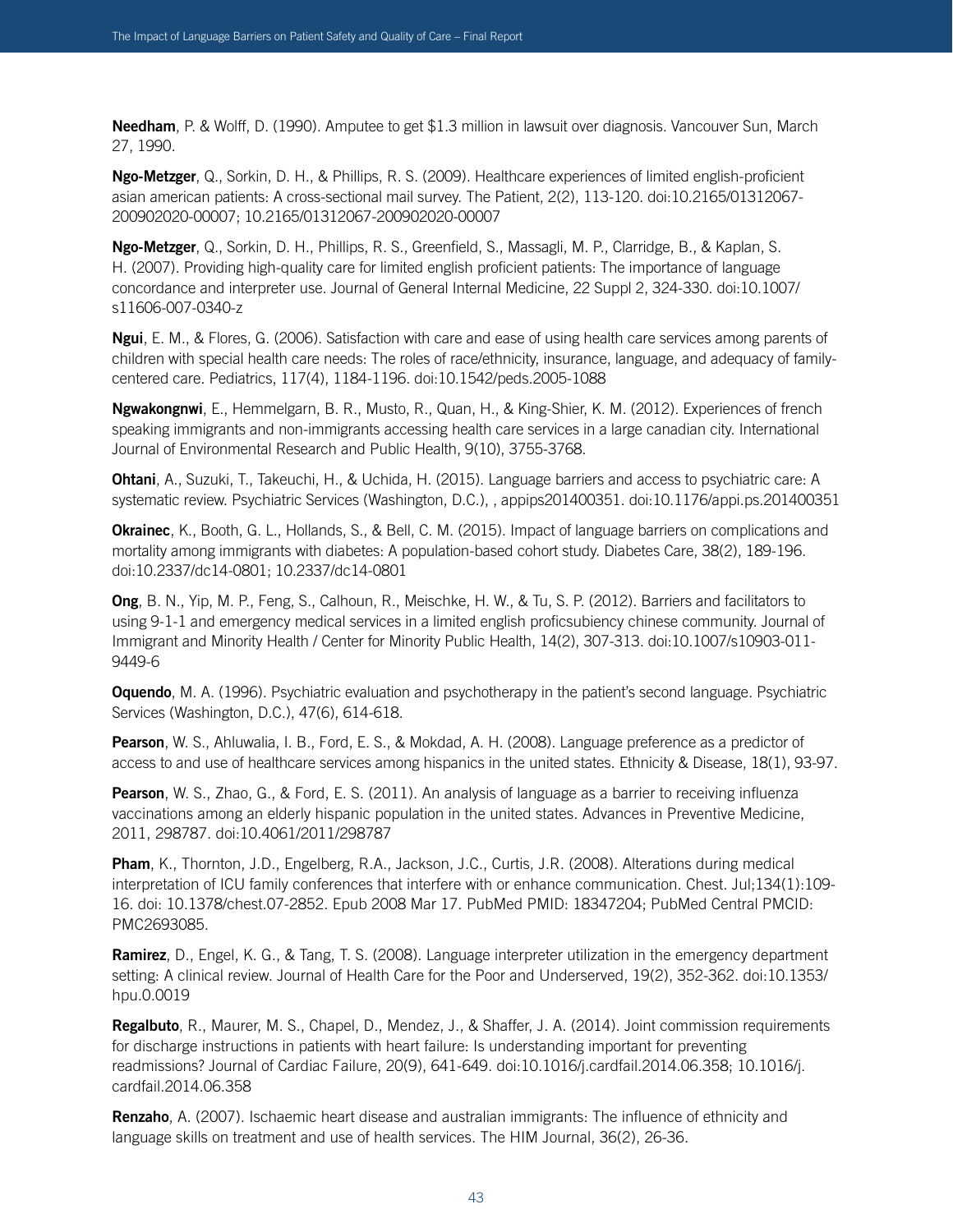**Riera**, A., Navas-Nazario, A., Shabanova, V., & Vaca, F. E. (2014). The impact of limited english proficiency on asthma action plan use. Journal of Asthma, 51(2), 178-184. doi:10.3109/02770903.2013.858266

**Rivadeneyra**, R., Elderkin-Thompson, V., Silver, R. C., & Waitzkin, H. (2000). Patient centeredness in medical encounters requiring an interpreter. The American Journal of Medicine, 108(6), 470-474.

**Robert Wood Johnson Foundation**. (2008). Language services' participation in root-cause analysis process. Available: . http://www.rwjf.org/qualityequality/product.jsp?id=30172.

**Rodriguez**, F., Hong, C., Chang, Y., Oertel, L. B., Singer, D. E., Green, A. R., & LÂ<sup>3</sup>pez, L. (2013). Limited english proficient patients and time spent in therapeutic range in a warfarin anticoagulation clinic. Journal of the American Heart Association, 2(4) Retrieved from http://www.scopus.com/inward/record.url?eid=2-s2.0- 84899597800&partnerID=40&md5=d22cec917bd20c2e196c228387367774

**Saha**, S., & Fernandez, A. (2007). Language barriers in health care. Journal of General Internal Medicine, 22 Suppl 2, 281-282. doi:10.1007/s11606-007-0373-3

**Samuels-Kalow**, M. E., Stack, A. M., & Porter, S. C. (2013). Parental language and dosing errors after discharge from the pediatric emergency department. Pediatric Emergency Care, 29(9), 982-987. doi:10.1097/ PEC.0b013e3182a269ec; 10.1097/PEC.0b013e3182a269ec

**Sarver**, J., & Baker, D. W. (2000). Effect of language barriers on follow-up appointments after an emergency department visit. Journal of General Internal Medicine, 15(4), 256-264.

**Schenker**, Y., Wang, F., Selig, S. J., Ng, R., & Fernandez, A. (2007). The impact of language barriers on documentation of informed consent at a hospital with on-site interpreter services. Journal of General Internal Medicine, 22 Suppl 2, 294-299. doi:10.1007/s11606-007-0359-1

**Schwei**, R. J., Del Pozo, S., Agger-Gupta, N., Alvarado-Little, W., Bagchi, A., Chen, A. H., . . . Jacobs, E. A. (2015). Changes in research on language barriers in health care since 2003: A cross-sectional review study. International Journal of Nursing Studies, doi:10.1016/j.ijnurstu.2015.03.001; 10.1016/j.ijnurstu.2015.03.001

**Schyve**, P. M. (2007). Language differences as a barrier to quality and safety in health care: The joint commission perspective. Journal of General Internal Medicine, 22 Suppl 2, 360-361. doi:10.1007/s11606- 007-0365-3

**Seid**, M., Stevens, G. D., & Varni, J. W. (2003). Parents' perceptions of pediatric primary care quality: Effects of race/ethnicity, language, and access. Health Services Research, 38(4), 1009-1031.

**Sentell**, T., Braun, K. L., Davis, J., & Davis, T. (2013). Colorectal cancer screening: Low health literacy and limited english proficiency among asians and whites in california. Journal of Health Communication, 18(SUPPL. 1), 242-255. doi:10.1080/10810730.2013.825669

**Sentell**, T., Shumway, M., & Snowden, L. (2007). Access to mental health treatment by english language proficiency and race/ethnicity. Journal of General Internal Medicine, 22 Suppl 2, 289-293. doi:10.1007/ s11606-007-0345-7

**Shah**, B. R., Khan, N. A., O'Donnell, M. J., & Kapral, M. K. (2015). Impact of language barriers on stroke care and outcomes. Stroke; a Journal of Cerebral Circulation, 46(3), 813-818. doi:10.1161/ STROKEAHA.114.007929; 10.1161/STROKEAHA.114.007929

**Shen**, Q., Cordato, D. J., Chan, D. K., & Kokkinos, J. (2005). Comparison of stroke risk factors and outcomes in patients with english-speaking background versus non-english-speaking background. Neuroepidemiology, 24(1-2), 79-86. doi:10.1159/000081054

**Shi**, L., Lebrun, L. A., & Tsai, J. (2009). The influence of english proficiency on access to care. Ethnicity & Health, 14(6), 625-642. doi:10.1080/13557850903248639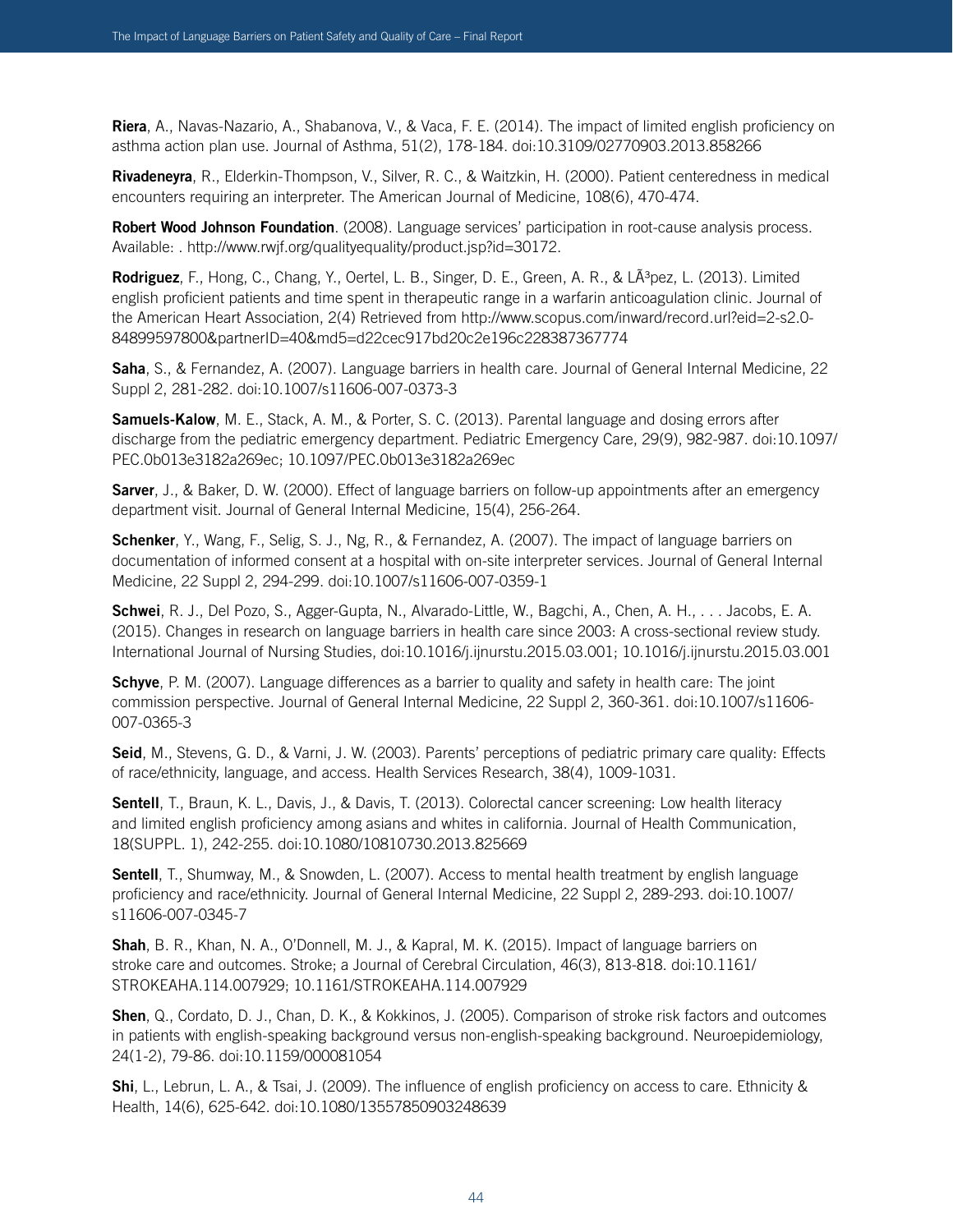**Smedley**, B., Stith, A., & Nelson, A. (2002). Unequal Treatment: Confronting Racial and Ethnic Disparities in Health Care. Institute of Medicine. Washington: National Academy Press.

**Sorlie**, V., & Lopez, R. A. (2011). When language, health literacy, and miscommunication collide: Tremors versus seizures. Family Medicine, 43(1), 48-50.

**Squires**, A. (2014). Capturing the impact of language barriers on asthma management during an emergency department visit. Journal of Clinical Outcomes Management, 21(6), 255-256. Retrieved from http://www. scopus.com/inward/record.url?eid=2-s2.0-84904665014&partnerID=40&md5=1358da17ad67df19d9cdc406 069a61cd

**Stevens**, S.B. (1993). Community based programs for a multicultural society: A guidebook for service providers. WInnipeg: Planned Parenthood Manitoba.

**Stewart**, M., Brown, J. B., Boon, H., Galajda, J., Meredith, L., & Sangster, M. (1999). Evidence on patient-doctor communication. Cancer Prevention & Control : CPC = Prevention & Controle En Cancerologie : PCC, 3(1), 25-30.

**Stewart**, M., Brown, J. B., Donner, A., McWhinney, I. R., Oates, J., Weston, W. W., & Jordan, J. (2000). The impact of patient-centered care on outcomes. The Journal of Family Practice, 49(9), 796-804.

**Stewart**, M. A. (1995). Effective physician-patient communication and health outcomes: A review. CMAJ : Canadian Medical Association Journal = Journal De l'Association Medicale Canadienne, 152(9), 1423-1433.

**Subramaniam**, M. R., Mahajan, P. V., Knazik, S. R., Giblin, P. T., Thomas, R., & Kannikeswaran, N. (2010). Awareness and utilization of emergency medical services by limited english proficient caregivers of pediatric patients. Prehospital Emergency Care : Official Journal of the National Association of EMS Physicians and the National Association of State EMS Directors, 14(4), 531-536. doi:10.3109/10903127.2010.497894

**Sudore**, R. L., Landefeld, C. S., Pérez-Stable, E. J., Bibbins-Domingo, K., Williams, B. A., & Schillinger, D. (2009). Unraveling the relationship between literacy, language proficiency, and patient-physician communication. Patient Education and Counseling, 75(3), 398-402. doi:10.1016/j.pec.2009.02.019

**Tervalon**, M., & Murray-Garcia, J. (1998). Cultural humility versus cultural competence: A critical distinction in defining physician training outcomes in multicultural education. Journal of Health Care for the Poor and Underserved, 9(2), 117-125.

**Teutsch**, C. (2003). Patient-doctor communication. The Medical Clinics of North America, 87(5), 1115-1145.

**Thomas**, J. W., & Hofer, T. P. (1999). Accuracy of risk-adjusted mortality rate as a measure of hospital quality of care. Medical Care, 37(1), 83-92.

**Thornton**, J. D., Pham, K., Engelberg, R. A., Jackson, J. C., & Curtis, J. R. (2009). Families with limited english proficiency receive less information and support in interpreted intensive care unit family conferences. Critical Care Medicine, 37(1), 89-95. doi:10.1097/CCM.0b013e3181926430

**Todd**, K. H., Samaroo, N., & Hoffman, J. R. (1993). Ethnicity as a risk factor for inadequate emergency department analgesia. Jama, 269(12), 1537-1539.

**Traylor**, A. H., Schmittdiel, J. A., Uratsu, C. S., Mangione, C. M., & Subramanian, U. (2010). Adherence to cardiovascular disease medications: Does patient-provider race/ethnicity and language concordance matter? Journal of General Internal Medicine, 25(11), 1172-1177. doi:10.1007/s11606-010-1424-8; 10.1007/ s11606-010-1424-8

**Tu**, S.P., Jackson, S.L., Yasui, Y., Deschamps, M., Hislop, T.G., Taylor, V.M. (2005) Cancer preventive screening: a cross-border comparison of United States and Canadian Chinese women. Prev Med. Jul;41(1):36-46. PubMed PMID: 15916991; PubMed Central PMCID: PMC1704080.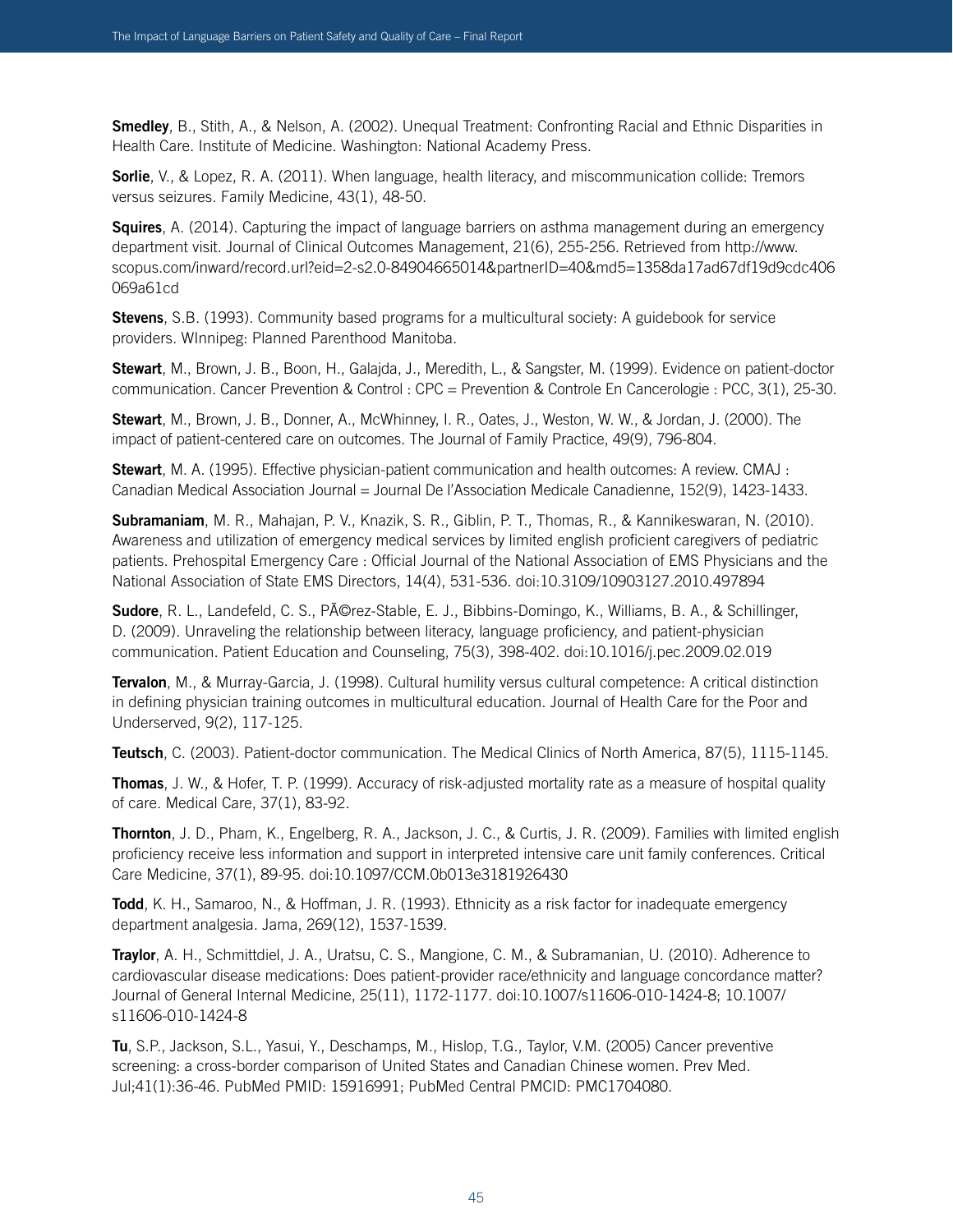**van Rosse**, F., de Bruijne, M., Suurmond, J., Essink-Bot, M. L., & Wagner, C. (2015). Language barriers and patient safety risks in hospital care. A mixed methods study. International Journal of Nursing Studies, doi:10.1016/j.ijnurstu.2015.03.012; 10.1016/j.ijnurstu.2015.03.012

**van Rosse**, F., Essink-Bot, M. L., Stronks, K., de Bruijne, M., & Wagner, C. (2014). Ethnic minority patients not at increased risk of adverse events during hospitalisation in urban hospitals in the netherlands: Results of a prospective observational study. BMJ Open, 4(12), e005527-2014-005527. doi:10.1136/ bmjopen-2014-005527; 10.1136/bmjopen-2014-005527

**Virgo**, K. S., Lerro, C. C., Klabunde, C. N., Earle, C., & Ganz, P. A. (2013). Barriers to breast and colorectal cancer survivorship care: Perceptions of primary care physicians and medical oncologists in the united states. Journal of Clinical Oncology : Official Journal of the American Society of Clinical Oncology, 31(18), 2322-2336. doi:10.1200/JCO.2012.45.6954; 10.1200/JCO.2012.45.6954

**Walton**, P. Medical system failed woman. Nanaimo Daily Free Press. June 1, 1996.

**Wang** F, **Stewart** M, **McDermott** S, et al. Migration and diabetes in British Columbia and Quebec: prevalence and health service utilization. Can J Public Health 2012;103:59–64

**Wang**, J., Moehring, J., Stuhr, S., & Krug, M. (2013). Barriers to colorectal cancer screening in hispanics in the united states: An integrative review. Applied Nursing Research : ANR, 26(4), 218-224. doi:10.1016/j. apnr.2013.08.005; 10.1016/j.apnr.2013.08.005

**Wasserman**, M., Renfrew, M. R., Green, A. R., Lopez, L., Tan-McGrory, A., Brach, C., & Betancourt, J. R. (2014). Identifying and preventing medical errors in patients with limited english proficiency: Key findings and tools for the field. Journal for Healthcare Quality : Official Publication of the National Association for Healthcare Quality, 36(3), 5-16. doi:10.1111/jhq.12065

**Waxman**, M. A., & Levitt, M. A. (2000). Are diagnostic testing and admission rates higher in non-english-speaking versus english-speaking patients in the emergency department? Annals of Emergency Medicine, 36(5), 456-461. doi:10.1067/mem.2000.108315

**Weech-Maldonado**, R., Morales, L. S., Elliott, M., Spritzer, K., Marshall, G., & Hays, R. D. (2003). Race/ethnicity, language, and patients' assessments of care in medicaid managed care. Health Services Research, 38(3), 789-808.

**Weech-Maldonado**, R., Morales, L. S., Spritzer, K., Elliott, M., & Hays, R. D. (2001). Racial and ethnic differences in parents' assessments of pediatric care in medicaid managed care. Health Services Research, 36(3), 575-594.

**Weinick**, R. M., & Krauss, N. A. (2000). Racial/ethnic differences in children's access to care. American Journal of Public Health, 90(11), 1771-1774.

**Williams**, S., Weinman, J., & Dale, J. (1998). Doctor-patient communication and patient satisfaction: A review. Family Practice, 15(5), 480-492.

**Wilson**, E., Chen, A. H., Grumbach, K., Wang, F., & Fernandez, A. (2005). Effects of limited english proficiency and physician language on health care comprehension. Journal of General Internal Medicine, 20(9), 800-806. doi:10.1111/j.1525-1497.2005.0174.x

**Wisnivesky**, J. P., Kattan, M., Evans, D., Leventhal, H., Musumeci-Szabo, T. J., McGinn, T., & Halm, E. A. (2009). Assessing the relationship between language proficiency and asthma morbidity among inner-city asthmatics. Medical Care, 47(2), 243-249. doi:10.1097/MLR.0b013e3181847606

**Wisnivesky**, J. P., Krauskopf, K., Wolf, M. S., Wilson, E. A., Sofianou, A., Martynenko, M., . . . Federman, A. D. (2012). The association between language proficiency and outcomes of elderly patients with asthma. Annals of Allergy, Asthma & Immunology : Official Publication of the American College of Allergy, Asthma, & Immunology, 109(3), 179-184. doi:10.1016/j.anai.2012.06.016; 10.1016/j.anai.2012.06.016

**Woloshin**, S., Schwartz, L. M., Katz, S. J., & Welch, H. G. (1997). Is language a barrier to the use of preventive services? J.Gen.Intern.Med., 12, 472-477.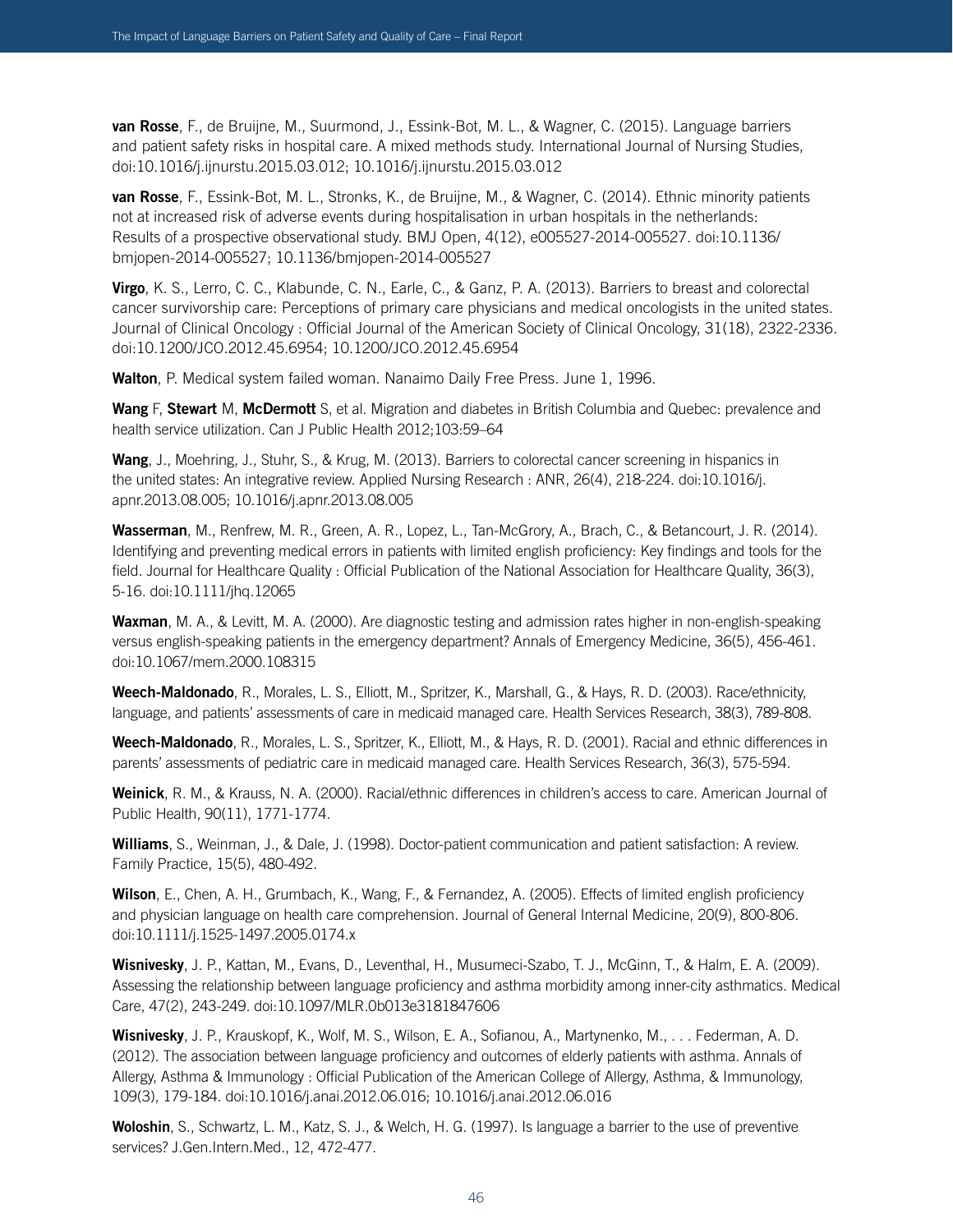**Wong**, C. Y., Thomas, N. J., Clarke, M., Boros, C., Tuckerman, J., & Marshall, H. S. (2015). Maternal uptake of pertussis cocooning strategy and other pregnancy related recommended immunizations. Human Vaccines & Immunotherapeutics, , 0. doi:10.1080/21645515.2015.1019188

**Yi**, J. K., Swartz, M. D., & Reyes-Gibby, C. C. (2011). English proficiency, symptoms, and quality of life in vietnamese-and chinese-american breast cancer survivors. Journal of Pain and Symptom Management, 42(1), 83-92. doi:10.1016/j.jpainsymman.2010.09.014

**Yip**, M. -. (2012). A health literacy model for limited english speaking populations: Sources, context, process, and outcomes. Contemporary Nurse, 40(2), 160-168. Retrieved from http://www.scopus.com/inward/record. url?eid=2-s2.0-84855427523&partnerID=40&md5=0c1777aa9729dc46e3bbdd11de97678b

**Yu**, S. M., Nyman, R. M., Kogan, M. D., Huang, Z. J., & Schwalberg, R. H. (2004). Parent's language of interview and access to care for children with special health care needs. Ambulatory Pediatrics : The Official Journal of the Ambulatory Pediatric Association, 4(2), 181-187. doi:10.1367/A03-094R.1